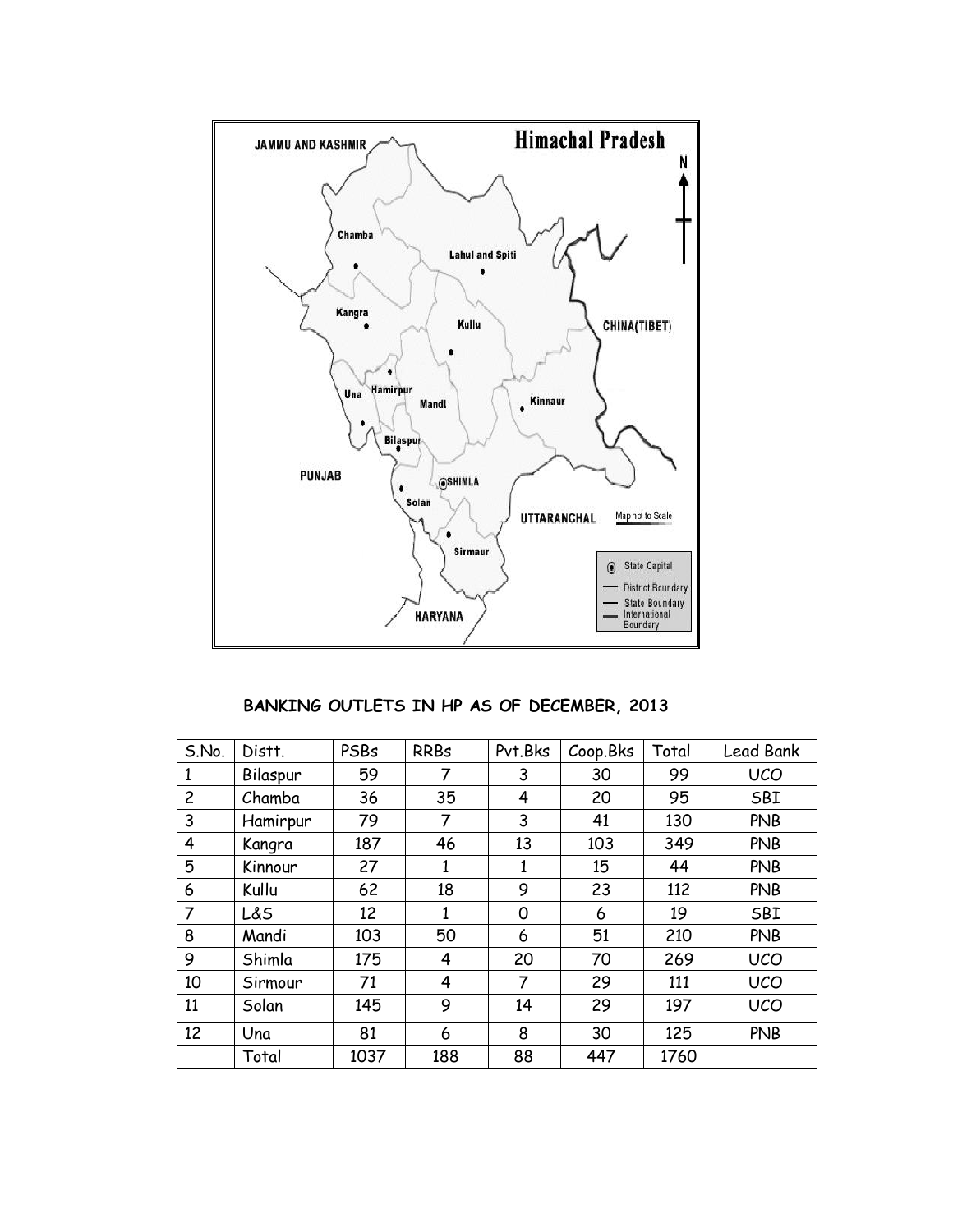## **HIMACHAL PRADESH AT A GLANCE CONVENOR – UCO BANK**

(Brief Profile of the State)

GENERAL :

| S.No           | <b>Item</b>                | Unit     | Particulars |
|----------------|----------------------------|----------|-------------|
| $\mathbf{1}$   | Area (2011 Census)         | Sq. Kms. | 55673       |
| $\overline{c}$ | <b>Districts</b>           | Nos.     | 12          |
| 3              | <b>Sub Divisions</b>       | Nos.     | 55          |
| 4              | Tehsils                    | Nos.     | 85          |
| 5              | Sub-Tehsils                | Nos.     | 38          |
| 6              | <b>Blocks</b>              | Nos.     | 78          |
| $\overline{7}$ | Gram, Panchayats           | Nos.     | 3243        |
| 8              | Total villages(2011)       | Nos.     | 20690       |
| 9              | <b>Inhabited Villages</b>  | Nos.     | 17882       |
| 10             | Un-habited villages        | Nos.     | 2808        |
| 11             | Population (2011)          | lakh     | 68.65       |
| 12             | <b>Rural Population</b>    | Lakh     | 61.76       |
| 13             | <b>Urban Population</b>    | lakh     | 6.89        |
| 14             | Male population            | Lakh     | 34.82       |
| 15             | Female population          | Lakh     | 33.83       |
| 16             | Literacy (2011)            | %age     | 82.80       |
| 17             | of<br>Agricultural<br>Nos. | Nos.     | 933383      |
|                | operational Holdings       |          |             |
| 18             | Total<br>No. of households | Nos.     | 1476581     |
| 19             | Rural Households           | Nos.     | 1310538     |
| 20             | Urban Households           | Nos.     | 166043      |

### POSITION AS OF DECEMBER, 2013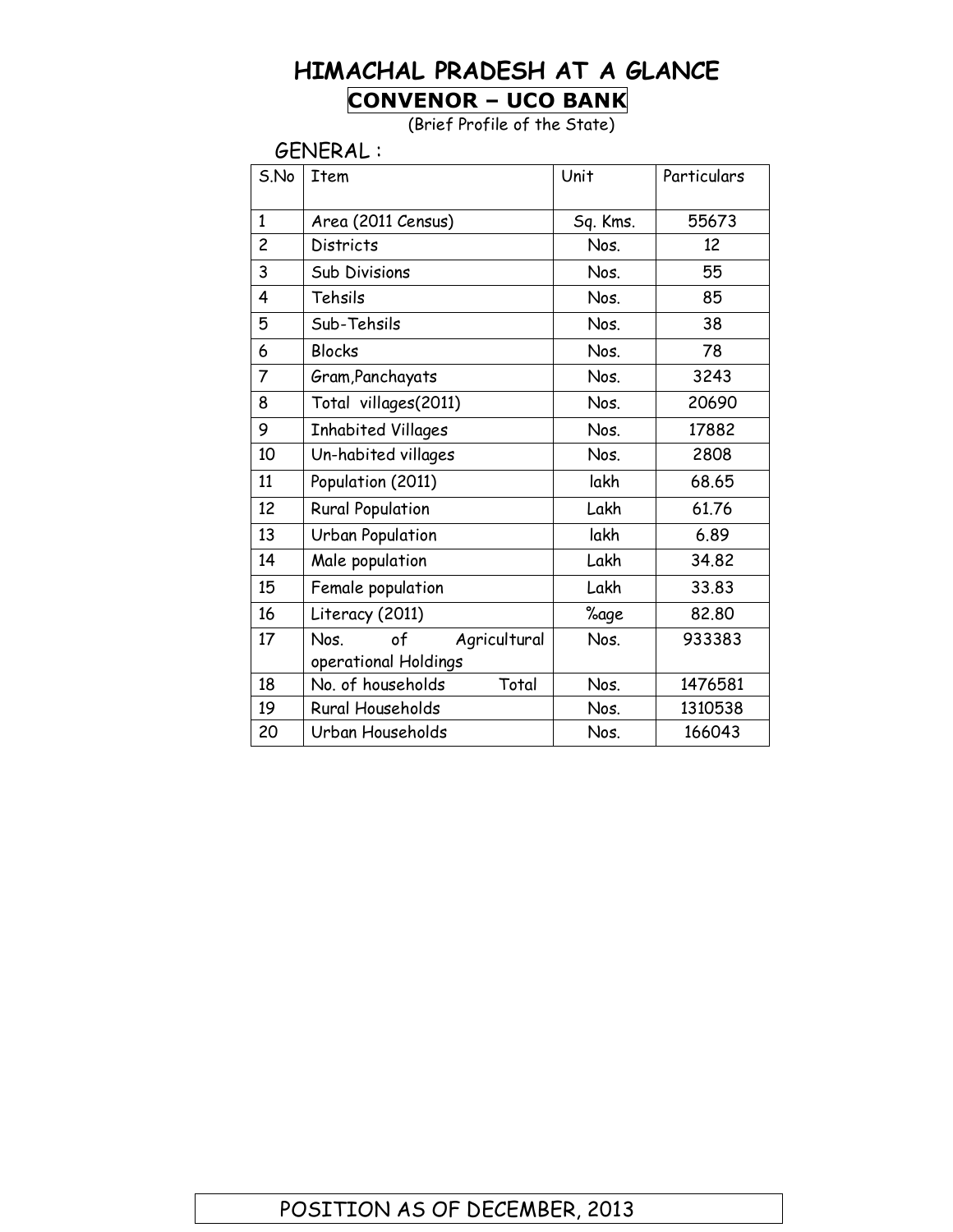|                | Items                 |                 | Unit       | Position as of |
|----------------|-----------------------|-----------------|------------|----------------|
|                |                       |                 |            | Dec, 2013      |
| $\mathbf{1}$   | <b>Banks</b>          | PSBs            | Nos.       | 22             |
|                |                       | <b>RRBs</b>     | Nos.       | 1              |
|                |                       | Coop. Banks     | Nos.       | 4              |
|                |                       | Pvt. Sector Bks | Nos.       | $\overline{7}$ |
|                |                       | Total           | Nos.       | 34             |
| $\overline{c}$ | Branch net work       | <b>PSB</b>      | Nos.       | 1037           |
|                |                       | <b>RRBs</b>     | Nos.       | 188            |
|                |                       | Coop. Banks     | Nos.       | 447            |
|                |                       | Pvt. Sector Bks | Nos.       | 88             |
|                |                       | Total           | Nos.       | 1760           |
| 3              | Area wise Branches    | Rural           | Nos.       | 1406           |
|                |                       | Semi Urban      | Nos.       | 267            |
|                |                       | Urban           | Nos.       | 87             |
|                |                       | Total           | Nos.       | 1760           |
| 4              | Per branch population | Rural           | Nos.       | 4393           |
|                | as per 2011 Census    | Urban           | Nos.       | 1946           |
|                |                       | Total           | Nos.       | 3900           |
| 5              | Deposits              | PSBs            | Rs. Crores | 45232          |
|                |                       | <b>RRB</b>      | Rs. Crores | 2351           |
|                |                       | Coop.           | Rs. Crores | 13109          |
|                |                       | Pvt Sector      | Rs. Crores | 3469           |
|                |                       | Total           | Rs. Crores | 64161          |
| 6              | Advances              | PSBs            | Rs. Crores | 17458          |
|                |                       | <b>RRB</b>      | Rs. Crores | 944            |
|                |                       | Coop.           | Rs. Crores | 6485           |
|                |                       | Pvt Sector      | Rs. Crores | 1783           |
|                |                       | Total           | Rs. Crores | 26670          |
| 7              | <b>Business Vol</b>   | PSBs            | Rs. Crores | 62690          |
|                |                       | RRB             | Rs. Crores | 3295           |
|                |                       | Coop.           | Rs. Crores | 19594          |
|                |                       | Pvt Sector      | Rs. Crores | 5252           |
|                |                       | Total           | Rs. Crores | 90831          |
| 8              | Mkt.share             | PSBs            | Percentage | 69.02          |
|                |                       | <b>RRB</b>      | Percentage | 3.63           |
|                |                       | Coop.           | Percentage | 21.57          |
|                |                       | Pvt Sector      | Percentage | 5.78           |
|                |                       | Total           | Percentage | 100            |
| 9              | <b>ATMs</b>           | <b>PSB</b>      | Nos.       | 1031           |
|                |                       | <b>RRBs</b>     | Nos.       | 11             |
|                |                       | Coop. Banks     | Nos.       | 86             |
|                |                       | Pvt. Sector Bks | Nos.       | 177            |
|                |                       | Total           | Nos.       | 1305           |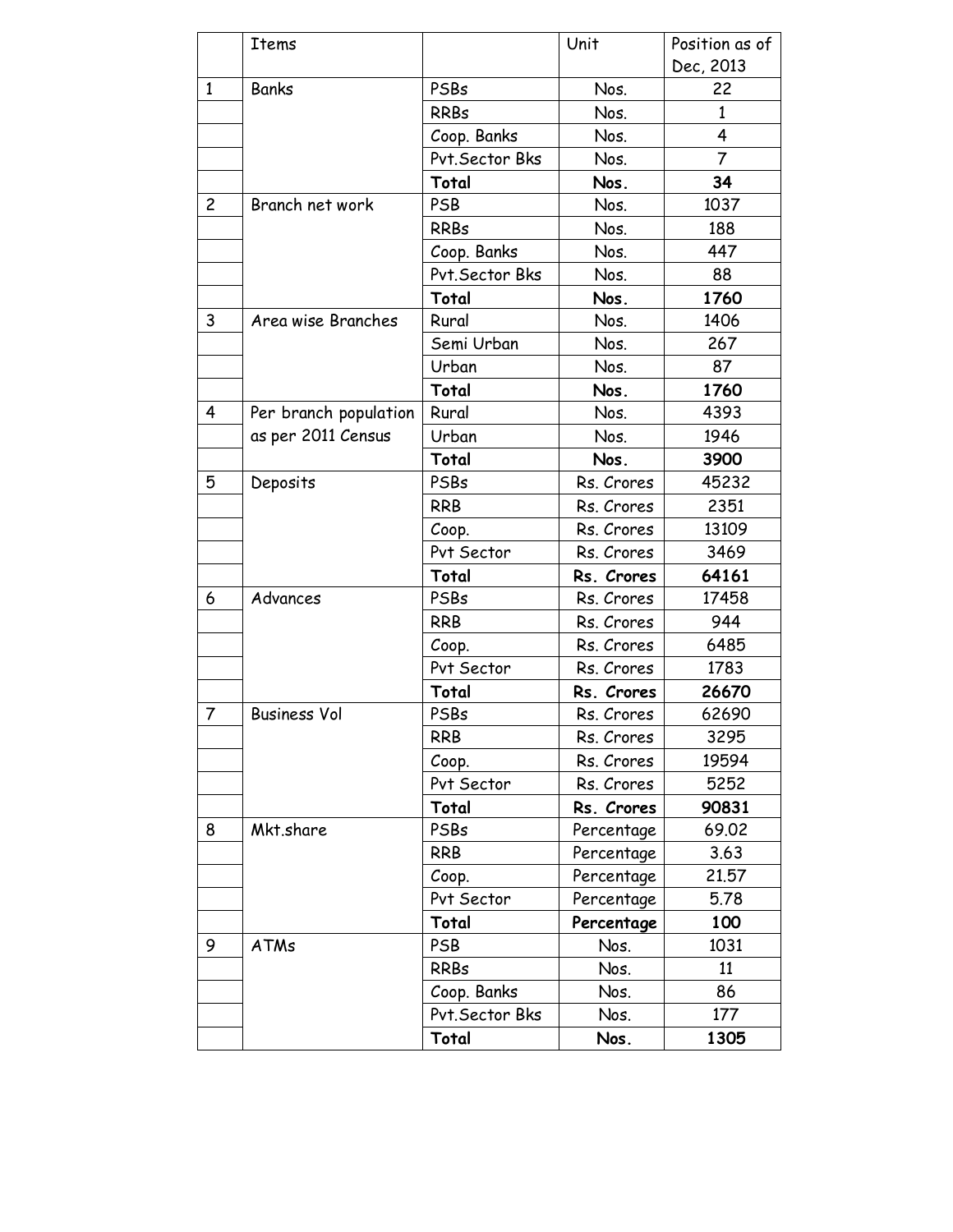### **STATE LEVEL BANKERS' COMMITTEE HIMACHAL PRADESH**

#### **COMPARATIVE BANKING KEY INDICATORS AS OF DECEMBER, 2013**

|                         |                                                            |            |            |            |                                              | (Amount in Crores) |
|-------------------------|------------------------------------------------------------|------------|------------|------------|----------------------------------------------|--------------------|
| <b>S.No.</b>            | Item                                                       | 31.12.2011 | 31.12.2012 | 31.12.2013 | Variation & %age of<br>growth over DEC, 2012 |                    |
| $\mathbf{1}$            | Deposit PPD                                                |            |            |            | <b>ABSOLUTE</b>                              | %AGE               |
|                         | Rural                                                      | 26161.42   | 32498.63   | 37041.06   | 4542.43                                      | 13.98              |
|                         | Urban/SU                                                   | 17980.92   | 23124.84   | 27120.30   | 3995.46                                      | 17.28              |
|                         | Total                                                      | 44142.34   | 55623.47   | 64161.36   | 8537.89                                      | 15.35              |
| $\overline{2}$          | Advances (O/S)                                             |            |            |            |                                              |                    |
|                         | Rural                                                      | 9173.76    | 11989.27   | 15749.59   | 3760.32                                      | 31.36              |
|                         | Urban/SU                                                   | 11460.5    | 10799.03   | 10920.84   | 121.81                                       | 1.13               |
|                         | Total                                                      | 20634.26   | 22788.3    | 26670.43   | 3882.13                                      | 17.04              |
| 3                       | made<br>Investment<br>by Banks in State<br>Govt.           |            |            |            |                                              |                    |
|                         | Securtigies/Bonds.                                         | 670.87     | 3235.25    | 1359.68    | $-1875.57$                                   | $-57.97$           |
| $\overline{\mathbf{4}}$ | CD RATIO as per<br>Thorat Committee                        | 68.83%     | 63.19%     | 58.20%     | $-4.99$                                      | $-7.90$            |
| 5                       | Priority<br>Sector<br>Advances<br>(O/S)<br>of which under: | 12970.99   | 16133.18   | 19310.89   | 3177.71                                      | 19.70              |
|                         | Agriculture<br>I)                                          | 3963.53    | 4180.18    | 5248.62    | 1068.44                                      | 25.56              |
|                         | <b>MSE</b><br>ii)                                          | 5529.71    | 8704.2     | 9472.86    | 768.66                                       | 8.83               |
|                         | iii) OPS                                                   | 3477.75    | 3248.8     | 4589.41    | 1340.61                                      | 41.26              |
| $6\phantom{1}$          | Section<br>Weaker<br>Advs.                                 | 3817.93    | 4711.53    | 5229.46    | 517.93                                       | 10.99              |
| $\overline{7}$          | <b>DRI Advances</b>                                        | 7.77       | 10.16      | 17.38      | 7.22                                         | 71.06              |
| 8                       | Non<br>Priority<br>Sec.Adv.                                | 7663.27    | 6881.12    | 7359.54    | 478.42                                       | 6.95               |
| $\boldsymbol{9}$        | No. of Branches                                            | 1527       | 1634       | 1760       | 126                                          | 7.71               |
| 10                      | Advances<br>to<br>Women                                    | 1285.04    | 1817.16    | 1982.52    | 165.36                                       | 9.10               |
| 11                      | Credit<br>to<br>Minorities                                 | 419.7      | 622.06     | 792.81     | 170.75                                       | 27.45              |
| 12                      | Advances to SCs                                            | 1933       | 2276.67    | 2538.51    | 261.84                                       | 11.50              |
| 13                      | Advances to STs                                            | 613.19     | 792.9      | 851.34     | 58.44                                        | 7.37               |
| 14                      | Advances<br>under<br>Govt.sponsored<br>programme           | 840.23     | 978.09     | 901.99     | $-76.10$                                     | $-7.78$            |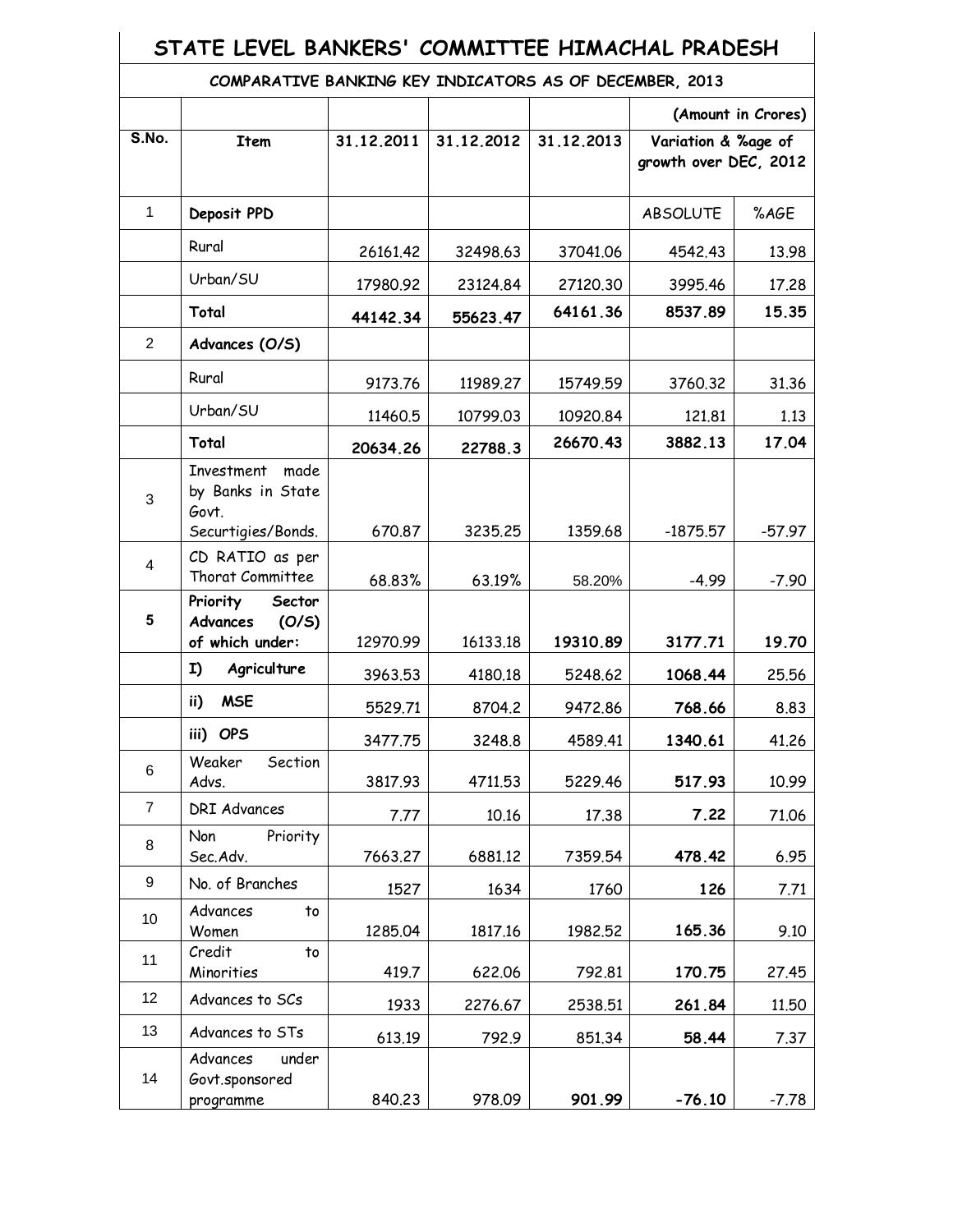| Sr No.         | Sector                                                    | %age of<br>advances as | %age of<br>advances as on | %age of<br>advances as | National<br>Parameter |
|----------------|-----------------------------------------------------------|------------------------|---------------------------|------------------------|-----------------------|
|                |                                                           | on                     | 31.12.2012                | on                     |                       |
|                |                                                           | 31.12.2011             |                           | 31.12.2013             |                       |
| $\mathbf{1}$   | Priority<br>sector<br>advances                            | 62.86                  | 70.86                     | 72.41%                 | 40%                   |
| 2.             | Agriculture<br>advances                                   | 19.21                  | 18.34                     | 19.68%                 | 18%                   |
| 3.             | <b>MSE</b><br>Advances(PSC)                               | 42.63                  | 54.72                     | 49.05%                 |                       |
| 4.             | Other<br>Priority<br>Sectors(PSC)                         | 26.81                  | 19.00                     | 23.77%                 |                       |
| 5.             | <b>Advances</b><br>to<br>weaker sections                  | 18.50                  | 20.68                     | 19.61%                 | 10%                   |
| 6.             | <b>DRI Advances</b><br>to total advs. of<br>previous year | 0.04                   | 0.05                      | 0.07%                  | 1%                    |
| $\overline{7}$ | <b>Advances</b><br>to<br>women                            | 6.23                   | 7.97                      | 7.93%                  | 5%                    |
| 8              | C.D. Ratio                                                | 68.83                  | 63.19                     | 58.20%                 | 60%                   |
| 9              | <b>Advances</b><br>to<br>S/Cs (PSC)                       | 14.90                  | 14.11                     | 13.15%                 |                       |
| 10             | <b>Advances</b><br>to<br>$S/Ts$ (PSC)                     | 4.73                   | 4.91                      | 4.41%                  |                       |
| 11             | <b>Advances</b><br>to<br>Minorities(PSC)                  | 3.23                   | 3.86                      | 4.11%                  |                       |

#### **STATE LEVEL BANKERS' COMMITTEE HIMACHAL PRADESH HIMACHAL PRADESH**

**\*Credit Deposit Ratio of the State of HP as of DEC, 2013 = 58.20%**

Components taken for calculation of Credit Deposit Ratio (CDR) as per Thorat Committee Recommendations as of DECEMBER, 2013 (Amount in Crores)

| i)  | Advances from Banks (within State)               |        | 26670.43 Crs. |  |
|-----|--------------------------------------------------|--------|---------------|--|
| ii) | Advances from Banks (outside the State)          | $\sim$ | 7690.91 Crs.  |  |
|     | iii) RIDF (Bal. outstanding as of DEC, 2013)     |        | 1620.71 Crs   |  |
|     | iv) Investment made by Banks in Govt loans/Bonds |        |               |  |
|     | Securities.                                      |        | 1359.68 Crs.  |  |
|     | TOTAL (Credit Component)                         |        | 37341.73 Crs. |  |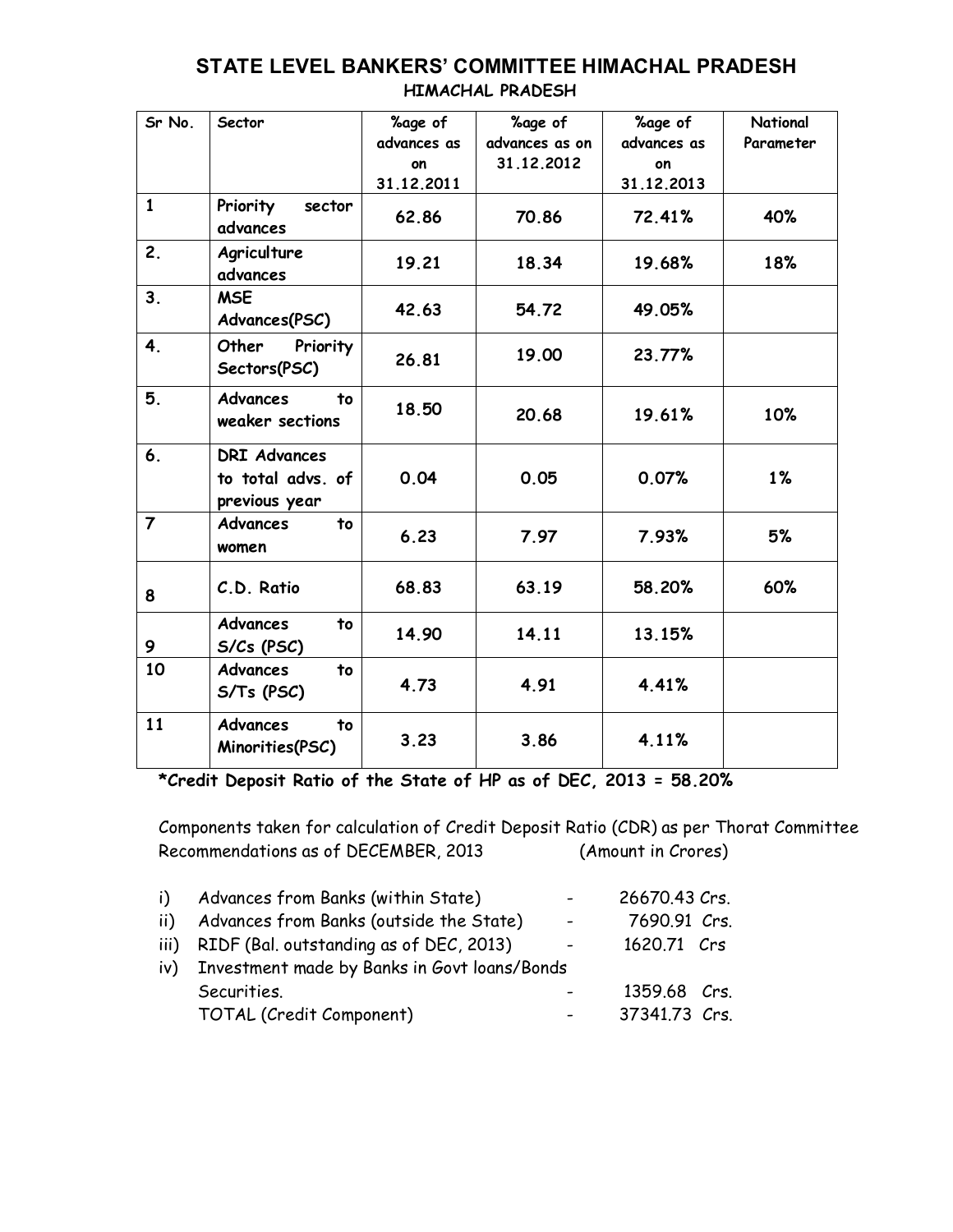# **STATE LEVEL BANKERS' COMMITTEE**

## **HIMACHAL PRADESH**

## **CONVENOR – UCO BANK**

## 131st MEETING

## **(REVIEW – DECEMBER, 2013 QUARTER)**

|              | DATE: $24^{TH}$ April, 2014 | VENUE: HOTEL HOLIDAY HOME |
|--------------|-----------------------------|---------------------------|
| <b>TIME:</b> | 11.00 AM                    | SHIMLA - 171001           |

| <b>AGENDA</b><br>NO. | LIST OF ITEMS                                                                                                                   | PAGE<br>NO.  |
|----------------------|---------------------------------------------------------------------------------------------------------------------------------|--------------|
| $\mathbf{1}$         | Confirmation of Minutes of Last SLBC                                                                                            | $\mathbf{1}$ |
| $\overline{c}$       | Action Taken Report on the Issues raised in 130 <sup>h</sup><br>SLBC Meeting<br>held on 27.12.2013                              | $2 - 5$      |
| 3                    | Review of progress under DBT/DBTL                                                                                               | $6 - 7$      |
| 4                    | Review of Progress under RBi Roadmap 2013-16 extension of<br>Banking Services upto December, 2013                               | $8 - 13$     |
| 5                    | Review of performance under Annual Credit Plan 2013-14 for the<br>quarter ended December, 2013.                                 | 14-34        |
| 6                    | Review of Banking Statistical Data and Position of National<br>Parameters as of December, 2013                                  | 35-51        |
| $\overline{7}$       | Review of Performance under major Centrally Sponsored Schemes<br>viz., NRLM, , PMEGP, RRY, SJSRY & WCC as of December, 2013     | 52-59        |
| 8                    | Review of Recovery Performance as of December, 2013                                                                             | 60-65        |
| 9                    | Review of Performance under Non-Sponsored Programme i.e. KCC,<br>SHG, Education loan, Housing Finance etc. as of December, 2013 | 66-71        |
| 10                   | Misc. and Fresh Issues                                                                                                          | 72-75        |
|                      | <b>ANNEXURES</b>                                                                                                                |              |

| .   ._.  _ . |                                        |  |  |
|--------------|----------------------------------------|--|--|
|              | Annual Credit Plan 2014-2015 - Targets |  |  |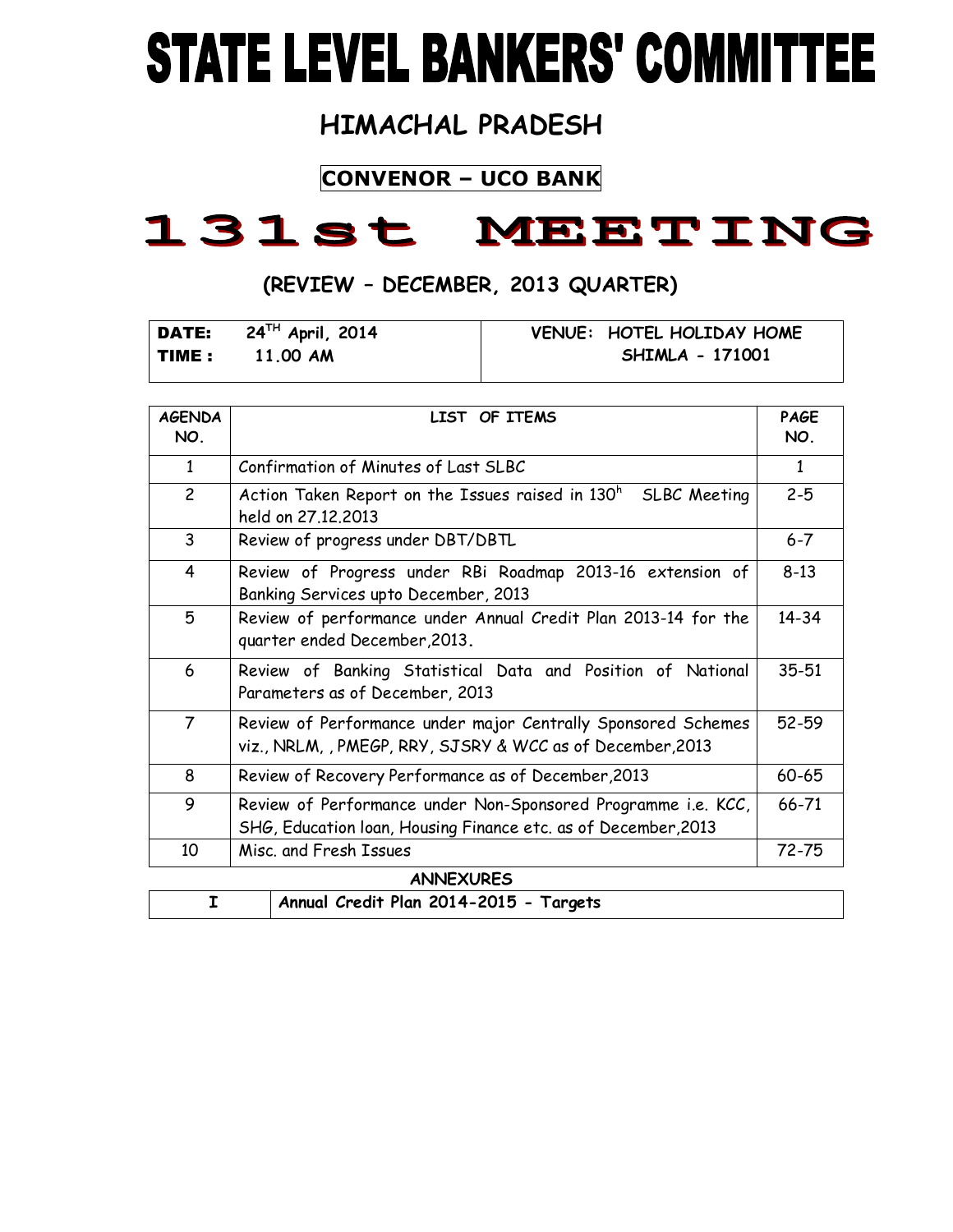## INDEX LIST OF TABLES FOR DECEMBER, 2013 QUARTER

| S.No.        | Agenda | Subject           | Particulars                                         | Table        | Page      |
|--------------|--------|-------------------|-----------------------------------------------------|--------------|-----------|
|              | item   |                   |                                                     | No.          | No.       |
|              | No.    |                   |                                                     |              |           |
| $\mathbf{1}$ | 5      | <b>ACP</b>        | Purposewise Tgt/Ach. at a glance                    | $ACP-I$      | $18-19$   |
|              |        |                   | Distt./Schemewise ach.                              | ACP-II       | $20 - 23$ |
|              |        |                   | Distt./Bank/Sectorwise Performance                  | ACP-         | $24 - 27$ |
|              |        |                   |                                                     | III          |           |
|              |        |                   | Bankwise/Sectorwise performance                     | ACP-IV       | 28        |
|              |        |                   | Bankwise/Sectorwise Performance                     | ACP-V        | 29-31     |
|              |        |                   | Distt. Wise Performance                             | ACP-VI       | 32        |
|              |        |                   | Bankwise Dis. Of Crop Loan                          | ACP-         | 33        |
|              |        |                   |                                                     | VII          |           |
|              |        |                   | Distt.wise Sectorwise ACP-2014-15                   | ACP-         | 34        |
|              |        |                   | tgts                                                | VIII         |           |
| $\mathbf{2}$ | 6      | <b>Banking</b>    | Distt. Wise Branch network                          | $NP-1$       | 39        |
|              |        | <b>Statistics</b> |                                                     |              |           |
|              |        |                   | Banking outreach in HP                              | $NP-2$       | 40-41     |
|              |        |                   | Distt. Wise Deposits                                | $NP-3$       | 42        |
|              |        |                   | Deposit Mix                                         | $NP-4$       | 43        |
|              |        |                   | Distt.wise Advances                                 | $NP-5$       | 44        |
|              |        |                   | Advances Mix                                        | $NP-6$       | 45        |
|              |        |                   | PS Advances - details                               | $NP-7$       | 46-47     |
|              |        |                   | <b>Bankwise National parameters</b>                 | $NP-9$       | 48-49     |
|              |        |                   | Bank/Distt, Wise CD Ratio                           | <b>NP-10</b> | 50        |
|              |        |                   | <b>Investment Portfolio of Banks</b>                | <b>NP-11</b> | 51        |
|              |        |                   |                                                     |              |           |
| 3            | 8      | Recovery          | Sectorwise Recovery Performance                     | $REC-1$      | 62        |
|              |        |                   | Recovery Govt. sponsored programmes                 | REC-2        | 63        |
|              |        |                   | Position of Certificate Cases                       | REC-3        | 64        |
|              |        |                   | NPAs of Banks                                       | REC-4        | 65        |
| 4            | 9      | Non               | Progress under KCC/SHG/GCC                          | NSP-1        | 69        |
|              |        | Sponsored         |                                                     |              |           |
|              |        |                   | under<br>JLG/Basic<br>Progress                      | NSP-2        | 70        |
|              |        |                   | Accounts/Migrate/Street Vendors                     |              |           |
|              |        |                   | Housing/Education<br>Progress<br>under<br>loans/WCC | NSP-3        | 71        |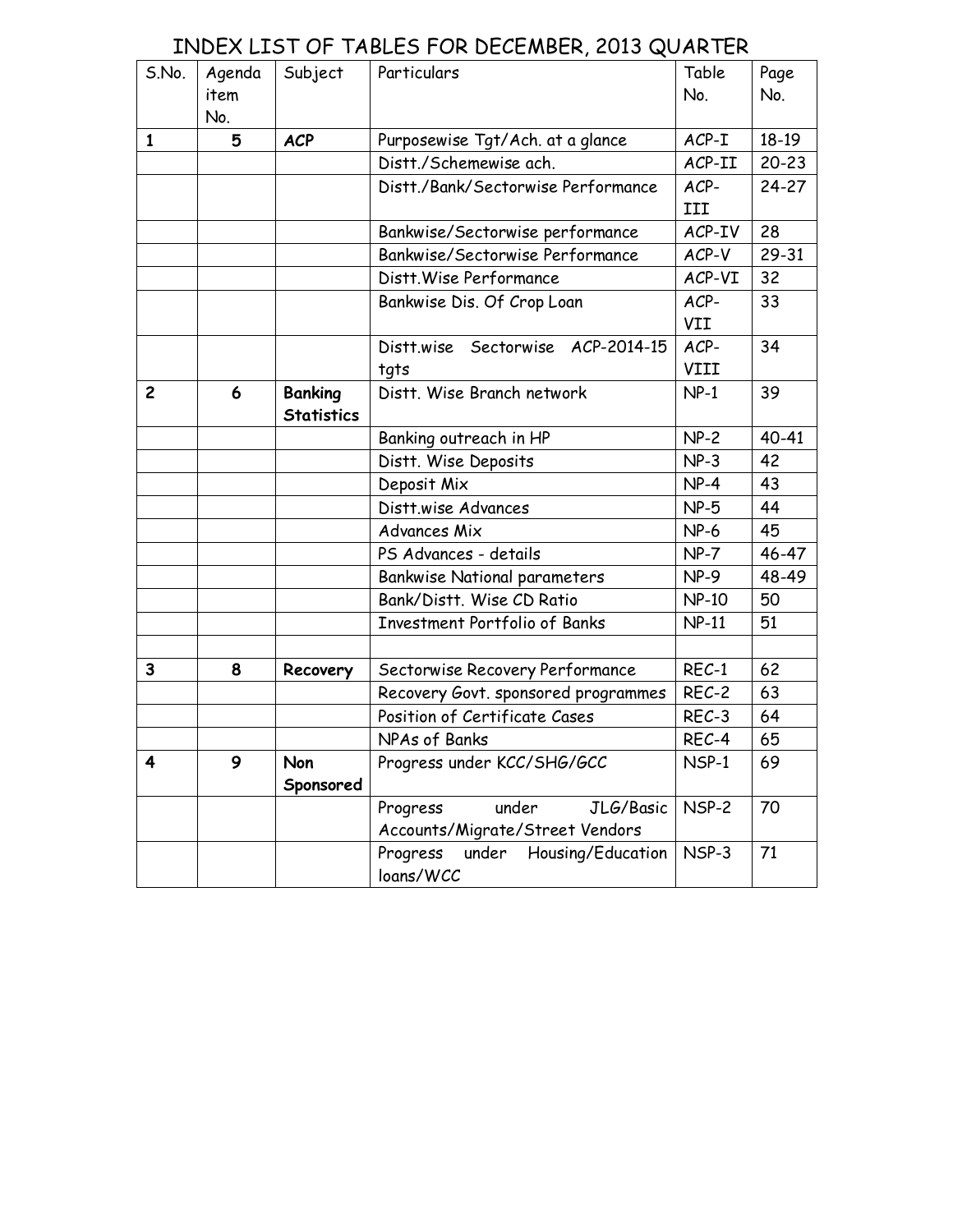

**AGENDA NOTE FOR 131st STATE LEVEL BANKERS' COMMITTEE MEETING OF HIMACHAL PRADESH TO BE HELD ON 24th APRIL 2014 AT HOTEL HOLIDAY HOME, SHIMLA.**

## **AGENDA ITEM NO.1**

Confirmation of Minutes of the last 130TH SLBC meeting held on 27.12.2013

The minutes of the  $130<sup>th</sup>$  meeting of State Level Bankers' Committee, Himachal Pradesh held on 27.12.2013 has been circulated to the members vide Convenor Bank letter No. GM/SLBC/2013-14/130 Dated 4.1.2014.

Since no adverse comments received by the Convenor Bank from any quarter, the House is requested to approve the same.

∞∞∞∞∞xxxx∞∞∞∞∞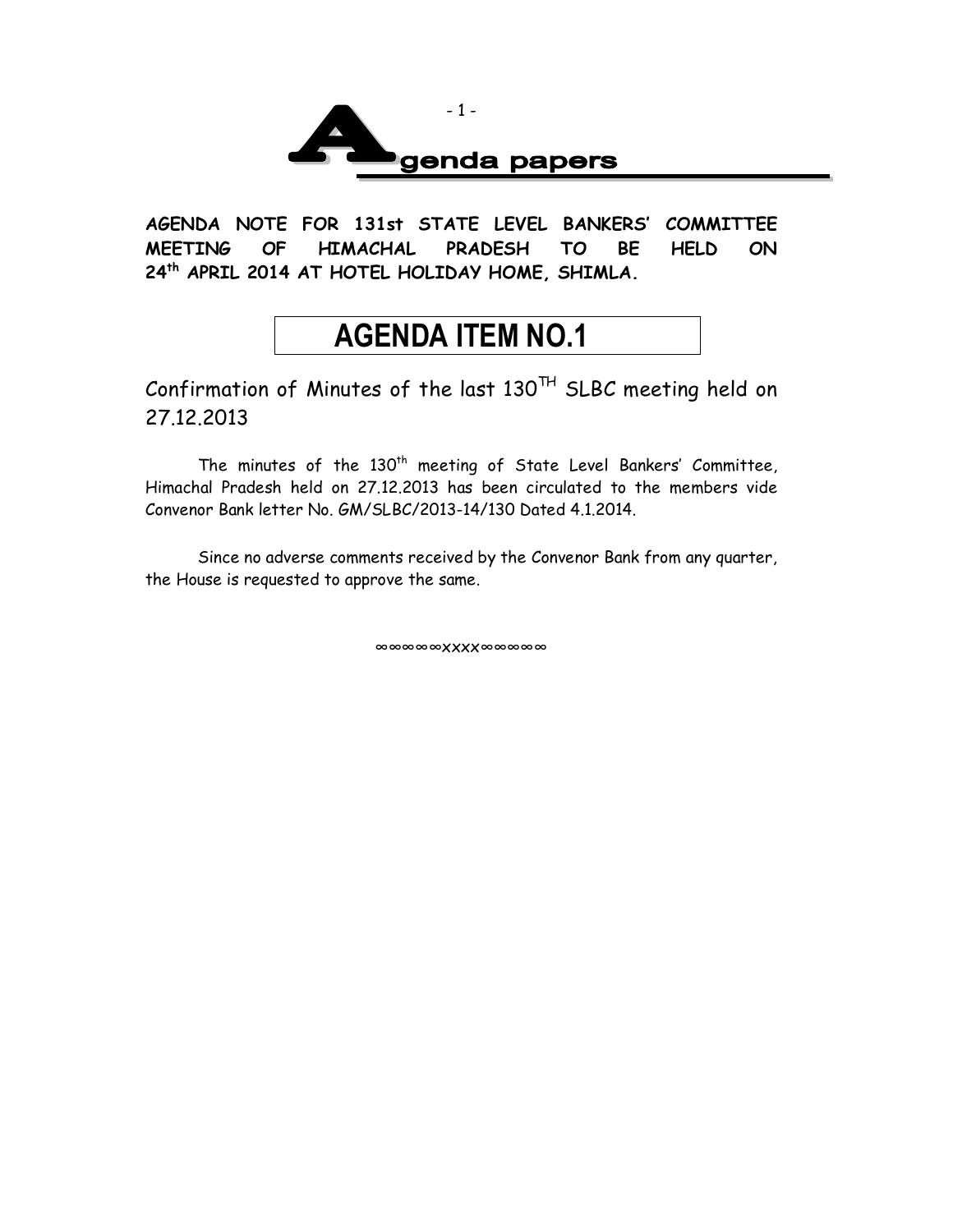## AGENDA ITEM NO.2

|              | ACTION TAKEN REPORT (ATR) ON THE ACTION POINTS EMERGED OURING THE 150 FIF<br>SLBC meeting held on 27.12.2013 |                        |                                    |                         |                                                           |
|--------------|--------------------------------------------------------------------------------------------------------------|------------------------|------------------------------------|-------------------------|-----------------------------------------------------------|
| Action       | <b>Action Point Emerged</b>                                                                                  |                        |                                    | Action Taken up to Date |                                                           |
| Point        |                                                                                                              |                        |                                    |                         |                                                           |
| No.          |                                                                                                              |                        |                                    |                         |                                                           |
| $\mathbf{1}$ | Holding of sub committee As per the decision of last SLBC LDMs were advised to                               |                        |                                    |                         |                                                           |
|              | meetings<br>of                                                                                               |                        |                                    |                         | DCC continue their efforts for holding of special sub     |
|              | constituted<br>for                                                                                           |                        |                                    |                         | the committee meetings of DLCC for those districts having |
|              | purpose of improvement in CD Ratio less than 40%                                                             |                        |                                    |                         |                                                           |
|              | Ratio<br>above<br>40%<br>CD                                                                                  |                        |                                    |                         |                                                           |
|              | minimum level prescribed The Districtwise CD Ratio position as of December,                                  |                        |                                    |                         |                                                           |
|              | by RBI and preparation of 2013 based on the deposits and advances data                                       |                        |                                    |                         |                                                           |
|              | special plan thereof.                                                                                        |                        | reported by banks is as under:     |                         |                                                           |
|              |                                                                                                              | Bilaspur               | (27.05%)                           | L&S                     | (24.97%)                                                  |
|              |                                                                                                              | Chamba                 | (39.68%)                           | Mandi                   | (33.33%)                                                  |
|              |                                                                                                              | Hamirpur               | (21.84%)                           | Shimla                  | (35.83%)                                                  |
|              |                                                                                                              | Kangra                 | (30.71%)                           | Sirmour                 | (72.71%)                                                  |
|              |                                                                                                              | Kinnour                | (159.44%)                          | Solan                   | (87.99%)                                                  |
|              |                                                                                                              | Kullu                  | (47.94%)                           | Una                     | $(38.33\%).$                                              |
|              |                                                                                                              |                        |                                    |                         |                                                           |
|              |                                                                                                              |                        | Fluctuation of CD Ratio over       |                         | the position of                                           |
|              |                                                                                                              |                        | September, 2013 is as under:       |                         |                                                           |
|              |                                                                                                              |                        |                                    |                         |                                                           |
|              |                                                                                                              | Bilaspur               | $+0.16%$                           | L&S                     | $-2.95%$                                                  |
|              |                                                                                                              | Chamba                 | $-1.13%$                           | Mandi                   | $+2.93%$                                                  |
|              |                                                                                                              | Hamirpur               | $+0.16%$                           | Shimla                  | $+1.01%$                                                  |
|              |                                                                                                              | Kangra                 | $-0.21%$                           | Sirmour                 | $-4.34%$                                                  |
|              |                                                                                                              | Kinnour                | $-9.44%$                           | Solan                   | $-3.85%$                                                  |
|              |                                                                                                              | Kullu                  | $+0.80%$                           | Una                     | $+3.01%$                                                  |
|              |                                                                                                              |                        |                                    |                         |                                                           |
|              |                                                                                                              |                        |                                    |                         | The domestic CD Ratio improved by 0.46% as of             |
|              |                                                                                                              |                        |                                    |                         | December, 2013 and stood at 41.57% from 41.11% as         |
|              |                                                                                                              |                        |                                    |                         | of September, 2013. The wide fluctuation is noticed       |
|              |                                                                                                              |                        |                                    |                         | under two districts Solan & Sirmour having CD Ratio       |
|              |                                                                                                              | declined considerably. |                                    |                         |                                                           |
|              |                                                                                                              |                        |                                    |                         |                                                           |
|              |                                                                                                              |                        |                                    |                         | The suggestion given by Principal Secretary Finance       |
|              |                                                                                                              |                        |                                    |                         | has been advised all the LDMs with regard to              |
|              |                                                                                                              |                        |                                    |                         | allocation of matching targets to be allocated to banks   |
|              |                                                                                                              |                        |                                    |                         | under ACP 2014-15 aiming to cover the shortfall in CD     |
|              |                                                                                                              | Ratio.                 |                                    |                         |                                                           |
|              |                                                                                                              |                        |                                    |                         |                                                           |
|              |                                                                                                              |                        | The House may review the position. |                         |                                                           |
|              |                                                                                                              |                        |                                    |                         |                                                           |

## **Action Taken Report (ATR) on the action points emerged during the 130th HP**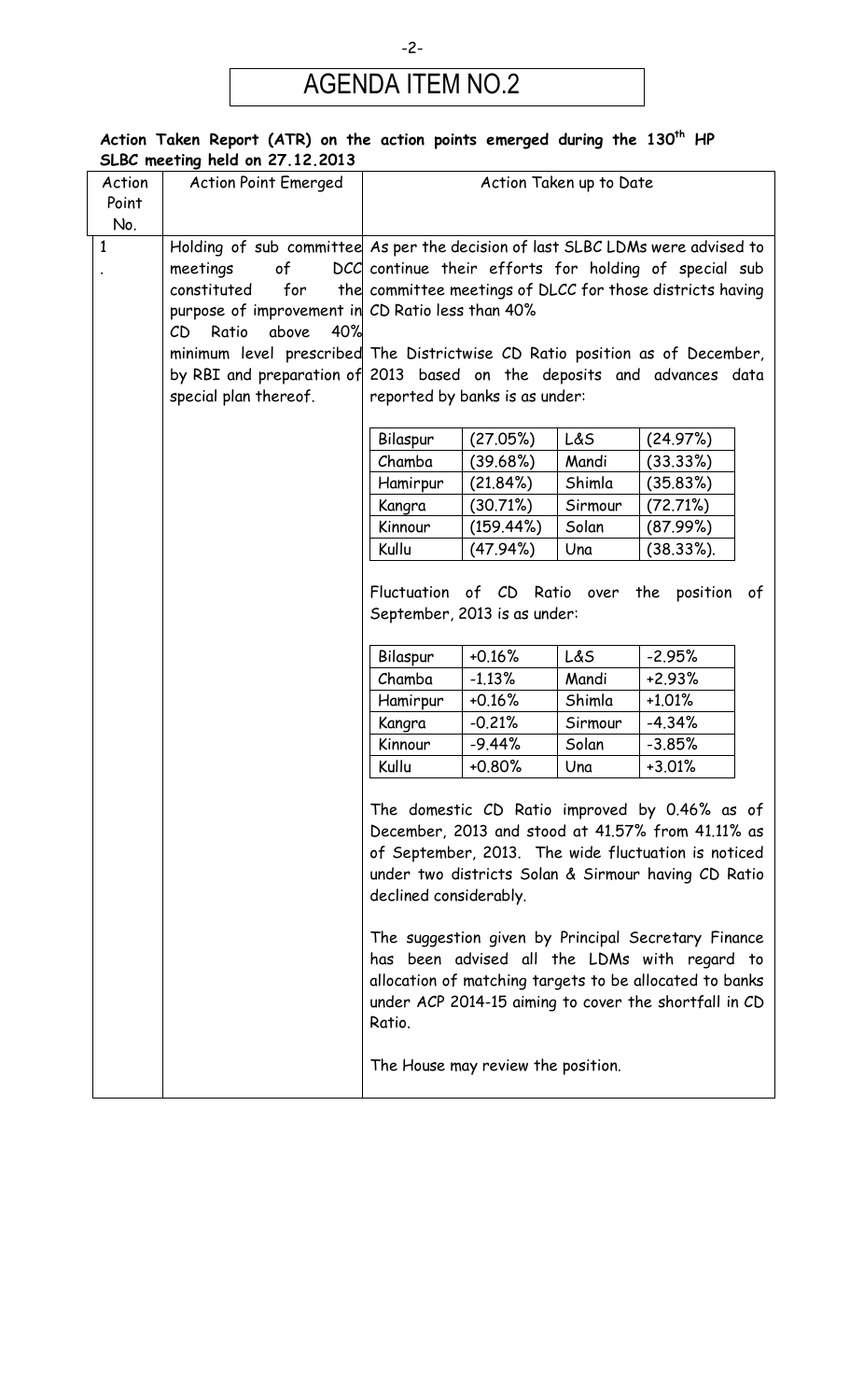| $\overline{c}$ | Implementation of NRLM-       | As per the decision taken in the last SLBC necessary                                                    |
|----------------|-------------------------------|---------------------------------------------------------------------------------------------------------|
|                | Preparations                  | follow up action has been initiated by Convenor Bank as                                                 |
|                |                               | under:                                                                                                  |
|                |                               |                                                                                                         |
|                |                               | 1. Disposal of 302 pending cases sponsored to<br>banks in nine districts.                               |
|                |                               | 2. Rejection of NRLM loan applications from                                                             |
|                |                               | Controlling Heads of Banks giving reason of<br>rejection.                                               |
|                |                               | 3. Finalisation of common loan application format                                                       |
|                |                               | under NRLM.<br>4. Constitution<br>of<br>district<br><b>NRLM</b><br>level                                |
|                |                               | coordination committee.                                                                                 |
|                |                               | 5. Issuance of NRLM guidelines at the grass root                                                        |
|                |                               | level to all bank branches by banks.                                                                    |
|                |                               | In addition the progress and preparatory works under                                                    |
|                |                               | NRLM as raised by NABARD has been discussed in the                                                      |
|                |                               | sub committee of SLBC on SHG on 28.2.2014 under                                                         |
|                |                               | the chairmanship of Principal Secretary Rural<br>Development. The outcome emerged during the            |
|                |                               | meeting has been placed under regular agenda.                                                           |
|                |                               |                                                                                                         |
|                |                               | As per the decision of SLBC the HP State Coop. Banks                                                    |
|                |                               | has communicated their consent to implement the                                                         |
|                |                               | NRLM scheme. Now the similar consent is awaited<br>from JCCB.                                           |
| 3              | On-line<br>access of          | Land As per the decision taken in the last SLBC the                                                     |
|                | Records<br><b>Banks</b><br>to | - Convenor Bank vide letter dated 8.1.2014 had again                                                    |
|                |                               | Adoption of "Bhoomi Bank took up the matter with Syndicate Bank the Convneor                            |
|                |                               | Integrated Project" for of SLBC in Karnataka to share the inputs on adoption                            |
|                |                               | online creation of charge of Bhoomi Bank Integrated Project for online creation                         |
|                | $land -$<br>on                | holding of of charge on land to replicate the same for the state                                        |
|                | sensitization workshop.       | but the response is still awaited.                                                                      |
|                |                               | As per the decision of the last SLBC the Department                                                     |
|                |                               | of Land Records hold a meeting on 2.1.2014 with                                                         |
|                |                               | Department of IT/Convenor Bank to discuss the                                                           |
|                |                               | possibility for online creation of charge on the land                                                   |
|                |                               | mortgaged to the bank as security.                                                                      |
|                |                               | Two vital issues has emerged with regard to                                                             |
|                |                               | integration of existing off line land record data                                                       |
|                |                               | available at district level to State level and another                                                  |
|                |                               | relates to legal formalities to be completed from                                                       |
|                |                               | State Revenue Department authorizing the banks to<br>carry out on line creation of charge on the landed |
|                |                               | property in line with the power vested with                                                             |
|                |                               | Tehsildar/Naib Tehsildar in the State.                                                                  |
|                |                               |                                                                                                         |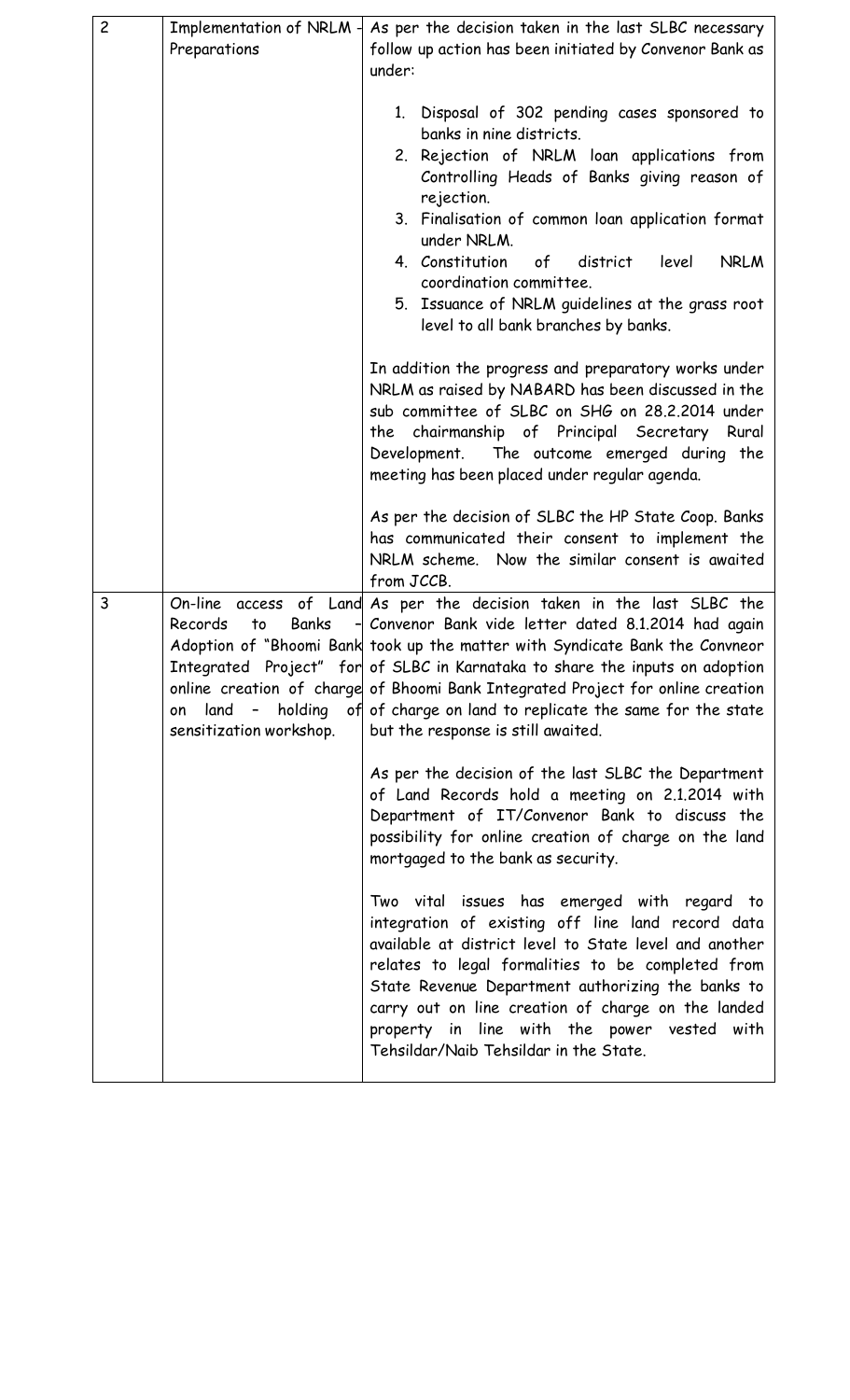|   |                                                  | The Additional Director Land Records/DIT to Govt. of<br>Himachal Pradesh is requested to apprise the latest<br>development in the matter and possibility for<br>of "Bhoomi<br>operationalization<br>Bank<br>Integrated<br>Project".                                                                                                                                                                                                                    |
|---|--------------------------------------------------|--------------------------------------------------------------------------------------------------------------------------------------------------------------------------------------------------------------------------------------------------------------------------------------------------------------------------------------------------------------------------------------------------------------------------------------------------------|
| 4 | Correspondents<br>Financial Inclusion in HP.     | Performance of Business As per the decision taken in the last SLBC to collect<br>(BCs) the vital information on BC Model's operations specially<br>engaged by Banks under quantum of Financial Transactions carried out by BCs<br>engaged by various banks in the State aiming to assess<br>effective ness of the scheme at the grass root level.                                                                                                      |
|   |                                                  | The Convenor Bank have received information from<br>stating that so far nearly 732<br><b>PNB</b><br>Deposit<br>Transactions and 90 withdrawal transactions carried<br>out by took place 80 numbers of functional BCAs.                                                                                                                                                                                                                                 |
|   |                                                  | The feedback data reveals that though Banks has<br>engaged BCAs but initially they are consolidating their<br>service area in terms of opening of SB accounts etc.<br>The working of BCAs in the field is to be strengthened<br>with a view to extend minimum banking services in the<br>remote areas.                                                                                                                                                 |
|   |                                                  | The Convenor Bank proposed that a small group consist<br>of major banks under the leadership of RBI/NABARD<br>may be constituted to study the working model<br>adopted by various banks. The feedback received<br>from Banks indicate that an issue of cash management<br>is as main task to deliver sufficient services by BCAs<br>engaged by banks.                                                                                                  |
|   |                                                  | The House may review the position. Banks are<br>requested to involve a mechanism to know the extent<br>of actual banking transactions being carried out by<br>BCAs.                                                                                                                                                                                                                                                                                    |
| 5 | of<br>Printing<br>Financial<br>Literacy Material | As per the decision of SLBC the work relating to<br>printing of Financial Literacy material as advised by<br>RBI has been referred to Corporate office of<br>Convenor Bank. Accordingly tenders were floated for<br>the purpose and the matter finalized with a tentative<br>cost of Rs.6,19,500/- as cost of printing material and<br>Rs.1,00,000/- towards distribution cost. The supply of<br>material is expected within a fortnight. The Convenor |
| 6 | Construction<br>of                               | Bank will supply the printing material to all Controlling<br>Heads of Banks for further distribution of printing<br>material to their concerned branches. After that the<br>expenditure proposal indicating the cost of printing<br>material and distribution thereof will be submitted to<br>NABARD for making necessary payment from FI fund.<br>RSETI As per the decision of last SLBC the Convenor Bank                                            |
|   |                                                  |                                                                                                                                                                                                                                                                                                                                                                                                                                                        |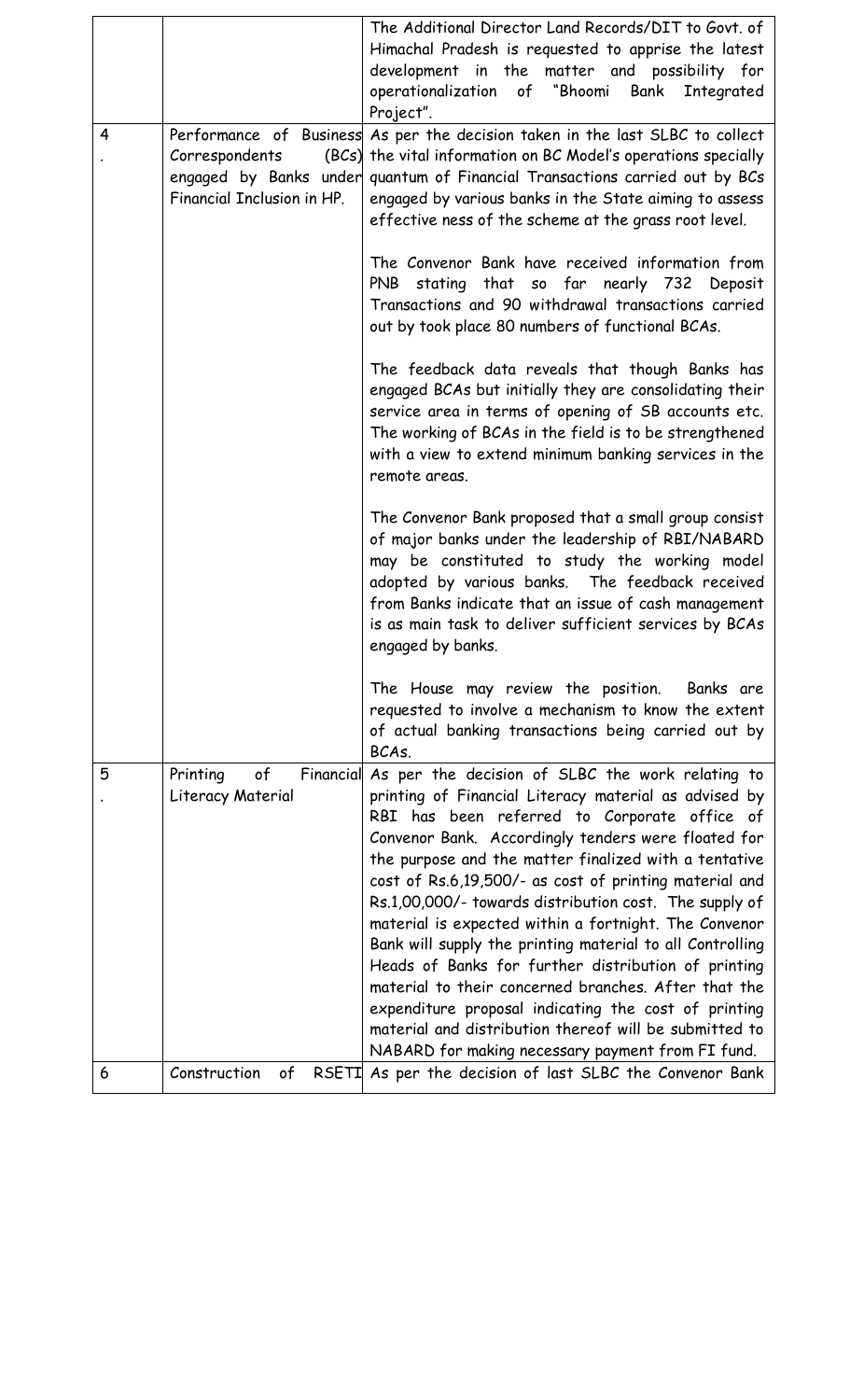|                | buildings                                                                     | took up the matter with Controlling Heads of PNB,<br>UCO Bank and SBI for finalization of terms and<br>conditions to start with civil work for construction of<br>RSETI building on the land provided by State Govt.<br>Otherwise the funds provided by MORD may be<br>recalled.                                                                                                                                                                                                                                                                                     |
|----------------|-------------------------------------------------------------------------------|----------------------------------------------------------------------------------------------------------------------------------------------------------------------------------------------------------------------------------------------------------------------------------------------------------------------------------------------------------------------------------------------------------------------------------------------------------------------------------------------------------------------------------------------------------------------|
|                |                                                                               | As informed earlier UCO Bank has selected the<br>Construction Agency on receipt of expression of<br>interest received from various interested parties by<br>13.1.2014. The construction of RSETI building in four<br>districts in the State has been allocated to Parsar<br>Bharati and Bank has carried out Bhoomi Pujan at<br>Mashobra on 6.3.2014. The LHO SBI informed that<br>land allocated to bank at Chamba for construction of<br>RSETI building is awaited possession from State Govt.<br>Similar demarcation problems are emerging in district<br>Shimla. |
|                |                                                                               | The representative from PNB is requested to apprise<br>the latest position of civil work is to be carried out for<br>construction of RSETI building at five locations.                                                                                                                                                                                                                                                                                                                                                                                               |
| $\overline{7}$ | bank loans under old Poly<br>House Scheme                                     | Relief to farmers availed As per the decision taken in the last SLBC, the<br>Convenor Bank vide letter dated 10.1.2014 had<br>individually communicated the Controlling Heads of<br>seven banks namely PNB, SBI, SBOP, UCO, HPG,<br>HPSCB and LDB to formulate a special relief package<br>over and above of OTS for farmers who had availed<br>bank loan under old Poly House Scheme in district<br>Bilaspur. There are about 199 such cases and most of<br>them already become NPA as reported by the LDMs.<br>The maximum 87 cases pertains to SBI.               |
|                |                                                                               | So far no response had received from any abnk in this<br>regard the concerned banks are requested to apprise<br>the latest development in case the offering of Special<br>Relief Package is under active consideration with banks<br>otherwise the matter should be deleted from the ATR.                                                                                                                                                                                                                                                                            |
| 8              | Continuation<br>of<br>Entrepreneurship<br>Development scheme<br><b>NABARD</b> | Dairy The matter stands complied with. Complete guidelines<br>of the scheme has been circulated to all LDMs with<br>of the instructions to further circulate amongst bank<br>branches. The matter need deletion from the ATR.                                                                                                                                                                                                                                                                                                                                        |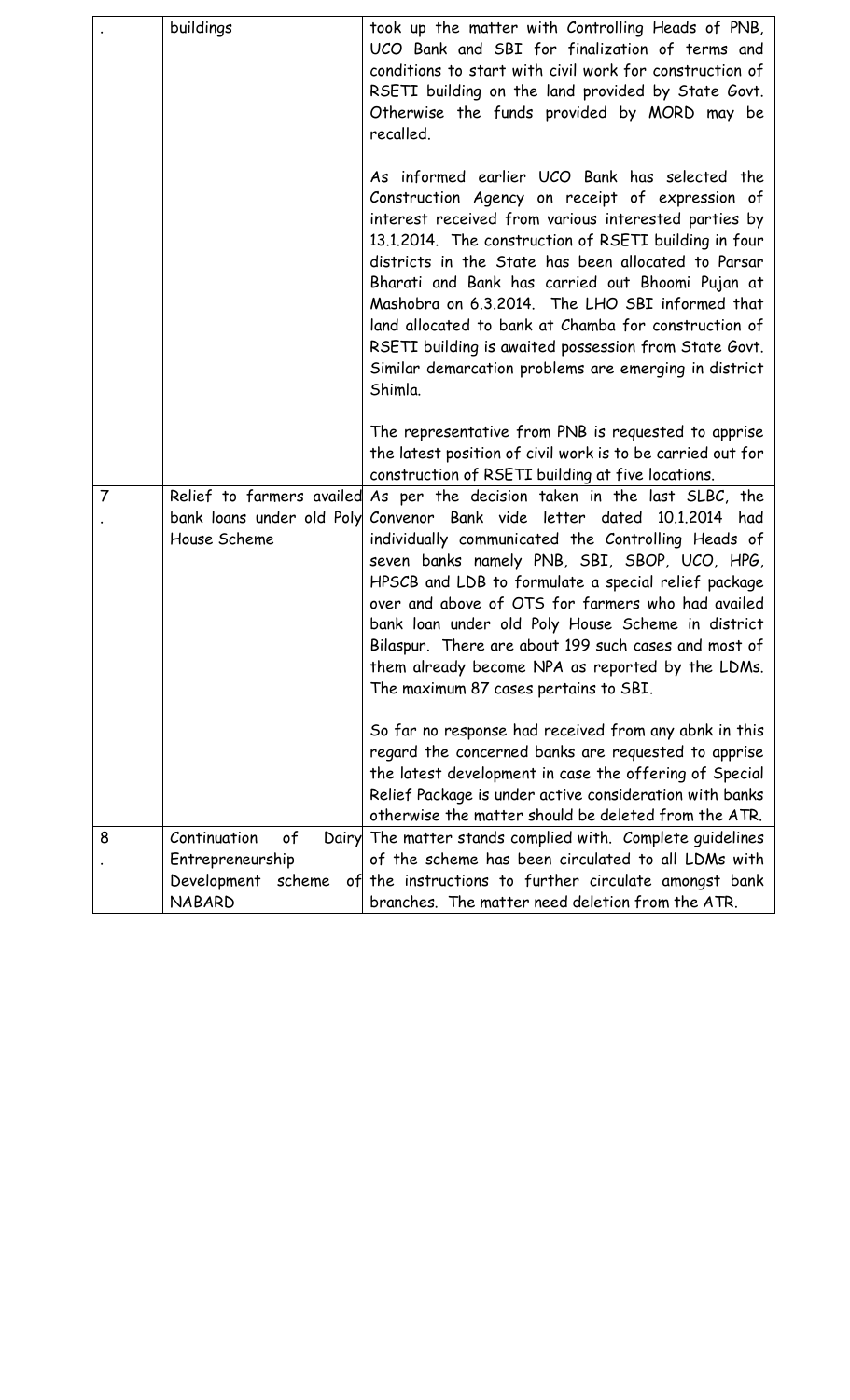## **AGENDA ITEM NO.-3**

**Review of Progress under Direct Benefit Transfer (DBT) and Director Benefit Transfer on LPG (DBTL):**

#### **3.1 PROGRESS UNDER DIRECT BENEFIT TRANSFER (DBT)**

**The State is one of the enriched State across the country where 10 out of 12 districts (except Kinnour and L&S) are selected for implementation of DBT/DBTL Scheme of Govt. of India, identified under phase I and phase-II programmes.**

**As per the feedback data as of 7.2.2014 as received from UIDIA/Aadhaar Shimla team reveals that about 23026 successful DBT transactions amounting to Rs. 29.30 Crores has been carried out by banks under 17 Centrally schemes using Aadhaar/NPCI platform where amount of subsidy/scholarships has directly been transferred in beneficiary's bank account in the State of Himachal Pradesh.**

| <b>Scheme-wise Total</b>      | <b>DBT</b>          | <b>Amount</b>   | <b>Sponsor bank</b>          |
|-------------------------------|---------------------|-----------------|------------------------------|
|                               | <b>Transactions</b> |                 |                              |
| <b>SVUCY</b>                  | 806                 | 8,060,000.00    | <b>State Bank of Patiala</b> |
| <b>JSY</b>                    | 4                   | 2,800.00        | <b>Punjab National Bank</b>  |
| <b>IGMSY</b>                  | 5,296               | 8,591,720.00    | <b>Union Bank</b>            |
| Post Matric OBC               | 1,733               | 21,428,889.00   | <b>State Bank of Patiala</b> |
| Post Matric SC                | 6,150               | 188,443,359.00  | <b>State Bank of Patiala</b> |
| Post Matric ST                | 720                 | 38,063,368.00   | <b>State Bank of Patiala</b> |
| Pre Matric Minority           | 755                 | 1,928,485.00    | <b>Bank of Broda</b>         |
| Top Class Education SC        | 44                  | 2,131,341.00    | <b>State Bank of India</b>   |
| <b>Top Class Education ST</b> | 15                  | 1,653,451.00    | State Bank of India          |
| Kalpana Chawala               | 204                 | 3,060,000.00    | <b>UCO Bank</b>              |
| Dr. Ambedkar Medhavi          |                     |                 | <b>State Bank of Patiala</b> |
| Chhatravrity Yojna            | 636                 | 6,360,000.00    |                              |
| <b>MARIT CUM MINE</b>         | 21                  | 539,333.00      | <b>UCO Bank</b>              |
| <b>NSAP</b>                   | 6,251               | 11,875,500.00   | <b>UCO Bank</b>              |
| POST MATRIC                   |                     |                 | <b>UCO Bank</b>              |
| <b>MINORITY</b>               | 13                  | 58,965.00       |                              |
| <b>SCHOLARSHIP</b>            |                     |                 |                              |
| <b>SCHEMES OF UGC</b>         | 19                  | 168,000.00      |                              |
| <b>ICSSR FELLOWSHIP</b>       |                     |                 |                              |
|                               | $\mathbf 1$         | 8,903.00        |                              |
| <b>Unclean Occupation</b>     | 358                 | 662,300.00      | <b>Bank of Broda</b>         |
| <b>Total</b>                  | 23,026              | 29,30,36,414.00 |                              |

#### **Bankwise / schemewise DBT position as of 7.2.2014 is reproduced as under:**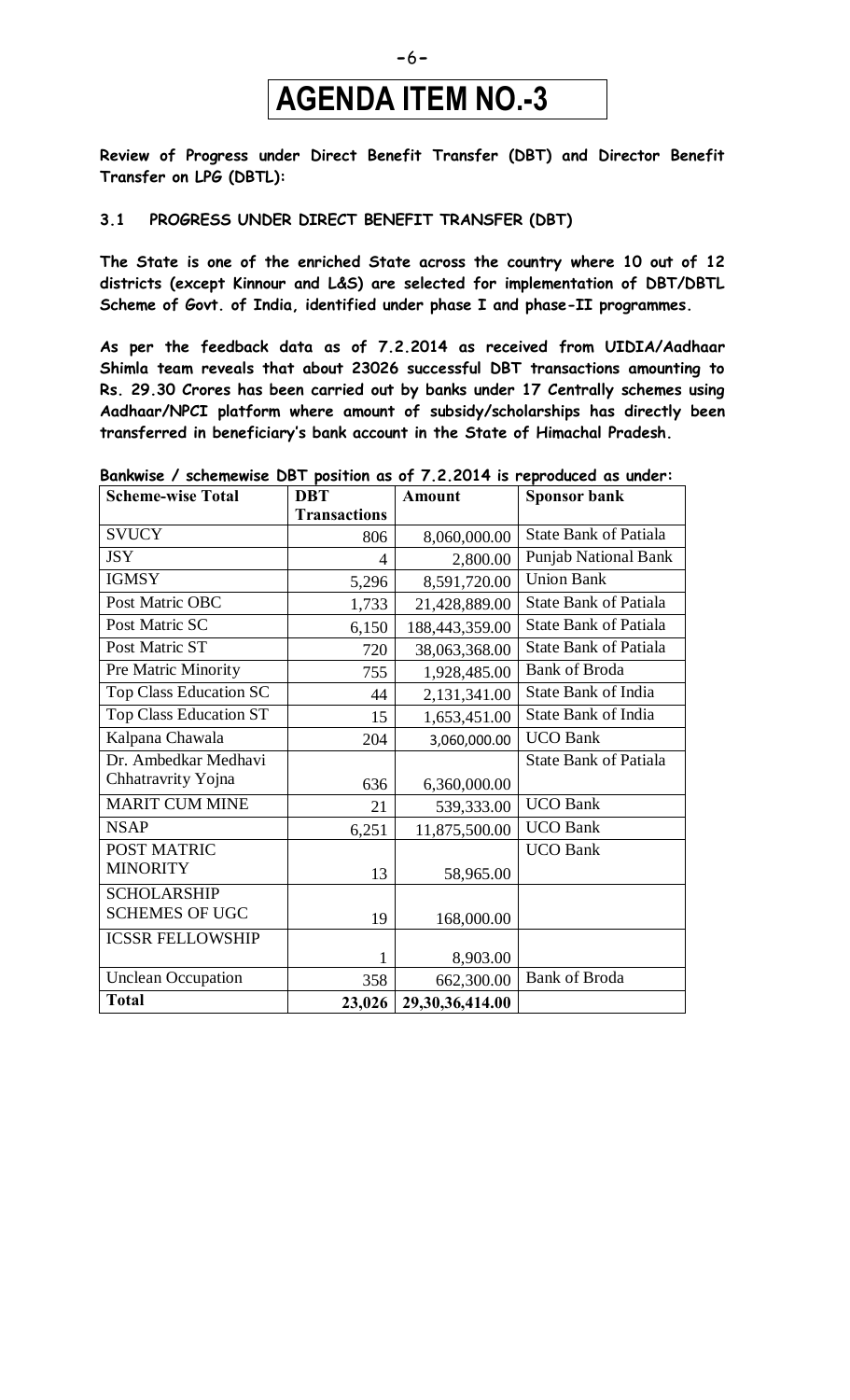**EXTENSION OF DBT IN 120 SELECTED DISTRICTS:**

**The Convenor Bank have received a communication dated 28.1.2014 from Govt. of India DFS regarding extension of DBT in 120 districts across the country under Phase-III. Six districts of the State namely Kangra, Chamba, L&S, Sirmour, Shimla and Kinnour having maximum Aadhaar saturation is ranging between 77 to 94% and advised the bankers to extend banking services in all unbanked villages through various mode as advised to banks from time to time.** 

**The House may deliberate and review the progress.** 

#### **3.2 DIRECT BENEFIT TRANSFER ON LPG (DBTL):**

**The pace of work under DBTL has well stabilized in the State with the joint efforts initiated by Banks and LPG distributors. The status as of 7.2.2014 reveals that 1758707 number of records has successfully completed in ten selected districts under which subsidy to the tune of Rs.98.12 Crores has been transferred. The District-wise position is given below for information to the House.**

|                 | <b>No of Records</b>     |           | <b>Amount Transferred in Cr.</b> |                        |                |              |  |
|-----------------|--------------------------|-----------|----------------------------------|------------------------|----------------|--------------|--|
| <b>District</b> | <b>Permanent advance</b> | subdidity | <b>Total</b>                     | Perm<br><b>Advance</b> | <b>Subsidy</b> | <b>Total</b> |  |
| <b>Bilaspur</b> | 33292                    | 78790     | 112082                           | 1.41                   | 4.68           | 6.09         |  |
| Hamirpur        | 58882                    | 133068    | 191950                           | 2.49                   | 7.99           | 10.48        |  |
| Mandi           | 83028                    | 180881    | 263909                           | 3.51                   | 11.24          | 14.75        |  |
| Una             | 66405                    | 174865    | 241270                           | 2.82                   | 10.51          | 13.33        |  |
| Chamba          | 16193                    | 30239     | 46432                            | 0.68                   | 1.97           | 2.65         |  |
| Kangra          | 125453                   | 204303    | 329756                           | 5.19                   | 13.33          | 18.52        |  |
| Kullu           | 40898                    | 82256     | 123154                           | 1.73                   | 5.11           | 6.85         |  |
| <b>Shimla</b>   | 70604                    | 112222    | 182826                           | 2.84                   | 7.34           | 10.18        |  |
| <b>Sirmaur</b>  | 31467                    | 59189     | 90656                            | 1.31                   | 3.92           | 5.23         |  |
| Solan           | 58157                    | 118515    | 176672                           | 2.45                   | 7.59           | 10.04        |  |
| Kinnaur         |                          |           |                                  |                        |                |              |  |
| <b>TOTAL</b>    | 584379                   | 1174328   | 1758707                          | 24.43                  | 73.68          | 98.12        |  |

**DBTL Transactions as on 7.02.14**

The DBTL process has temporarily suspended in view of decision taken by Central Government and now people are getting subsidized LPG cylinders under old pattern. In view of observance of Code of Conduct announced by Election Commission the bankers are requested to intensify their efforts for linking Aadhaar number in all SB accounts maintained by them. This will facilitate the DBTL process.

The House is requested to review the position.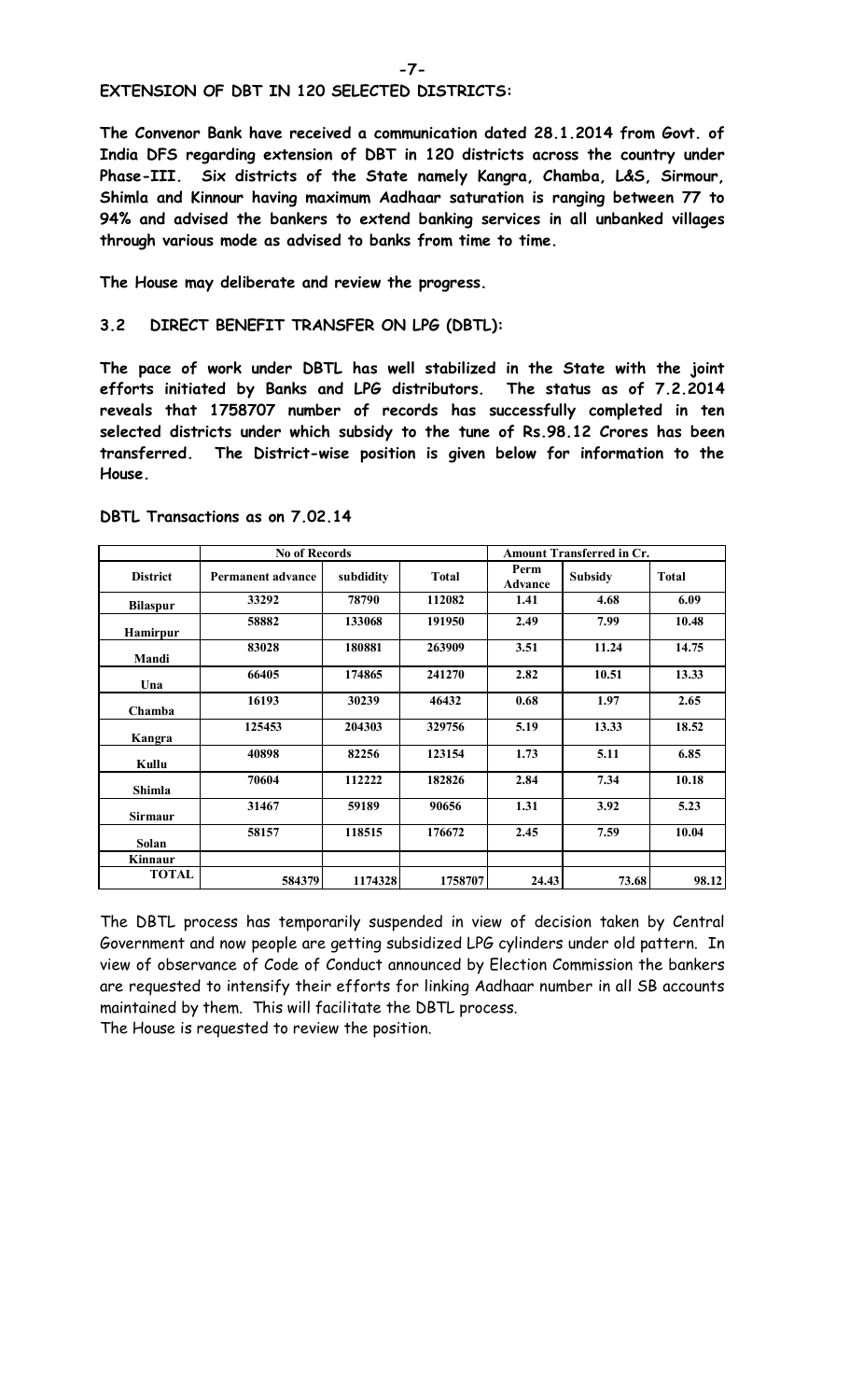### -8- **AGENDA ITEM NO.-4**

### **Review of progress under RBI Roadmap 2013-16 – Extension of Banking Services in all unbanked villages:**

**In the last SLBC revised roadmap for 16640 unbanked villages of the State has been approved under which 800 B&M/USB branches are to be opened by banks over a period of three years and 15840 unbanked villages will be covered by BC model.** 

**The feed back data reported by banks reveals that as of December, 2013, about 4051 unbanked villages were covered by banks. Under this 11 new branches were opened, 19 unbanked villages were covered under other modes and maximum 4021 unbanked villages were covered through engagement of BCAs by banks.The district wise and bankwise progress reported to RBI is as under:**

**Financial Inclusion - Progress in opening of banking outlets in villages having population below 2000 ANNEXURE-B REVISED CONVENOR : UCO BANK, SLBC - HP Statement of Progress during the Quarter ended DECEMBER , 2013 Name of State/UT: HIMACHAL PRADESH Name of RBI Regional Office:\_ SHIMLA SR Name of the District Name of Schedu led Comm ercial Banks selecte d for allotme nt of villages with less 2000 popula tion Number of allotted villages Out of roadmap prepared for less than 2000, no. of villages where banking outlet opened upto the end of reporting quarter. Branc hes BC Grand Total 5+10+11 Fixed locatio ns Visit every week Visit once in a fortnight than visits more once in a fortnight BCs sub total (6+7+8+ 9) Other mode 1 2 3 4 5 6 7 8 9 10 11 12 1 BILASPUR BOB**  $\begin{bmatrix} 22 \\ 0 \end{bmatrix}$  0 0 0 1 0 1 0 1 0 1 **BOI** | **8** | 0 | 0 | 0 | 0 | 0 | 0 | 0 | 0 **CB 6** 0 0 0 0 **0 CBI 6 1 0 0 0 1 0 1 0 1 0 1 0 OBC** | 13 | 0 0 0 1 | 1 | 1 | 1 **PNB** | 235 | 0 0 0 7 | 7 | 7 | 7 **SBI** | 154 | 0 | 0 | 84 | 154 | 84 | 0 | 84 **SBOP** | 158 | 0 0 0 4 | 4 | 4 | 4 **UCO** | 288 | 0 0 0 332 | 332 | 332 **HGB 33** 0 0 0 0 **0**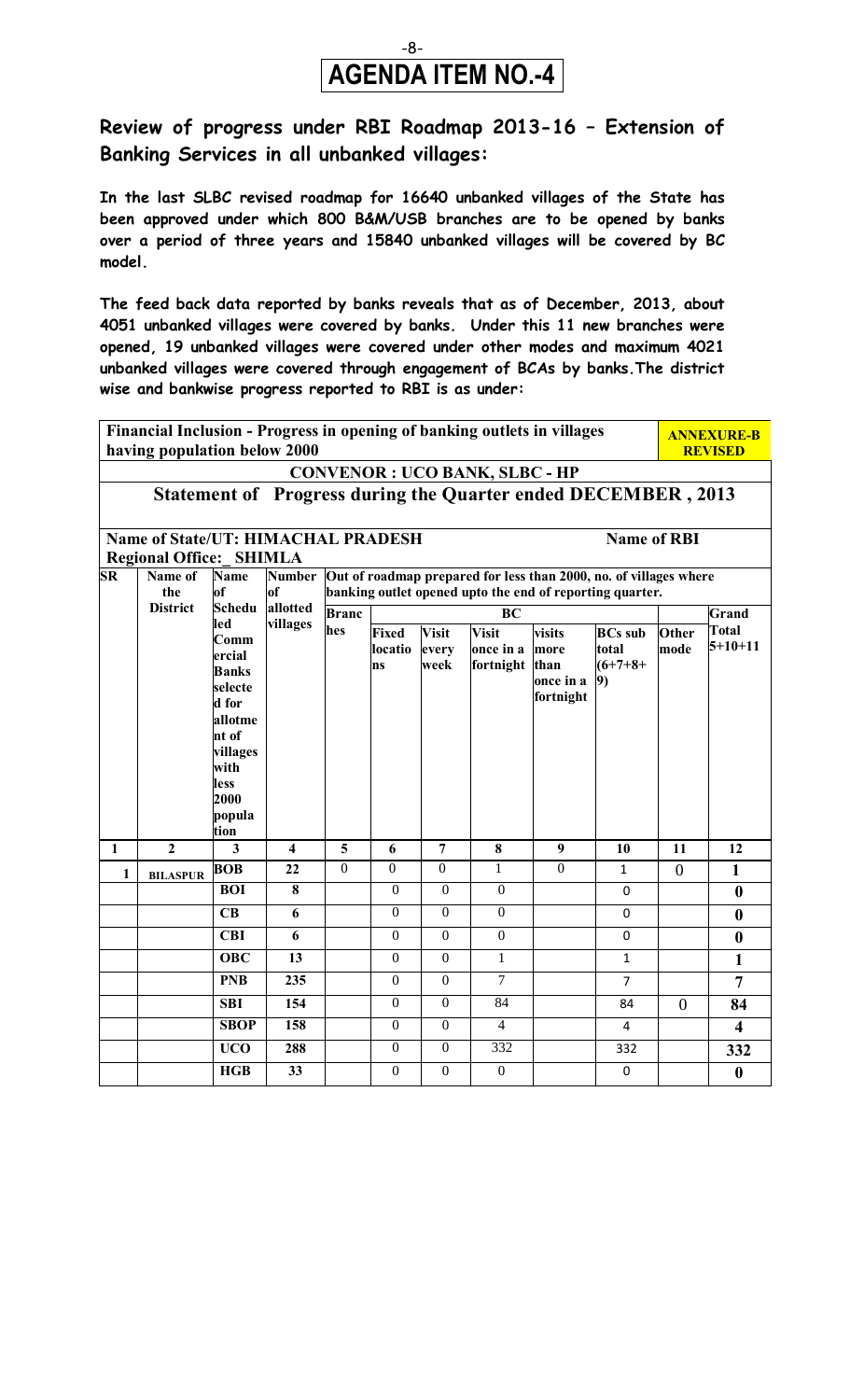|              |                 | <b>TOT</b>                      | 923                     |              |                  |                  |                  |             |                  |                | 429                     |
|--------------|-----------------|---------------------------------|-------------------------|--------------|------------------|------------------|------------------|-------------|------------------|----------------|-------------------------|
|              |                 | ${\bf AL}$                      |                         | $\mathbf 0$  | $\mathbf 0$      | $\pmb{0}$        | 429              | $\mathbf 0$ | 429              | $\mathbf 0$    | $\bf{0}$                |
|              |                 | <b>SBI</b>                      | 345                     |              | $\boldsymbol{0}$ | $\boldsymbol{0}$ | 100              |             | 100              | $\overline{0}$ | 100                     |
| $\mathbf{2}$ | <b>CHAMBA</b>   | <b>PNB</b>                      | 117                     |              | $\boldsymbol{0}$ | $\boldsymbol{0}$ | $8\,$            |             | $\,8\,$          | 10             | 18                      |
|              |                 | <b>SBOP</b>                     | $\overline{2}$          |              | $\overline{0}$   | $\overline{0}$   | $\overline{0}$   |             | $\pmb{0}$        |                | $\boldsymbol{0}$        |
|              |                 | <b>UCO</b>                      | 34                      |              | $\boldsymbol{0}$ | $\boldsymbol{0}$ | $\boldsymbol{0}$ |             | $\pmb{0}$        |                | $\bf{0}$                |
|              |                 | <b>CBI</b>                      | $\overline{2}$          |              | $\boldsymbol{0}$ | $\boldsymbol{0}$ | $\boldsymbol{0}$ |             | $\pmb{0}$        |                | $\boldsymbol{0}$        |
|              |                 | PGB                             | 569                     |              | $\overline{0}$   | $\boldsymbol{0}$ | $\overline{0}$   |             | $\boldsymbol{0}$ |                | $\boldsymbol{0}$        |
|              |                 | <b>TOT</b>                      | 1069                    |              |                  |                  |                  |             |                  |                | 118                     |
|              |                 | AL                              |                         | $\pmb{0}$    | $\pmb{0}$        | $\pmb{0}$        | 108              | $\pmb{0}$   | 108              | 10             |                         |
|              |                 |                                 |                         |              |                  |                  |                  |             |                  |                |                         |
| 3            | <b>HAMIRPUR</b> | $\mathbf{A}\mathbf{B}$          | 26                      |              | $\boldsymbol{0}$ | $\boldsymbol{0}$ | 21               |             | 21               | $\overline{3}$ | 24                      |
|              |                 | CB                              | 27                      |              | $\boldsymbol{0}$ | $\boldsymbol{0}$ | $\mathbf{0}$     |             | $\pmb{0}$        |                | $\bf{0}$                |
|              |                 | <b>CBI</b>                      | 68                      |              | $\overline{0}$   | $\boldsymbol{0}$ | $\overline{68}$  |             | 68               |                | 68                      |
|              |                 | <b>OBC</b>                      | 33                      |              | $\boldsymbol{0}$ | $\boldsymbol{0}$ | 33               |             | 33               |                | 33                      |
|              |                 | <b>PNB</b>                      | 925                     |              | $\boldsymbol{0}$ | $\boldsymbol{0}$ | 328              |             | 328              |                | 328                     |
|              |                 | <b>UCO</b>                      | 221                     |              | $\overline{0}$   | $\boldsymbol{0}$ | 67               |             | 67               |                | 67                      |
|              |                 | <b>SBI</b>                      | 230                     |              | $\mathbf{0}$     | $\boldsymbol{0}$ | 60               |             | 60               | $\overline{0}$ | 60                      |
|              |                 | <b>SBOP</b>                     | 67                      |              | $\boldsymbol{0}$ | $\boldsymbol{0}$ | $\boldsymbol{0}$ |             | $\mathbf 0$      |                | $\boldsymbol{0}$        |
|              |                 | HGB                             | $\overline{\mathbf{4}}$ |              | $\overline{0}$   | $\boldsymbol{0}$ | $\boldsymbol{0}$ |             | $\pmb{0}$        |                | $\bf{0}$                |
|              |                 | <b>TOT</b><br>${\bf AL}$        | 1601                    | $\pmb{0}$    | $\pmb{0}$        | 0                | 577              | $\pmb{0}$   | 577              | 3              | 580                     |
|              |                 |                                 |                         |              |                  |                  |                  |             |                  |                |                         |
| 4            | <b>KANGRA</b>   | $\mathbf{A}\mathbf{B}$          | 17                      |              | $\boldsymbol{0}$ | $\boldsymbol{0}$ | $\boldsymbol{0}$ |             | $\mathbf 0$      |                | $\boldsymbol{0}$        |
|              |                 | <b>BOB</b>                      | $\overline{\mathbf{5}}$ |              | $\boldsymbol{0}$ | $\boldsymbol{0}$ | $\mathbf{0}$     |             | $\boldsymbol{0}$ |                | $\boldsymbol{0}$        |
|              |                 | <b>BOI</b>                      | $\overline{\mathbf{8}}$ |              | $\overline{0}$   | $\boldsymbol{0}$ | $\overline{0}$   |             | $\pmb{0}$        |                | $\boldsymbol{0}$        |
|              |                 | CB                              | 60                      |              | $\boldsymbol{0}$ | $\boldsymbol{0}$ | $\mathbf{0}$     |             | $\pmb{0}$        |                | $\boldsymbol{0}$        |
|              |                 | <b>CBI</b>                      | 146                     |              | $\boldsymbol{0}$ | $\boldsymbol{0}$ | $\boldsymbol{0}$ |             | $\pmb{0}$        |                | $\boldsymbol{0}$        |
|              |                 | <b>IDBI</b>                     | $\overline{\mathbf{8}}$ |              | $\boldsymbol{0}$ | $\overline{0}$   | $\overline{0}$   |             | $\pmb{0}$        |                | $\boldsymbol{0}$        |
|              |                 | <b>OBC</b>                      | $\overline{6}$          |              | $\mathbf{0}$     | $\overline{0}$   | $\overline{5}$   |             | 5                |                | $\overline{\mathbf{5}}$ |
|              |                 | <b>PNB</b>                      | 1303                    | $\mathbf{1}$ | $\boldsymbol{0}$ | $\boldsymbol{0}$ | 579              |             | 579              |                | 579                     |
|              |                 | <b>SBI</b>                      | 905                     |              | $\boldsymbol{0}$ | $\boldsymbol{0}$ | 102              |             | 102              | $\overline{0}$ | 102                     |
|              |                 | <b>SBOP</b>                     | 135                     |              | $\mathbf{0}$     | $\mathbf{0}$     | 102              |             | 102              |                | 102                     |
|              |                 | <b>SYND</b><br><b>ICAT</b><br>E | 15                      |              | $\overline{0}$   | $\boldsymbol{0}$ | $\overline{0}$   |             | $\mathbf 0$      |                | $\boldsymbol{0}$        |
|              |                 | <b>UBI</b>                      | 58                      |              | $\boldsymbol{0}$ | $\boldsymbol{0}$ | $\mathbf{0}$     |             | 0                |                | $\bf{0}$                |
|              |                 | <b>UCO</b>                      | 191                     |              | $\boldsymbol{0}$ | $\boldsymbol{0}$ | $\boldsymbol{0}$ |             | $\pmb{0}$        |                | $\boldsymbol{0}$        |
|              |                 | <b>VIJA</b><br>${\bf Y}$        | $\overline{6}$          |              | $\mathbf{0}$     | $\boldsymbol{0}$ | $\boldsymbol{0}$ |             | $\pmb{0}$        |                | $\boldsymbol{0}$        |
|              |                 | HGB                             | 865                     |              | $\mathbf{0}$     | $\mathbf{0}$     | 2                |             | $\overline{2}$   |                | $\overline{2}$          |
|              |                 | <b>HDF</b><br>$\mathbf C$       | $\overline{\mathbf{4}}$ |              | $\boldsymbol{0}$ | $\boldsymbol{0}$ | $\boldsymbol{0}$ |             | $\pmb{0}$        |                | $\boldsymbol{0}$        |
|              |                 | <b>ICICI</b>                    | $\mathbf{2}$            |              | $\boldsymbol{0}$ | $\boldsymbol{0}$ | $\boldsymbol{0}$ |             | $\pmb{0}$        |                | $\boldsymbol{0}$        |
|              |                 | <b>J&amp;k</b>                  | $\overline{2}$          |              | $\mathbf{0}$     | $\boldsymbol{0}$ | $\mathbf{0}$     |             | $\pmb{0}$        |                | $\boldsymbol{0}$        |
|              |                 | <b>TOT</b>                      | 3736                    |              |                  |                  |                  |             |                  |                | 791                     |
|              |                 | AL                              |                         | $\mathbf{1}$ | $\mathbf 0$      | 0                | 790              | $\pmb{0}$   | 790              | $\mathbf 0$    | $\boldsymbol{0}$        |
|              |                 | <b>AND</b>                      | 6                       |              | $\boldsymbol{0}$ | $\boldsymbol{0}$ | $\boldsymbol{0}$ |             | 0                | $\mathbf{1}$   | $\mathbf{1}$            |
| 5            | KULLU           | <b>HRA</b>                      |                         |              |                  |                  |                  |             |                  |                |                         |
|              |                 | <b>BOB</b>                      | $\mathbf{3}$            |              | $\boldsymbol{0}$ | $\boldsymbol{0}$ | $\overline{3}$   |             | $\overline{3}$   |                | $\mathbf{3}$            |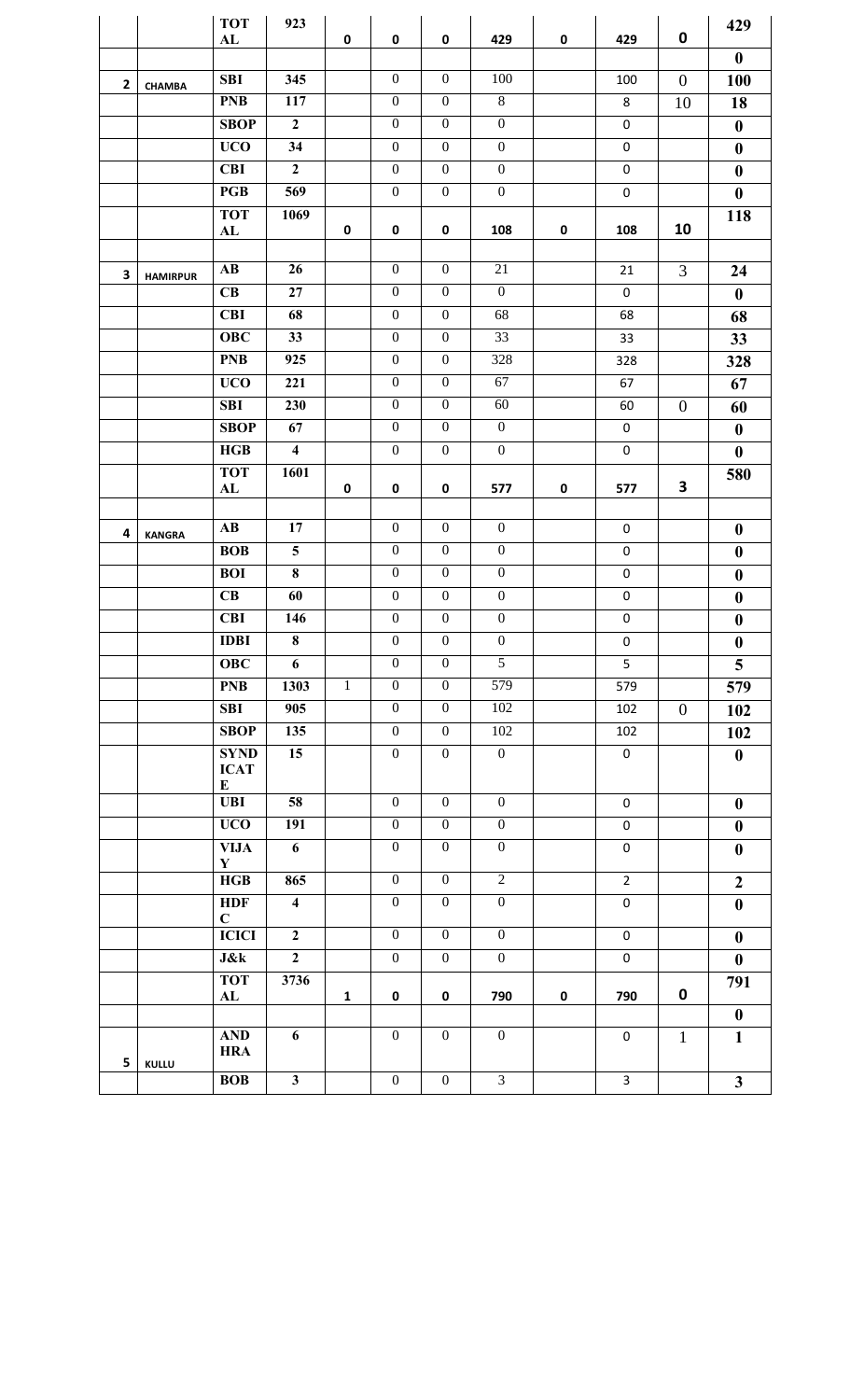|                         |                | <b>BOI</b>                         | 12                      |              | $\mathbf{0}$     | $\boldsymbol{0}$ | 9                |             | 9                       |                  | 9                                    |
|-------------------------|----------------|------------------------------------|-------------------------|--------------|------------------|------------------|------------------|-------------|-------------------------|------------------|--------------------------------------|
|                         |                | $\overline{\text{CB}}$             | $\overline{\mathbf{8}}$ |              | $\overline{0}$   | $\overline{0}$   | $\overline{8}$   |             | 8                       |                  | 8                                    |
|                         |                | <b>CBI</b>                         | 44                      |              | $\boldsymbol{0}$ | $\boldsymbol{0}$ | 43               |             | 43                      | $\mathbf{1}$     | 44                                   |
|                         |                | COR<br>P BK                        | $\mathbf{2}$            |              | $\overline{0}$   | $\boldsymbol{0}$ | $\overline{2}$   |             | $\overline{2}$          |                  | $\boldsymbol{2}$                     |
|                         |                | <b>OBC</b>                         | $\overline{7}$          |              | $\mathbf{0}$     | $\boldsymbol{0}$ | $\overline{7}$   |             | $\overline{7}$          |                  | $\overline{7}$                       |
|                         |                | $\mathbf{I} \mathbf{B}$            | 13                      |              | $\boldsymbol{0}$ | $\boldsymbol{0}$ | $\mathbf{0}$     |             | $\pmb{0}$               | $\mathbf{1}$     | $\mathbf{1}$                         |
|                         |                | <b>PNB</b>                         | 895                     |              | $\overline{0}$   | $\boldsymbol{0}$ | 302              |             | 302                     |                  | 302                                  |
|                         |                | SYN.<br><b>BAN</b><br>$\mathbf{K}$ | $\overline{7}$          |              | $\mathbf{0}$     | $\boldsymbol{0}$ | $\boldsymbol{0}$ |             | $\pmb{0}$               |                  | $\boldsymbol{0}$                     |
|                         |                | <b>UCO</b>                         | 56                      |              | $\mathbf{0}$     | $\boldsymbol{0}$ | $\boldsymbol{0}$ |             | $\pmb{0}$               |                  | $\bf{0}$                             |
|                         |                | <b>UBI</b>                         | 16                      |              | $\boldsymbol{0}$ | $\boldsymbol{0}$ | 16               |             | 16                      |                  | 16                                   |
|                         |                | SBI                                | 757                     |              | $\overline{0}$   | $\mathbf{0}$     | $\overline{9}$   |             | 9                       | $\overline{0}$   | 9                                    |
|                         |                | <b>SBOP</b>                        | 186                     |              | $\boldsymbol{0}$ | $\boldsymbol{0}$ | 123              |             | 123                     |                  | 123                                  |
|                         |                | <b>KCC</b><br>$\bf{B}$             | 77                      |              |                  |                  |                  |             |                         |                  |                                      |
|                         |                | HGB                                | 1029                    | $\mathbf{1}$ | $\boldsymbol{0}$ | $\boldsymbol{0}$ | $\boldsymbol{0}$ |             | $\boldsymbol{0}$        |                  | $\mathbf{1}$                         |
|                         |                | <b>TOT</b><br>AL                   | 3118                    | $\mathbf{1}$ | $\mathbf 0$      | 0                | 522              | 0           | 522                     | 3                | 526                                  |
|                         |                |                                    |                         |              |                  |                  |                  |             |                         |                  | $\boldsymbol{0}$                     |
| 6                       | <b>KINNOUR</b> | <b>UCO</b>                         | 84                      |              | $\overline{0}$   | $\mathbf{0}$     | $\mathbf{0}$     |             | $\pmb{0}$               |                  | $\boldsymbol{0}$                     |
|                         |                | <b>SBI</b>                         | 63                      |              | $\boldsymbol{0}$ | $\boldsymbol{0}$ | $\boldsymbol{0}$ |             | $\pmb{0}$               | $\boldsymbol{0}$ | $\boldsymbol{0}$                     |
|                         |                | <b>PNB</b>                         | 48                      |              | $\overline{0}$   | $\mathbf{0}$     | $\mathbf{0}$     |             | $\pmb{0}$               |                  | $\boldsymbol{0}$                     |
|                         |                | <b>UBI</b>                         | $\overline{7}$          |              | $\mathbf{0}$     | $\mathbf{0}$     | $\mathbf{0}$     |             | $\pmb{0}$               |                  | $\boldsymbol{0}$                     |
|                         |                | <b>CBI</b>                         | $5\overline{)}$         |              | $\mathbf{0}$     | $\boldsymbol{0}$ | $\boldsymbol{0}$ |             | $\pmb{0}$               |                  | $\boldsymbol{0}$                     |
|                         |                | HGB                                | $\overline{5}$          |              | $\mathbf{0}$     | $\boldsymbol{0}$ | $\boldsymbol{0}$ |             | $\pmb{0}$               |                  | $\boldsymbol{0}$                     |
|                         |                | <b>TOT</b><br>${\bf AL}$           | 212                     | $\pmb{0}$    | $\mathbf 0$      | $\pmb{0}$        | $\pmb{0}$        | $\pmb{0}$   | $\pmb{0}$               | 0                | $\boldsymbol{0}$                     |
|                         |                |                                    |                         |              |                  |                  |                  |             |                         |                  | $\boldsymbol{0}$                     |
| $\overline{\mathbf{z}}$ | <b>1&amp;S</b> | <b>SBI</b>                         | 204                     |              | $\boldsymbol{0}$ | $\boldsymbol{0}$ | $\boldsymbol{0}$ |             | $\pmb{0}$               | $\theta$         | $\boldsymbol{0}$                     |
|                         |                | <b>SBOP</b>                        | 17                      |              | $\mathbf{0}$     | $\mathbf{0}$     | $\boldsymbol{0}$ |             | $\mathbf 0$             |                  | $\boldsymbol{0}$                     |
|                         |                | <b>PNB</b>                         | $\overline{7}$          |              | $\overline{0}$   | $\mathbf{0}$     | $\boldsymbol{0}$ |             | $\pmb{0}$               |                  | $\boldsymbol{0}$                     |
|                         |                | <b>UCO</b>                         | 35                      |              | $\overline{0}$   | $\mathbf{0}$     | $\overline{0}$   |             | $\pmb{0}$               |                  | $\boldsymbol{0}$                     |
|                         |                | HGB                                | 14                      |              | $\boldsymbol{0}$ | $\boldsymbol{0}$ | $\boldsymbol{0}$ |             | $\pmb{0}$               |                  | $\boldsymbol{0}$                     |
|                         |                | <b>TOT</b><br>AL                   | 277                     | $\bf{0}$     | $\bf{0}$         | $\bf{0}$         | $\bf{0}$         | $\pmb{0}$   | 0                       | $\boldsymbol{0}$ | $\boldsymbol{0}$<br>$\boldsymbol{0}$ |
|                         |                | <b>BOB</b>                         | $\mathbf{1}$            |              | $\mathbf{0}$     | $\mathbf{0}$     | $\mathbf{0}$     |             | $\pmb{0}$               |                  | $\boldsymbol{0}$                     |
| 8                       | <b>MANDI</b>   | <b>BOI</b>                         | 6                       | $\,1\,$      | $\mathbf{0}$     | $\boldsymbol{0}$ | $\boldsymbol{0}$ |             | $\pmb{0}$               |                  | $\mathbf{1}$                         |
|                         |                | Canar<br>a Bk                      | $\overline{\mathbf{5}}$ |              | $\mathbf{0}$     | $\boldsymbol{0}$ | $\boldsymbol{0}$ |             | $\pmb{0}$               |                  | $\boldsymbol{0}$                     |
|                         |                | <b>CBI</b>                         | $\overline{\mathbf{4}}$ |              | $\mathbf{0}$     | $\boldsymbol{0}$ | $\boldsymbol{0}$ |             | 0                       | $\mathbf{1}$     | $\mathbf{1}$                         |
|                         |                | HGB                                | 1491                    |              | $\overline{0}$   | $\mathbf{0}$     | $\mathbf{0}$     |             | $\pmb{0}$               |                  | $\boldsymbol{0}$                     |
|                         |                | <b>IOB</b>                         | 14                      |              | $\mathbf{0}$     | $\mathbf{0}$     | $\overline{4}$   |             | $\overline{\mathbf{4}}$ |                  | $\overline{\mathbf{4}}$              |
|                         |                | OBC                                | $\overline{\mathbf{4}}$ |              | $\mathbf{0}$     | $\boldsymbol{0}$ | $\overline{4}$   |             | $\overline{4}$          |                  | $\overline{\mathbf{4}}$              |
|                         |                | <b>PSB</b>                         | 10                      |              | $\mathbf{0}$     | $\boldsymbol{0}$ | $\mathbf{0}$     |             | $\pmb{0}$               |                  | $\boldsymbol{0}$                     |
|                         |                | <b>PNB</b>                         | $\overline{961}$        |              | $\overline{0}$   | $\mathbf{0}$     | 219              |             | 219                     |                  | 219                                  |
|                         |                | <b>SBI</b>                         | 84                      |              | $\boldsymbol{0}$ | $\boldsymbol{0}$ | 27               |             | 27                      | $\overline{0}$   | 27                                   |
|                         |                | <b>SBOP</b>                        | 134                     |              | $\mathbf{0}$     | $\boldsymbol{0}$ | $\boldsymbol{0}$ |             | $\boldsymbol{0}$        |                  | $\mathbf{0}$                         |
|                         |                | <b>TOT</b>                         | 2714                    | $\mathbf 1$  | $\pmb{0}$        | $\pmb{0}$        | 254              | $\mathbf 0$ | 254                     | $\mathbf{1}$     | 256                                  |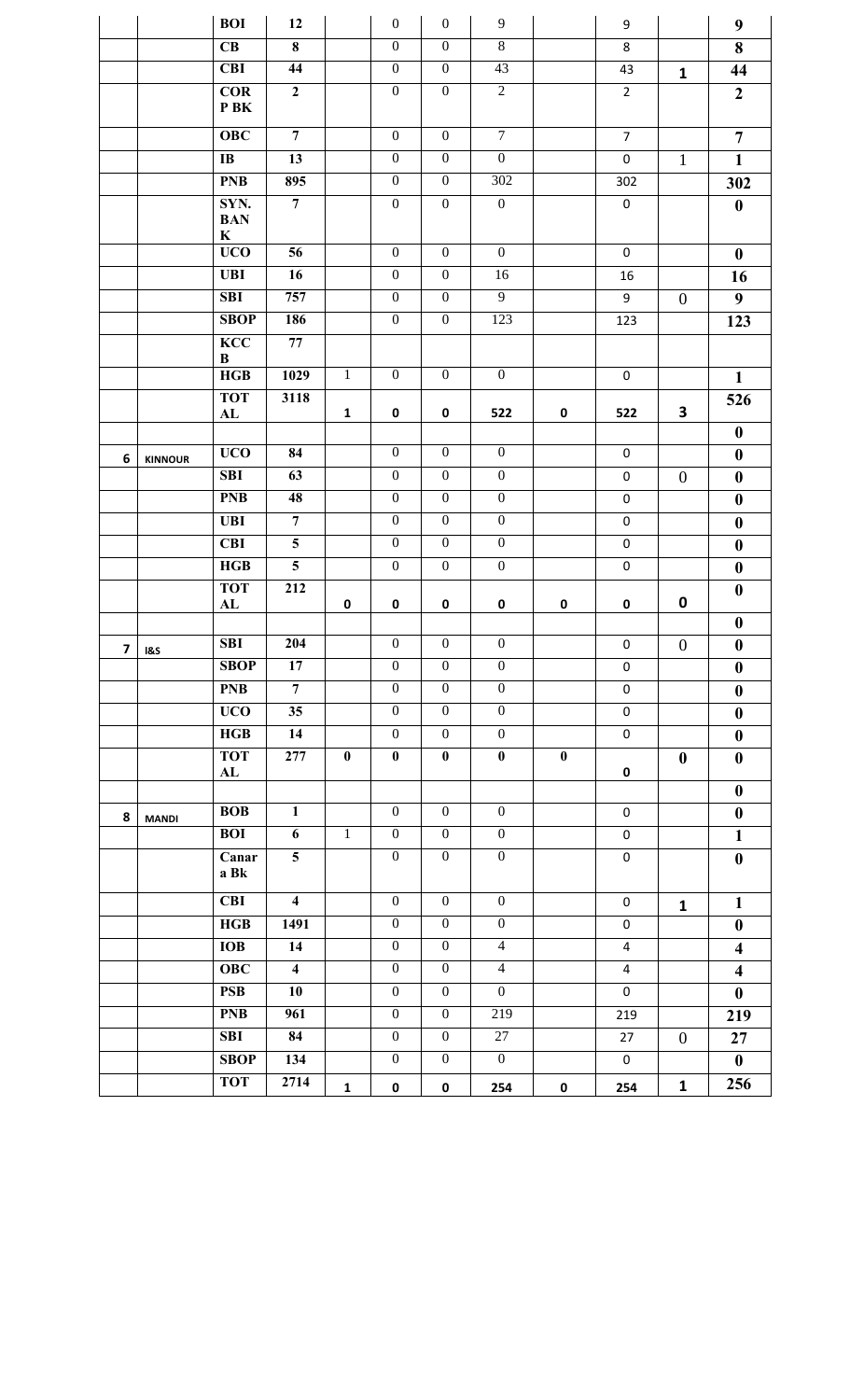|    |                | ${\bf AL}$                |                 |                |                                  |                                      |                                      |             |                |                |                  |
|----|----------------|---------------------------|-----------------|----------------|----------------------------------|--------------------------------------|--------------------------------------|-------------|----------------|----------------|------------------|
|    |                |                           |                 |                |                                  |                                      |                                      |             |                |                | $\boldsymbol{0}$ |
| 9  | <b>SHIMLA</b>  | <b>BOI</b>                | 29              |                | $\mathbf{0}$                     | $\overline{0}$                       | $\overline{0}$                       |             | 0              |                | $\boldsymbol{0}$ |
|    |                | $\mathbf{I} \mathbf{B}$   | 30              |                | $\mathbf{0}$                     | $\mathbf{0}$                         | $\mathbf{0}$                         |             | $\pmb{0}$      |                | $\boldsymbol{0}$ |
|    |                | <b>CBI</b>                | 14              |                | $\overline{0}$                   | $\mathbf{0}$                         | $\mathbf{0}$                         |             | $\mathbf 0$    |                | $\boldsymbol{0}$ |
|    |                | <b>PSB</b>                | 73              |                | $\boldsymbol{0}$                 | $\mathbf{0}$                         | $\boldsymbol{0}$                     |             | 0              |                | $\boldsymbol{0}$ |
|    |                | <b>PNB</b>                | 582             |                | $\boldsymbol{0}$                 | $\boldsymbol{0}$                     | $\boldsymbol{0}$                     |             | 0              |                | $\boldsymbol{0}$ |
|    |                | <b>SBI</b>                | 573             |                | $\mathbf{0}$                     | $\mathbf{0}$                         | 6                                    |             | 6              | $\mathbf{0}$   | 6                |
|    |                | <b>SBOP</b>               | 73              |                | $\mathbf{0}$                     | $\mathbf{0}$                         | $\mathbf{0}$                         |             | $\pmb{0}$      |                | $\boldsymbol{0}$ |
|    |                | <b>UBI</b>                | $5\phantom{.0}$ |                | $\mathbf{0}$                     | $\boldsymbol{0}$                     | $\overline{0}$                       |             | $\pmb{0}$      |                | $\boldsymbol{0}$ |
|    |                | HGB                       | $\bf{0}$        |                | $\mathbf{0}$                     | $\mathbf{0}$                         | $\mathbf{0}$                         |             | $\mathbf 0$    |                | $\bf{0}$         |
|    |                | <b>UCO</b>                | 1080            | $\mathbf{1}$   | $\overline{0}$                   | $\boldsymbol{0}$                     | $\overline{12}$                      |             | 12             |                | 13               |
|    |                | <b>TOT</b><br>${\bf AL}$  | 2459            | $\mathbf{1}$   | 0                                | 0                                    | 18                                   | 0           | 18             | 0              | 19               |
|    |                |                           |                 |                |                                  |                                      |                                      |             |                |                |                  |
| 10 | <b>SIRMOUR</b> | <b>SBOP</b>               | 81              |                | $\mathbf{0}$                     | $\boldsymbol{0}$                     | 6                                    |             | 6              |                | 6                |
|    |                | <b>UCO</b>                | 333             | $\overline{2}$ | $\mathbf{0}$                     | $\mathbf{0}$                         | $\overline{8}$                       |             | 8              |                | 10               |
|    |                | <b>SBI</b>                | 288             |                | $\boldsymbol{0}$                 | $\boldsymbol{0}$                     | 16                                   |             | 16             | $\overline{0}$ | 16               |
|    |                | <b>PNB</b>                | 110             |                | $\mathbf{0}$                     | $\boldsymbol{0}$                     | $\boldsymbol{0}$                     |             | 0              |                | $\boldsymbol{0}$ |
|    |                | <b>CBI</b>                | 27              |                | $\mathbf{0}$                     | $\boldsymbol{0}$                     | $\overline{2}$                       |             | $\overline{2}$ | $\mathbf{1}$   | 3                |
|    |                | <b>COR</b>                | 10              |                | $\mathbf{0}$                     | $\boldsymbol{0}$                     | $\boldsymbol{0}$                     |             | $\pmb{0}$      |                | $\boldsymbol{0}$ |
|    |                | $\mathbf P$<br><b>BAN</b> |                 |                |                                  |                                      |                                      |             |                |                |                  |
|    |                | K                         |                 |                |                                  |                                      |                                      |             |                |                |                  |
|    |                | <b>UBI</b>                | 14              |                | $\boldsymbol{0}$                 | $\boldsymbol{0}$                     | $\boldsymbol{0}$                     |             | 0              |                | $\boldsymbol{0}$ |
|    |                | <b>OBC</b>                | 8               |                | $\mathbf{0}$                     | $\mathbf{0}$                         | $\overline{8}$                       |             | 8              |                | 8                |
|    |                | <b>BOB</b>                | 28              |                | $\mathbf{0}$                     | $\mathbf{0}$                         | $\mathbf{0}$                         |             | 0              |                | $\boldsymbol{0}$ |
|    |                | HGB<br>${\bf P}$          | $\bf{0}$<br>13  |                | $\boldsymbol{0}$<br>$\mathbf{0}$ | $\boldsymbol{0}$<br>$\boldsymbol{0}$ | $\boldsymbol{0}$<br>$\boldsymbol{0}$ |             | 0              |                | $\boldsymbol{0}$ |
|    |                | &SB                       |                 |                |                                  |                                      |                                      |             | $\mathbf 0$    |                | $\boldsymbol{0}$ |
|    |                | <b>TOT</b>                | 912             |                | $\mathbf 0$                      |                                      |                                      | $\mathbf 0$ |                | $\mathbf{1}$   | 43               |
|    |                | AL                        |                 | $\mathbf{2}$   |                                  | 0                                    | 40                                   |             |                |                |                  |
| 11 | <b>SOLAN</b>   | $\mathbf{A}\mathbf{B}$    | 16              |                | $\overline{0}$                   | $\mathbf{0}$                         | $\overline{0}$                       |             | $\mathbf 0$    |                | $\boldsymbol{0}$ |
|    |                | <b>BOB</b>                | 36              |                | $\boldsymbol{0}$                 | $\boldsymbol{0}$                     | 13                                   |             | 13             |                | 13               |
|    |                | <b>BOI</b>                | $\overline{57}$ |                | $\mathbf{0}$                     | $\boldsymbol{0}$                     | $\mathbf{0}$                         |             | $\pmb{0}$      |                | $\boldsymbol{0}$ |
|    |                | CB                        | 10              |                | $\overline{0}$                   | $\overline{0}$                       | $\overline{0}$                       |             | $\mathbf 0$    |                | $\boldsymbol{0}$ |
|    |                | <b>CBI</b>                | 125             |                | $\mathbf{0}$                     | $\mathbf{0}$                         | 87                                   |             | 87             |                | 87               |
|    |                | <b>COR</b><br>P B         | 18              |                | $\boldsymbol{0}$                 | $\boldsymbol{0}$                     | 17                                   |             | 17             |                | 17               |
|    |                | $\mathbf{I}$              | $\mathbf{3}$    |                | $\mathbf{0}$                     | $\mathbf{0}$                         | $\overline{3}$                       |             | $\mathbf{3}$   |                | $\mathbf{3}$     |
|    |                | <b>OBC</b>                | 23              |                | $\mathbf{0}$                     | $\boldsymbol{0}$                     | 23                                   |             | 23             |                | 23               |
|    |                | <b>PSB</b>                | 91              |                | $\overline{0}$                   | $\mathbf{0}$                         | $\overline{0}$                       |             | $\mathbf 0$    |                | $\bf{0}$         |
|    |                | <b>PNB</b>                | 646             |                | $\overline{0}$                   | $\boldsymbol{0}$                     | 100                                  |             | 100            |                | 100              |
|    |                | <b>SBI</b>                | 116             |                | $\boldsymbol{0}$                 | $\boldsymbol{0}$                     | $\mathbf{0}$                         |             | 0              | $\overline{0}$ | $\bf{0}$         |
|    |                | <b>SBOP</b>               | 473             | $\mathbf{1}$   | $\mathbf{0}$                     | $\boldsymbol{0}$                     | 282                                  |             | 282            |                | 283              |
|    |                | <b>SYB</b>                | $\overline{9}$  |                | $\overline{0}$                   | $\mathbf{0}$                         | $\overline{0}$                       |             | $\mathbf 0$    |                | $\bf{0}$         |
|    |                | <b>UBI</b>                | 12              |                | $\mathbf{0}$                     | $\boldsymbol{0}$                     | 13                                   |             | 13             |                | 13               |
|    |                | <b>UCO</b>                | 696             | $\mathbf{1}$   | $\mathbf{0}$                     | $\boldsymbol{0}$                     | 162                                  |             | 162            |                | 163              |
|    |                | <b>TOT</b>                | 2331            | $\mathbf{2}$   | $\pmb{0}$                        | $\pmb{0}$                            | 700                                  | $\pmb{0}$   | 700            | $\pmb{0}$      | 702              |
|    |                | AL                        |                 |                |                                  |                                      |                                      |             |                |                |                  |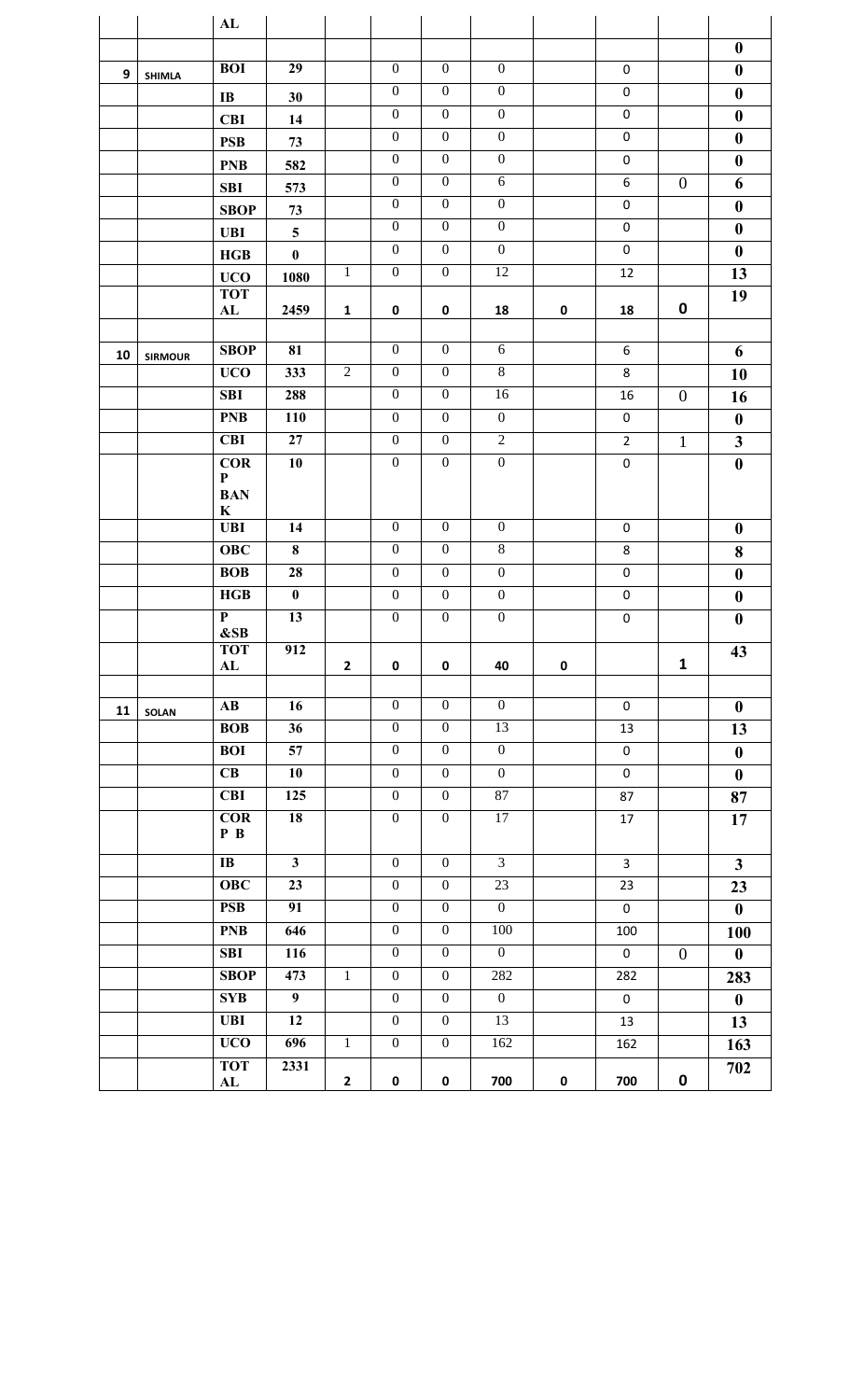| 12 | <b>UNA</b> | <b>BOB</b>                           | $\mathbf{1}$            |                | $\mathbf{0}$     | $\mathbf{0}$     | $\mathbf{1}$    |           | $\mathbf{1}$   |              | $\mathbf{1}$     |
|----|------------|--------------------------------------|-------------------------|----------------|------------------|------------------|-----------------|-----------|----------------|--------------|------------------|
|    |            | <b>BOI</b>                           | $\boldsymbol{2}$        |                | $\boldsymbol{0}$ | $\boldsymbol{0}$ | $\overline{2}$  |           | $\overline{2}$ |              | $\overline{2}$   |
|    |            | <b>BOM</b>                           | $\overline{1}$          |                | $\overline{0}$   | $\overline{0}$   | $\overline{0}$  |           | $\pmb{0}$      |              | $\boldsymbol{0}$ |
|    |            | CB                                   | $\overline{\mathbf{3}}$ |                | $\boldsymbol{0}$ | $\mathbf{0}$     | $\overline{3}$  |           | $\overline{3}$ |              | $\mathbf{3}$     |
|    |            | <b>CBI</b>                           | 86                      | $\overline{1}$ | $\overline{0}$   | $\mathbf{0}$     | $\overline{0}$  |           | $\pmb{0}$      | $\mathbf{1}$ | $\boldsymbol{2}$ |
|    |            | COR<br>P BK                          | $\overline{2}$          |                | $\boldsymbol{0}$ | $\boldsymbol{0}$ | $\overline{2}$  |           | $\overline{2}$ |              | $\overline{2}$   |
|    |            | $\overline{IB}$                      | $\overline{2}$          |                | $\overline{0}$   | $\overline{0}$   | $\overline{2}$  |           | $\overline{2}$ |              | $\overline{2}$   |
|    |            | <b>IDBI</b>                          | $\overline{1}$          |                | $\overline{0}$   | $\mathbf{0}$     | $\overline{1}$  |           | $\mathbf{1}$   |              | $\mathbf{1}$     |
|    |            | $\overline{O}$ BC                    | $\overline{1}$          |                | $\overline{0}$   | $\overline{0}$   | $\overline{1}$  |           | $\mathbf{1}$   |              | $\mathbf{1}$     |
|    |            | <b>PNB</b>                           | 397                     |                | $\boldsymbol{0}$ | $\boldsymbol{0}$ | 397             |           | 397            |              | 397              |
|    |            | <b>PSB</b>                           | 20                      |                | $\mathbf{0}$     | $\mathbf{0}$     | 13              |           | 13             |              | 13               |
|    |            | $\overline{\text{SBI}}$              | 88                      |                | $\overline{0}$   | $\overline{0}$   | $\overline{88}$ |           | 88             | $\theta$     | 88               |
|    |            | <b>SBOP</b>                          | 25                      |                | $\mathbf{0}$     | $\boldsymbol{0}$ | 27              |           | 27             |              | 27               |
|    |            | SY B                                 | $\overline{1}$          |                | $\overline{0}$   | $\boldsymbol{0}$ | $\overline{1}$  |           | $\mathbf{1}$   |              | $\mathbf{1}$     |
|    |            | <b>UBI</b>                           | $\overline{2}$          |                | $\boldsymbol{0}$ | $\boldsymbol{0}$ | $\mathbf{0}$    |           | $\mathbf 0$    |              | $\bf{0}$         |
|    |            | <b>UCO</b>                           | 66                      |                | $\mathbf{0}$     | $\boldsymbol{0}$ | 45              |           | 45             |              | 45               |
|    |            | <b>KCC</b><br>$\, {\bf B}$           |                         | $\overline{2}$ |                  |                  |                 |           | $\mathbf 0$    |              | $\overline{2}$   |
|    |            | HGB                                  | $\overline{1}$          |                | $\overline{0}$   | $\mathbf{0}$     | $\mathbf{0}$    |           | $\mathbf 0$    |              | $\boldsymbol{0}$ |
|    |            | <b>TOT</b><br>${\bf AL}$             | 699                     | 3              | $\mathbf 0$      | 0                | 583             | $\pmb{0}$ | 583            | $\mathbf{1}$ | 587              |
|    |            | <b>GRA</b><br>$\bf ND$<br><b>TOT</b> |                         |                |                  |                  |                 |           |                |              |                  |
|    |            | ${\bf AL}$                           | 20051                   | 11             | $\bf{0}$         | $\pmb{0}$        | 4021            | $\bf{0}$  | 4021           | 19           | 4051             |

**Review of progress by Reserve Bank of India** 

**A special review meeting was convened by RBI on 12.2.2014 under the Chairmanship of Sh. I.S.Negi, Regional Director, Shimla which was attended by all LDMs except L&S and Kinnour. The chairman shown concerned on the slow pace of progress so far achieved by banks in the State. The important decisions taken in the meeting are as under:**

- **1. LDMs has to identify the name of villages most suitable for opening of Brick and Mortor / USB type of banking outlet in line with the number of such outlets are projected in the roadmap covering period of four years 2013-2016. The name of villages alongwith other details should be sent to Controlling Heads of Banks for taking up the matter at their end. It has reiterated that the decision of SLBC has not been complied and most of the banks are not reported such details.**
- **2. The Controlling Heads of Banks may be given a time schedule for opening of Brick and Mortor/USB type of banking outlets as well as deployment of BCs in the allocated villages in accordance with the roadmap. In case the allocated bank does not open the banking outlet in the identified**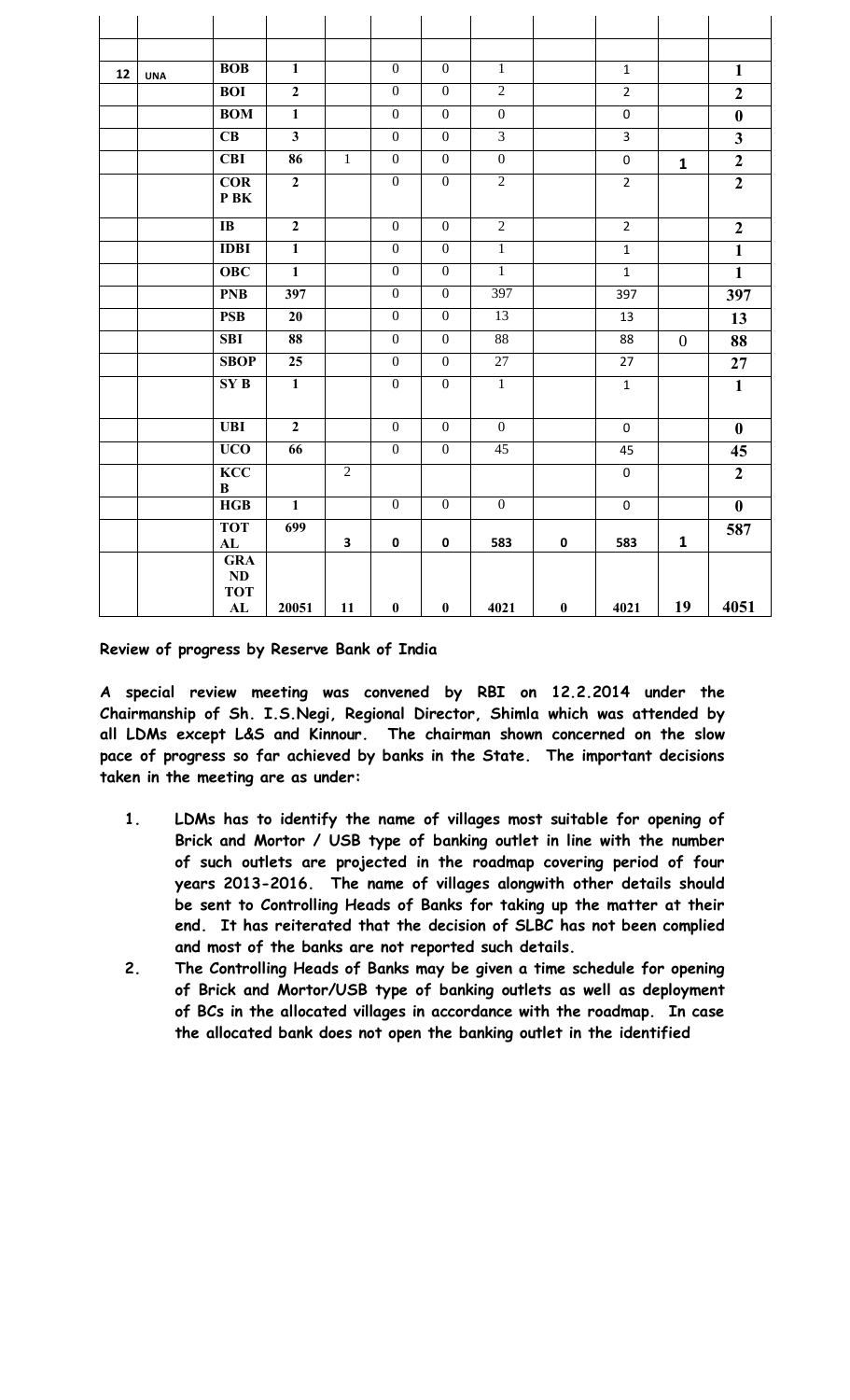**centres such villages may be transferred to any other bank including Private Sector Bank to come forward and take up the responsibility without having allocated service area.** 

- **3. Most of the LDMs has reported that residents of un-banked villages are getting regular and convenient banking services from the existing rural branches situated in the radius of 1-2 Kms. As such these villages may be treated as covered with banking facilities. The deployment of BCs in such villages may not be economically viable.**
- **4. It has clarified that Banks are free to choose any mode for providing banking services in the un banked village which include installation of ATMs also.**
- **5. RBI has directed the LDMs to submit a brief report on operation of BC model which include Technology, type of service available with BC Model and cash management with banks. The service charges paid to BCAs may also be highlighted.**

**In the light of above the House is requested to review the position and give suggestions on point No. 3 above. It will fillip the coverage of villages in the hilly terrain and consolidate the banking services in the State. Banks have reported opening of 43 new branches in the rural areas during the quarter ended December, 2013 but the same has not been reflected in the progress of roadmap.**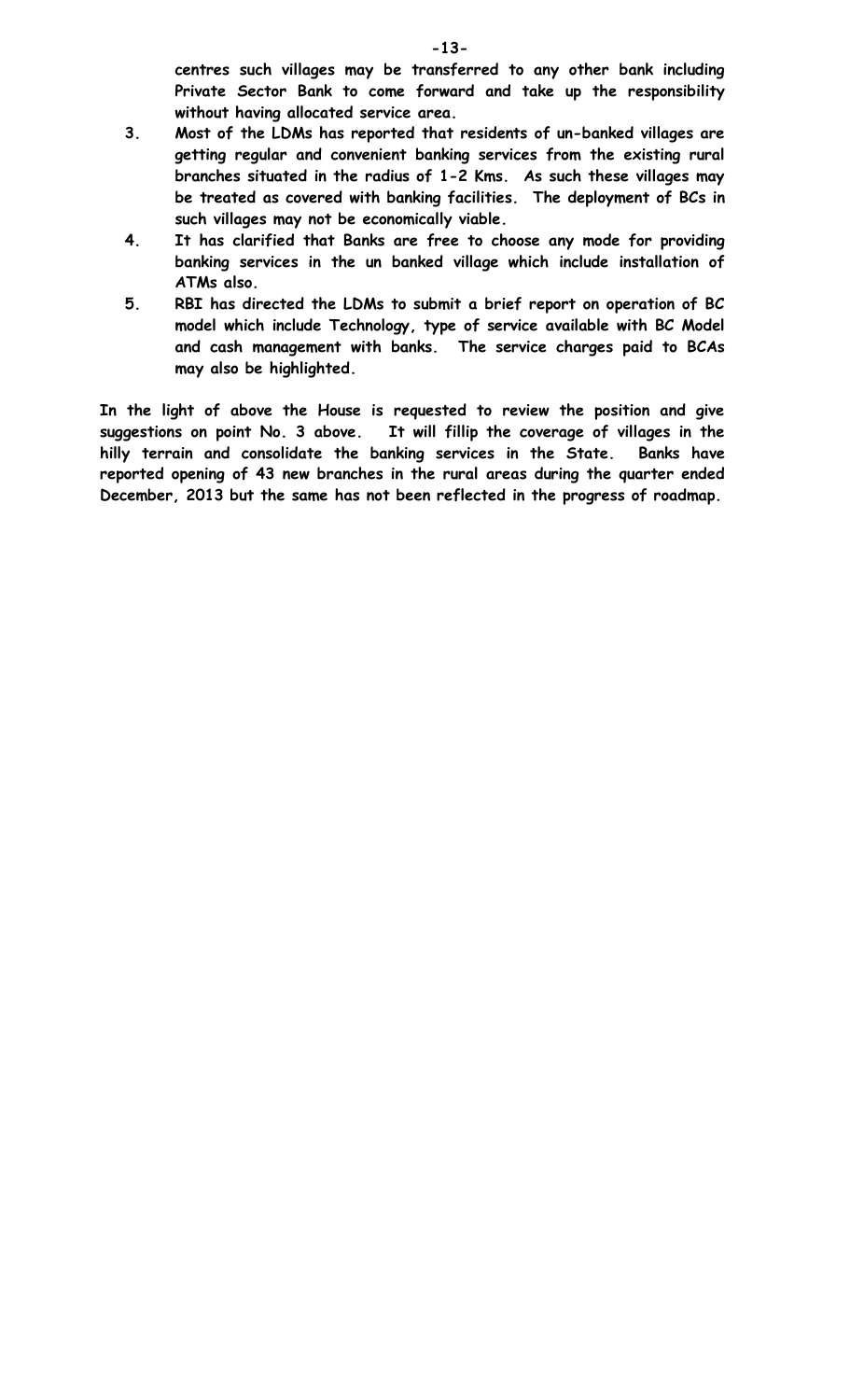

### **Review of Performance under Annual Credit Plan 2013-14 – Disbursement by Banks in the State of Himachal Pradesh as of December, 2013.**

Banks in the State has shown a relatively good performance on implementation of Annual Credit Plan 2013-14 witnessing overall disbursement of loan to the tune of Rs. 9265.198 Crores against the targets fixed at Rs.8083.52 Crores upto December, 2013 surpassing by 114.62% achievement.

Under Agriculture Sector fresh loan amounting to Rs. 2968.28 Crores were disbursed to 269740 farmers in the State. registering 104.30% achievement, likewise under MSE Sector against the target of Rs. 2209.96 Crores, Banks have provided Rs. 2273.57 Crores registering 102.88% achievement whereas lowest achievement was recorded under Other Priority Sector advances disbursed only Rs. 1486.64 Crores against the Dec, 2013 target of Rs. 1833.94 Crores.

Overall Priority Sector Advances achieved by 98% and highest achievement was again reported under Non Priority Sector where Banks have disbursed Rs. 2536.70 Crores against the target of RS.1193.81 Crores registering significant achievement of 212%.

The summary position of progress is as under

education, consumption and micro-finance.

#### **POSITION AS OF DEC, 2013 AT A GLANCE (Amount in Crores) S. No Sector Annual Target 2013-14 Targets DEC, 2013 Achievement, DEC, 2013 %age Ach. Over qtl tgts Fresh Units Amount** 1 Agriculture 4065.44 2845.81 269740 2968.28 104.30 2 | MSE | 3157.08 | 2209.96 | 42417 | 2273.57 | 102.88 3 | Other Priority Sector | 2619.92 | 1833.94 | 40901 | 1486.64 | 81.06 A | Total Priority Sector | 9842.44 | 6889.71 | 353058 | 6728.49 | 97.66 4 | Non Priority Sector | 1705.44 | 1193.81 | 54338 | 2536.70 | 212.49 **B Grand Total ( A +B) 11547.88 8083.52 407396 9265.19 114.62**

#### **PRORESS UNDER ANNUAL CREDIT PLAN 2013-14**

Member banks may note that 70% budget in terms of Financial allocation under Annual Credit Plan 2013-14 has been envisaged upto  $3<sup>rd</sup>$  quarter ended December, 2013 and remaining 30% projections were set for March, 2014 quarter. The flow of bank credit under various segments is picked up as per provision laid down under ACP. Only a gap of 19% is legging behind under Priority Sector Advances which include housing finance,

**-14-**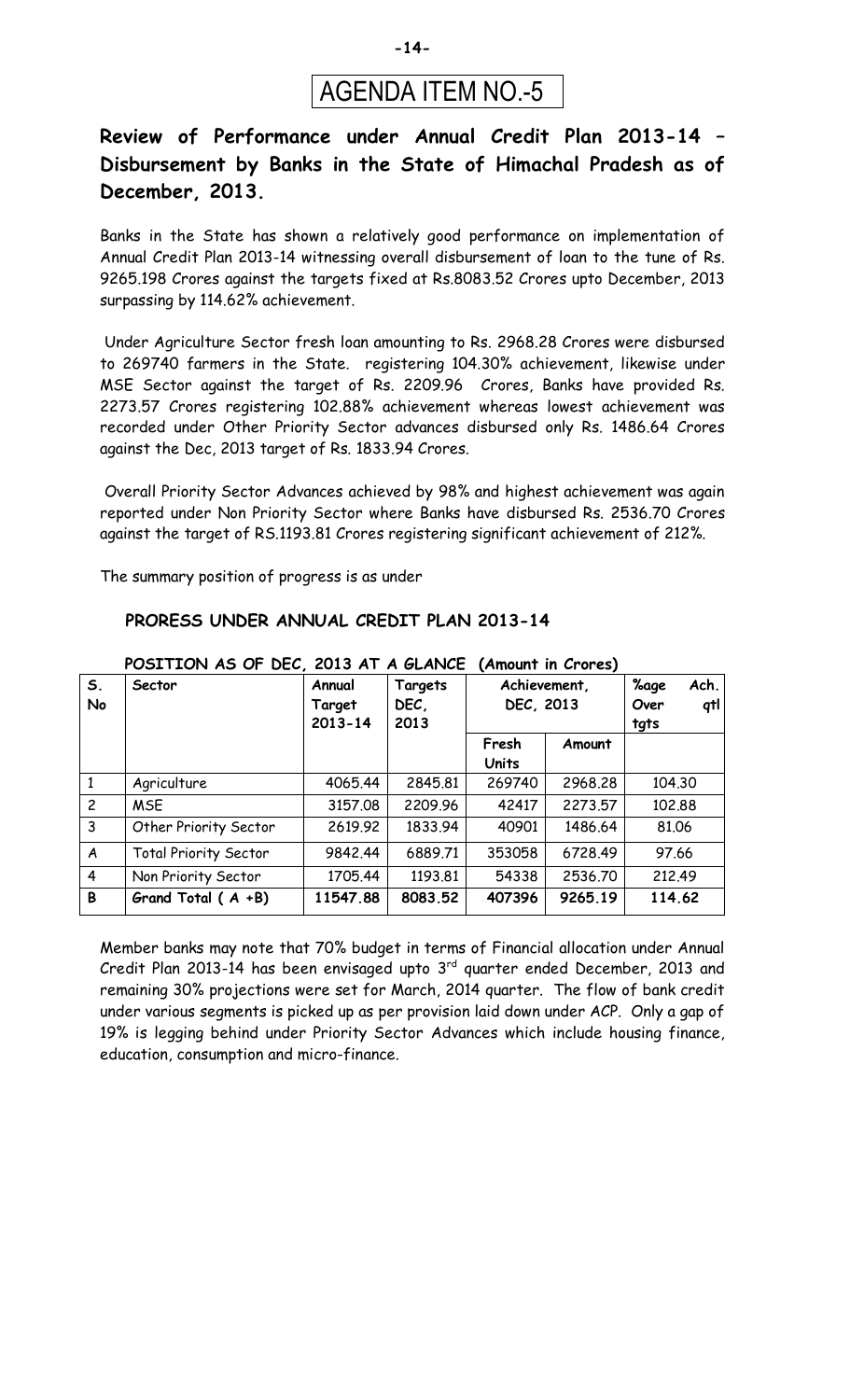#### **-15-**

## **GROUND LEVEL DISBURSEMENT UNDER ACP 2013-14 AS OF DEC, 2013.**

|                         | Sector-wise performance                                                  |         | Agency wise Institutional Credit provided by Banks |         |              |              |
|-------------------------|--------------------------------------------------------------------------|---------|----------------------------------------------------|---------|--------------|--------------|
| No.                     |                                                                          | PSBs    | <b>RRBs</b>                                        | Coop.   | Private      | <b>TOTAL</b> |
|                         |                                                                          |         |                                                    | Banks   | <b>Banks</b> |              |
| $\mathbf{1}$            | AGRICULTURE SECTOR                                                       |         |                                                    |         |              |              |
| $\boldsymbol{A}$        | Annual Target 2013-14                                                    | 2609.47 | 340.54                                             | 1004.5  | 110.91       | 4065.44      |
| B                       | Tqt. DEC, 2013                                                           | 1826.63 | 238.38                                             | 703.16  | 77.64        | 2845.81      |
| $\mathcal{C}_{0}$       | Ach. DEC, 2013                                                           | 1947.16 | 225.80                                             | 678.69  | 116.63       | 2968.28      |
| D                       | %age of qtrly Achs                                                       | 106.60  | 94.72                                              | 96.52   | 150.22       | 104.30       |
| $\overline{c}$          | <b>MSE SECTOR</b>                                                        |         |                                                    |         |              |              |
| A                       | Annual Target 2013-14                                                    | 2194.77 | 194.26                                             | 651.78  | 116.28       | 3157.09      |
| B                       | Tgt. DEC, 2013                                                           | 1536.34 | 135.98                                             | 456.25  | 81.40        | 2209.96      |
| $\mathcal{C}_{0}^{(1)}$ | Ach. DEC, 2013                                                           | 1563.80 | 129.22                                             | 447.45  | 133.10       | 2273.57      |
| D                       | %age of qtrly Achs                                                       | 101.79  | 95.03                                              | 98.07   | 163.52       | 102.88       |
| 3                       | OTHER PRIORITY SECTOR (Housing, Education, Consumption, Micro Fin. Etc.) |         |                                                    |         |              |              |
| A                       | Annual Target 2013-14                                                    | 1725.13 | 147.26                                             | 650.01  | 97.51        | 2619.91      |
| B                       | Tqt. DEC, 2013                                                           | 1207.59 | 103.08                                             | 455.01  | 68.26        | 1833.94      |
| $\mathcal{C}_{0}$       | Ach. DEC, 2013                                                           | 984.43  | 91.80                                              | 378.49  | 31.92        | 1486.64      |
| D                       | %age of gtrly Achs                                                       | 81.52   | 89.06                                              | 83.18   | 46.76        | 81.06        |
| 4                       | NON PRIORITY SECTOR                                                      |         |                                                    |         |              |              |
| A                       | Annual Target 2013-14                                                    | 1171.30 | 85.80                                              | 369.13  | 79.22        | 1705.45      |
| B                       | Tqt. DEC, 2013                                                           | 819.91  | 60.06                                              | 258.39  | 55.45        | 1193.82      |
| C                       | Ach. DEC, 2013                                                           | 987.32  | 61.65                                              | 858.09  | 629.64       | 2536.70      |
| D                       | %age of qtrly Achs                                                       | 120.42  | 102.65                                             | 332.09  | 1135.43      | 212.49       |
| 5                       | TOTAL FOR ALL SECTORS (1To 4)                                            |         |                                                    |         |              |              |
| $\boldsymbol{A}$        | Annual Target 2013-14                                                    | 7700.67 | 767.86                                             | 2675.44 | 403.81       | 11547.78     |
| B                       | Tgt. DEC, 2013                                                           | 5390.47 | 537.50                                             | 1872.81 | 282.67       | 8083.45      |
| $\mathcal{C}_{0}$       | Ach. DEC, 2013                                                           | 5482.71 | 508.47                                             | 2362.72 | 911.29       | 9265.19      |
| D                       | %age of gtrly Achs                                                       | 101.71  | 94.60                                              | 126.16  | 322.39       | 114.62       |

The ground level disbursement data upto third quarter ended December, 2013 shows that Cooperative Banks and Pvt. Sector Banks have well geared up the disbursement and shown comparatively better performance in terms of achievement of target set under ACP 2013-14. However Public Sector Banks have retained the highest position in terms of quantum of fresh credit disbursed under ACP.

**GROUND LEVEL DISBURSMENT OF CROP LOAN AS OF DEC, 2013**

|              | CROP LOAN PROVIDED BY: |            |            |        |            |         |
|--------------|------------------------|------------|------------|--------|------------|---------|
|              |                        | <b>PSB</b> | <b>RRB</b> | Coop.  | <b>Pvt</b> | Total   |
| A            | Annual Target 2013-14  | 1486.02    | 204.26     | 573.85 | 55.47      | 2319.60 |
| B            | Tgt. Dec, 2013         | 1040.21    | 142.98     | 401.70 | 38.83      | 1623.72 |
| C            | Ach. Dec, 2013         | 1128.75    | 128.04     | 520.06 | 70         | 1846.85 |
| $\mathsf{D}$ | %age of qtry Achs      | 108.51     | 89.55      | 129.47 | 180.28     | 113.74  |

The flow of crop loans provided by banks upto the quarter ended Dec, 2013 surpassed the targeted goal where the performance of both Cooperative and Public Sector Banks is significant.

#### **(Amount in Crores)**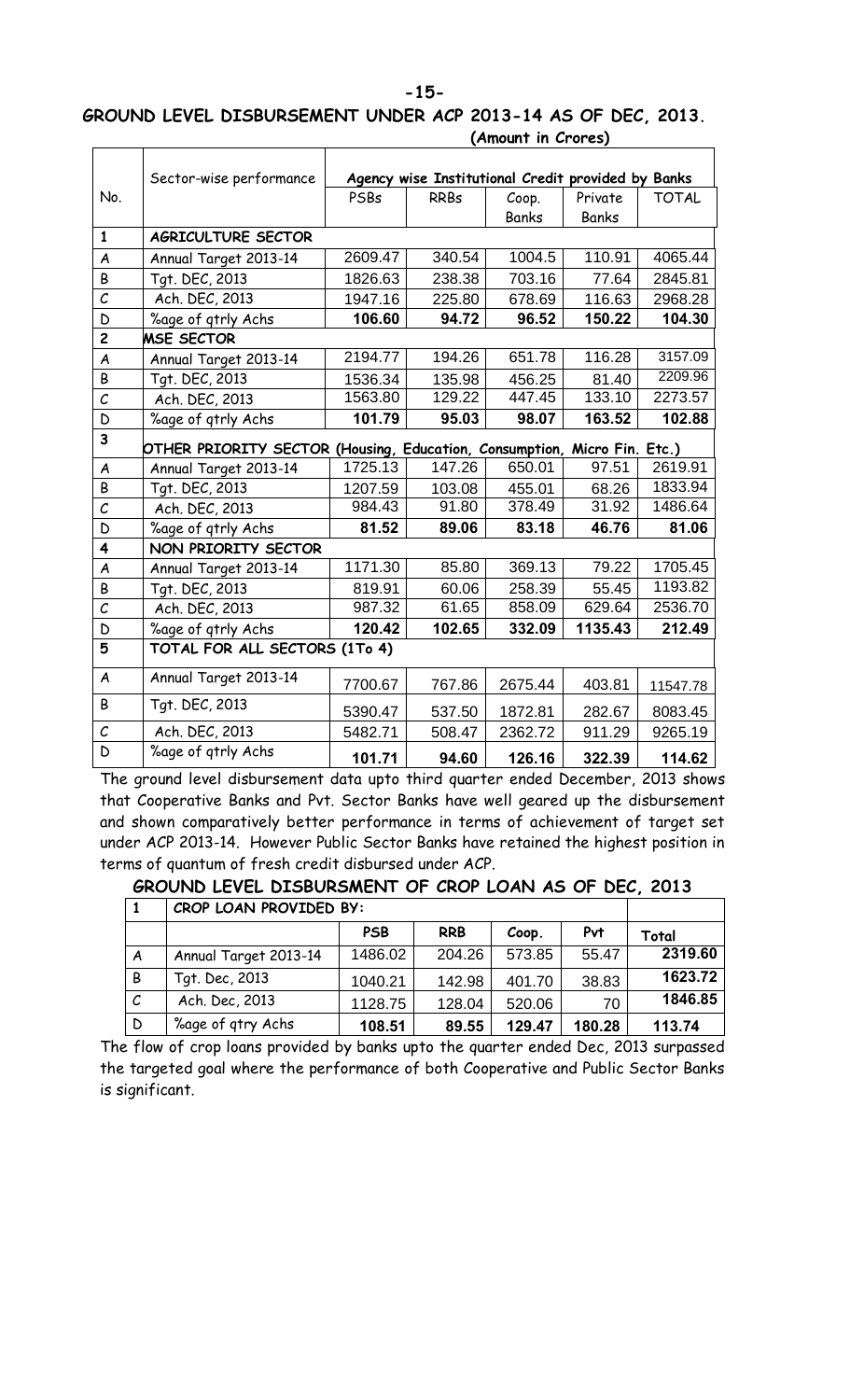| DISTRICTWISE ACHIEVEMENT OF ACP FOR THE QTR.ENDED DEC, |      |  |  |  |
|--------------------------------------------------------|------|--|--|--|
|                                                        | 2013 |  |  |  |

| Name of         | %age Ach     | %age Ach     | %age Ach     | %age Ach     | Total  |
|-----------------|--------------|--------------|--------------|--------------|--------|
| the             | under        | under MSE    | under OPS    | under NPS    |        |
| <b>District</b> | Agriculture  | over Dec Tgt | over Dec Tgt | over DectTgt |        |
|                 | over Dec Tgt |              |              |              |        |
| Bilaspur        | 91.84        | 56.78        | 101.78       | 131.55       | 86.24  |
| Chamba          | 85.26        | 62.74        | 151.22       | 125.39       | 96.21  |
| Hamirpur        | 103.23       | 80.07        | 85.43        | 97.52        | 92.29  |
| Kangra          | 87.88        | 121.31       | 75.02        | 329.33       | 118.35 |
| Kinnaur         | 102.92       | 64.17        | 70.26        | 353.86       | 102.87 |
| Kullu           | 126.11       | 92.73        | 188.41       | 106.63       | 121.49 |
| L & S           | 127.28       | 113.35       | 63.93        | 75.62        | 109.98 |
| Mandi           | 211.02       | 110.48       | 60.59        | 118.04       | 133.92 |
| Shimla          | 83.68        | 62.51        | 37.40        | 333.69       | 111.23 |
| Sirmaur         | 93.53        | 168.81       | 167.36       | 222.31       | 158.39 |
| Solan           | 86.52        | 80.84        | 90.75        | 122.04       | 91.68  |
| Una             | 98.56        | 109.31       | 161.55       | 147.33       | 73.39  |
| <b>STATE</b>    | 104.30       | 102.88       | 81.06        | 212.49       | 114.62 |

**The districtwise data of ACP as of December, 2013 as shown above indicates that the performance of Chamba (85.26%) is lowest for achievement of Agriculture Sector targets. Similarly lowest achievement under MSE (56.78%) recorded in district Bilaspur and lowest achievement (37.40%) achieved for OPS in district Shimla.** 

**Concerned LDMs are requested to apprise the reason for non achievement of targets and suggest the strategy to achieve the goal in the last quarter.**

#### **POINTS FOR DISCUSSION**:

- · **Flow of Bank Credit for various investment credit activities (term loan ) under Agriculture sector especially for Farm Mechanization, Forestry and Land Dev., Animal husbandry related activities, fisheries etc. as projected by NABARD in their PLP has not picked up in line with the targets set under ACP 2013-14.**
- · **The LDMs are advised to monitor and review the ACP progress strictly**  in terms of RBI revised MIS format w.e.f. 1<sup>st</sup> April, 2014. In addition **activity-wise data on ground level credit disbursement as required for NABARD is continued to be prepared as usual.**
- · **The overall performance under OPS is not matching up with the target allocated for the activities and need a corrective steps to reduce the targets.**

The House is requested to deliberate on the achievement made by banks under ACP upto December, 2013.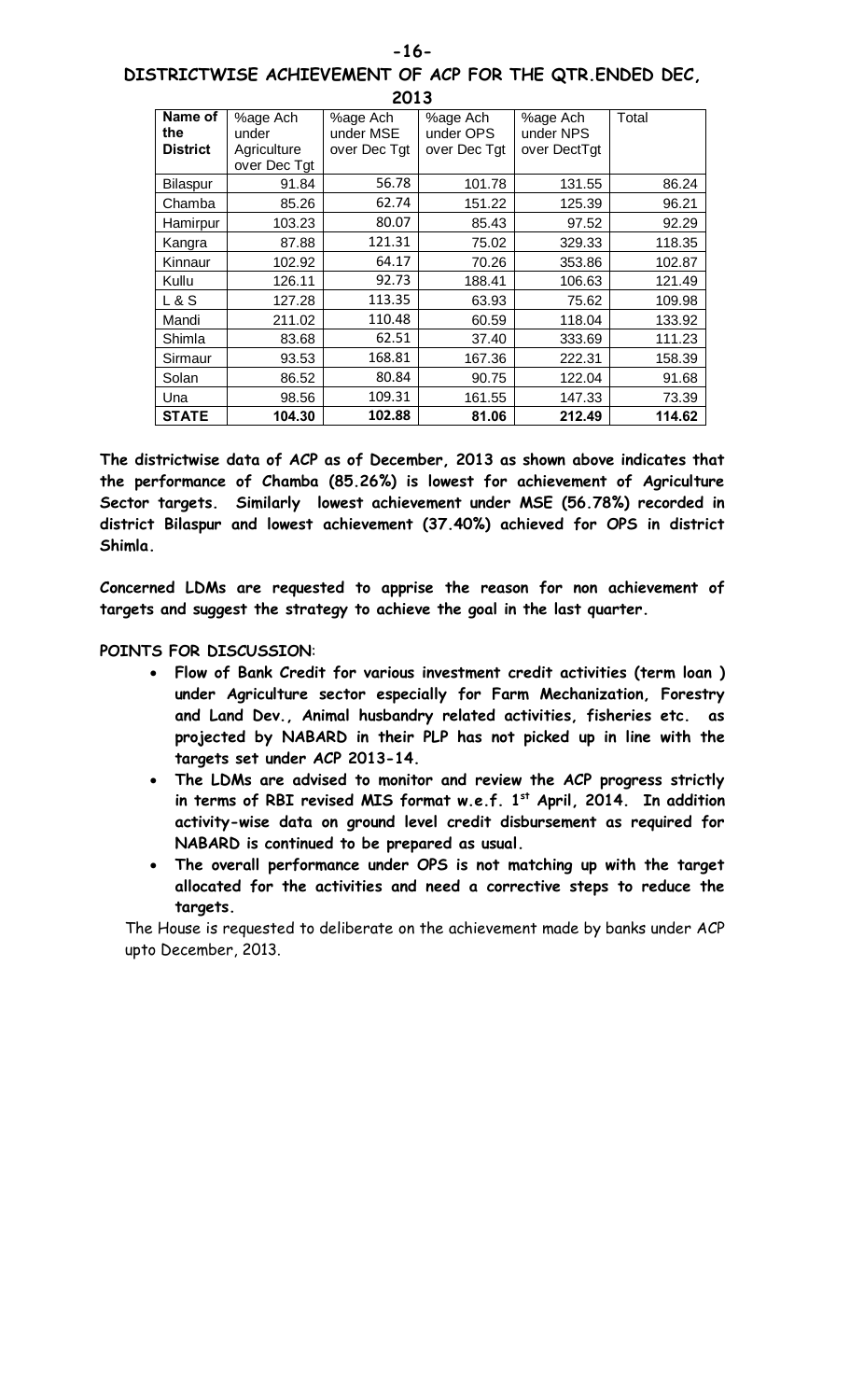#### -17-

#### **FINALIZATION OF TARGETS UNDER ANNUAL CREDIT PLAN 2014-15**

In terms of NABARD potential linked projections worked out for the year 2014-15 and fresh guidelines issued by Reserve Bank of India. The Annual Credit Plan for the year 2014-15 has been prepared on the basis of revised MIS formats by LDMs. The total outlay to the tune of Rs.12931.62 Crores has been earmarked of which Priority Sector advances to the tune of Rs.10965.00 Crores and Non Priority Sector Targets to the tune of Rs.1966.62 Crores has been finalized. The summary highlights of the plan is listed below:

|                       |                   |                 | (Amount in Crores)   |
|-----------------------|-------------------|-----------------|----------------------|
| Sector                | <b>NABARD PLP</b> | <b>ACP TGTS</b> | <b>GROWTH IN ACP</b> |
|                       | $2014 - 15$       | 2014-15         | <b>OVER 2013-14</b>  |
| Agriculture           | 4847.58           | 4710.45         | 15.86%               |
| <b>MSE</b>            | 3624.66           | 3588.27         | 13.66%               |
| <b>OPS</b>            | 2843.62           | 2666.28         | 2.00%                |
| <b>Total Priority</b> | 11315.86          | 10965.00        | 11.41%               |
| Non Priority          |                   | 1966.62         | 15.31%               |
| <b>Grand Total</b>    | 11315.86          | 12931.62        | 11.98%               |

#### **HIGHLIGHTS OF ACP 2014-15**

NABARD has increased 14.97% growth in PLP projections for 2014-15 against 2013-14 estimates.

- · About 97% PLP projections for Priority Sector lending has been absorbed in the Annual Credit Plan 2014-15 by LDMs.
- · The ACP 2014-15 has been prepared in the revised MIS formats as advised by RBI. Under Agriculture Sector only three districts namely Kangra, Kullu & Mandi has worked out the targets for Indirect advances to Agriculture as such NABARD is requested to advise the remaining LDMs about the scope of Indirect advances under Agriculture Sector aiming to bring adequate Financial outlay for monitoring purpose.

The House is requested to review the position. The Bankwise targets allocated under ACP 2014-15 is given on appendix I for the information of the House.

**List of Tables on Annual Credit Plan**

| Table No. | Page No.  | Contents                                                                  |
|-----------|-----------|---------------------------------------------------------------------------|
| $ACP-I$   | 18-19     | Purposewise Tgt. & Ach. Under ACP as of December, 2013.                   |
| ACP-II    | $20 - 23$ | Districtwise/Schemewise physical and Financial Ach. for December,<br>2013 |
| ACP-III   | 24-27     | Bankwise/Districtwise/Sectorwise advances for December, 2013              |
| ACP-IV    | 28        | Bankwise Broadsector wise Financial achievement as of December,<br>2013.  |
| ACP-V     | 29-31     | Bankwise/Sectorwise targets and achievement as of December,<br>2013.      |
| ACP-VI    | 32        | Districtwise Sectorwise performance under ACP as of December,<br>2013.    |
| ACP-VII   | 33        | Bankwise Districtwise disbursement of Crop Loan as of December,<br>2013.  |
| ACP-VIII  | 34        | Districtwise Sectorwise ACP 2014-15 targets                               |

∞∞∞∞xxxx∞∞∞∞∞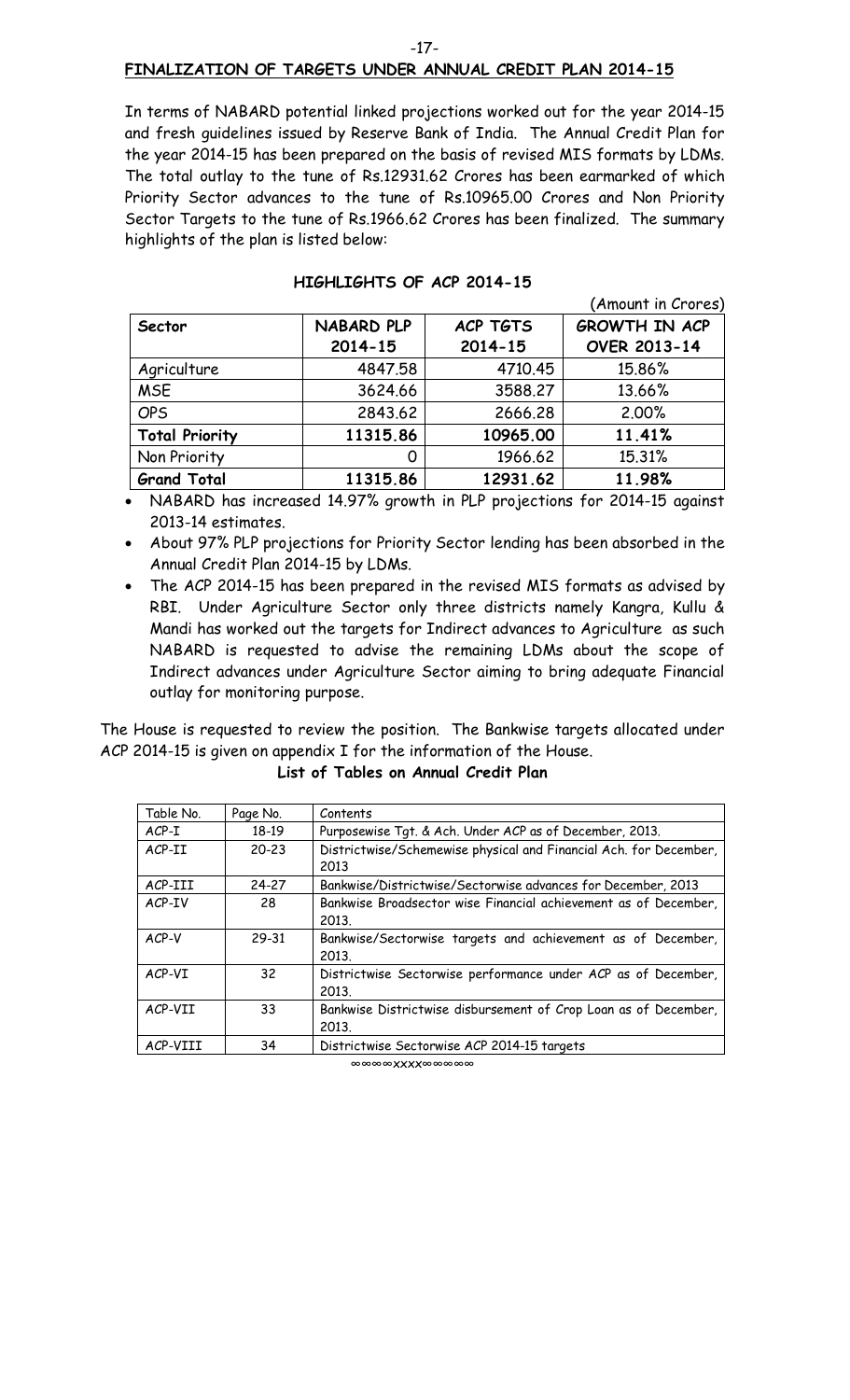## **AGENDA ITEM NO.6**

#### **REVIEW OF STATISTICAL BANKING DATA AS OF DECEMBER, 2013 6.1 COMPARATIVE BANKING KEY INDICATORS AS OF DECEMBER, 2013**

## **STATE LEVEL BANKERS' COMMITTEE HIMACHAL PRADESH**

**COMPARATIVE BANKING KEY INDICATORS AS OF DECEMBER, 2013**

|                                  |                                                                                      |            |            |            | (Amount in Crores)                           |          |
|----------------------------------|--------------------------------------------------------------------------------------|------------|------------|------------|----------------------------------------------|----------|
| $\overline{\mathsf{s}}$ .<br>No. | <b>Item</b>                                                                          | 31.12.2011 | 31.12.2012 | 31.12.2013 | Variation & %age of<br>growth over DEC, 2012 |          |
| 1                                | Deposit PPD                                                                          |            |            |            | <b>ABSOLUTE</b>                              | %AGE     |
|                                  | Rural                                                                                | 26161.42   | 32498.63   | 37041.06   | 4542.43                                      | 13.98    |
|                                  | Urban/SU                                                                             | 17980.92   | 23124.84   | 27120.30   | 3995.46                                      | 17.28    |
|                                  | Total                                                                                | 44142.34   | 55623.47   | 64161.36   | 8537.89                                      | 15.35    |
| $\overline{2}$                   | Advances (O/S)                                                                       |            |            |            |                                              |          |
|                                  | Rural                                                                                | 9173.76    | 11989.27   | 15749.59   | 3760.32                                      | 31.36    |
|                                  | Urban/SU                                                                             | 11460.5    | 10799.03   | 10920.84   | 121.81                                       | 1.13     |
|                                  | Total                                                                                | 20634.26   | 22788.3    | 26670.43   | 3882.13                                      | 17.04    |
| 3                                | Investment<br>made<br>by<br>State<br><b>Banks</b><br>in<br>Govt.<br>Securties/Bonds. | 670.87     | 3235.25    | 1359.68    | $-1875.57$                                   | $-57.97$ |
| 4                                | CD RATIO as per Thorat<br>Committee                                                  | 68.83%     | 63.19%     | 58.20%     | $-4.99$                                      | $-7.90$  |
| 5                                | Priority Sector Advances<br>(O/S) of which under:                                    | 12970.99   | 16133.18   | 19310.89   | 3177.71                                      | 19.70    |
|                                  | Agriculture<br>I)                                                                    | 3963.53    | 4180.18    | 5248.62    | 1068.44                                      | 25.56    |
|                                  | <b>MSE</b><br>ii)                                                                    | 5529.71    | 8704.2     | 9472.86    | 768.66                                       | 8.83     |
|                                  | iii)<br><b>OPS</b>                                                                   | 3477.75    | 3248.8     | 4589.41    | 1340.61                                      | 41.26    |
| 6                                | Weaker Section Advs.                                                                 | 3817.93    | 4711.53    | 5229.46    | 517.93                                       | 10.99    |
| $\overline{7}$                   | <b>DRI Advances</b>                                                                  | 7.77       | 10.16      | 17.38      | 7.22                                         | 71.06    |
| 8                                | Non Priority Sec. Adv.                                                               | 7663.27    | 6881.12    | 7359.54    | 478.42                                       | 6.95     |
| $\boldsymbol{9}$                 | No. of Branches                                                                      | 1527       | 1634       | 1760       | 126                                          | 7.71     |
| 10                               | Advances to Women                                                                    | 1285.04    | 1817.16    | 1982.52    | 165.36                                       | 9.10     |
| 11                               | Credit to Minorities                                                                 | 419.7      | 622.06     | 792.81     | 170.75                                       | 27.45    |
| 12                               | Advances to SCs                                                                      | 1933       | 2276.67    | 2538.51    | 261.84                                       | 11.50    |
| 13                               | Advances to STs                                                                      | 613.19     | 792.9      | 851.34     | 58.44                                        | 7.37     |
| 14                               | Advances<br>under<br>Govt.sponsored<br>programme                                     | 840.23     | 978.09     | 901.99     | $-76.10$                                     | $-7.78$  |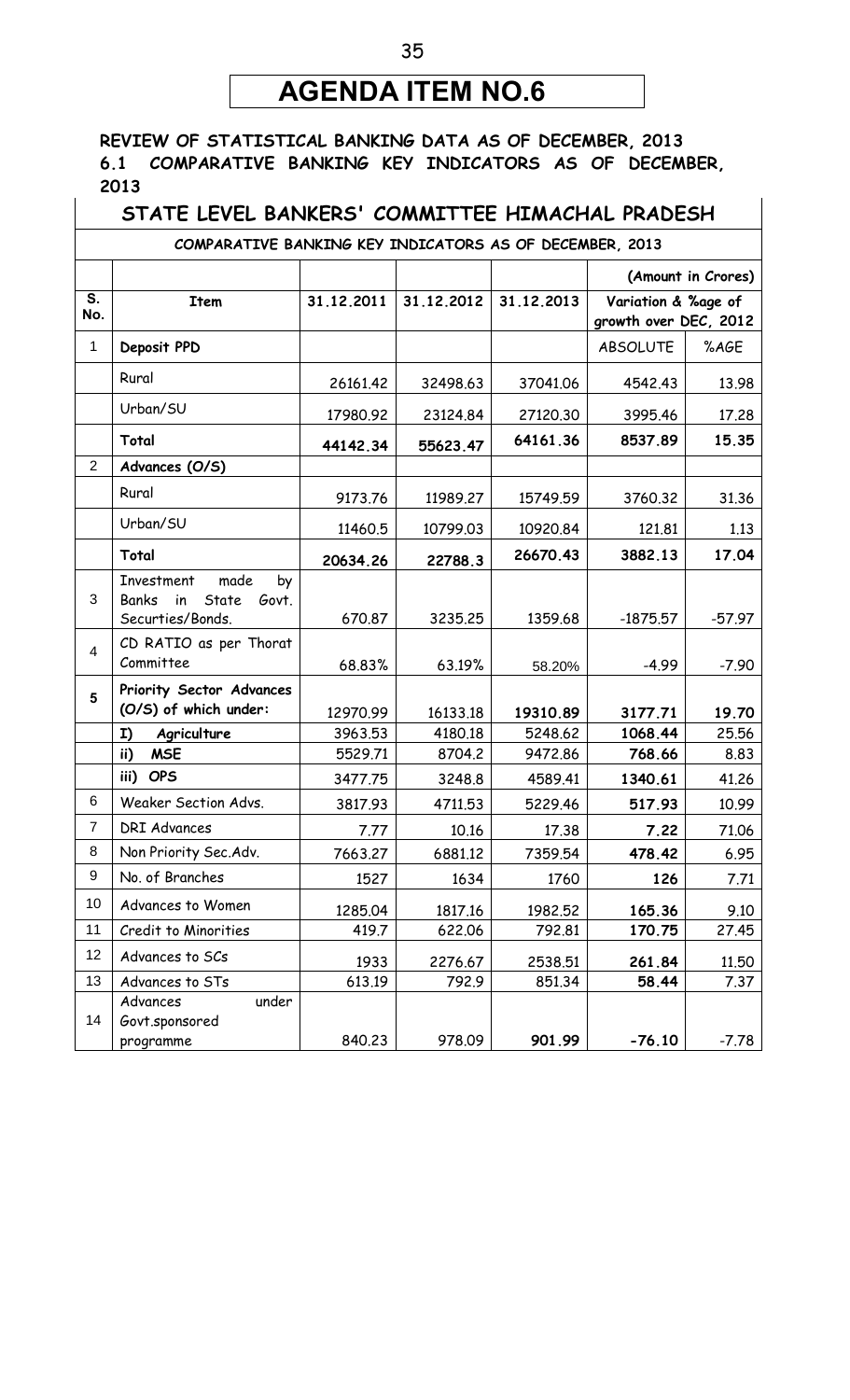The data collected from Banks indicates that there is a positive growth in Bank's Deposits, Advances & PS Advances and Agriculture advances etc. as of December, 2013 in comparison with corresponding figure of Dec, 2012. However, there is a sharp decline of Rs.1875 Crores in Investment Portfolio of banks as a result CD Ratio of the State calculated in terms of Thorat Committee guidelines reduced to 58.20% as of December, 2013 from 63.19% as of December, 2012.

The comparative position of National parameters for three years is given below :

| POSITION OF NATIONAL PARAMETERS AS OF DECEMBER, 2013 IN |  |
|---------------------------------------------------------|--|
| <b>HIMACHAL PRADESH</b>                                 |  |

| Sr No.         | Sector                                                    | %age of       | %age of        | %age of     | National  |
|----------------|-----------------------------------------------------------|---------------|----------------|-------------|-----------|
|                |                                                           | advances as   | advances as on | advances as | Parameter |
|                |                                                           | on 31.12.2011 | 31.12,2012     | on          |           |
|                |                                                           |               |                | 31.12.2013  |           |
| $\mathbf{1}$   | Priority sector advances                                  | 62.86         | 70.86          | 72.41%      | 40%       |
| 2.             | Agriculture advances                                      | 19.21         | 18.34          | 19.68%      | 18%       |
| 3.             | MSE Advances(PSC)                                         | 42.63         | 54.72          | 49.05%      |           |
| 4.             | Other<br>Priority<br>Sectors(PSC)                         | 26.81         | 19.00          | 23.77%      |           |
| 5.             | weaker<br>Advances<br>to<br>sections                      | 18.50         | 20.68          | 19.61%      | 10%       |
| 6.             | <b>DRI Advances</b><br>to total advs. Of previous<br>year | 0.04          | 0.05           | 0.07%       | $1\%$     |
| $\overline{7}$ | Advances to women                                         | 6.23          | 7.97           | 7.93%       | 5%        |
| 8              | C.D. Ratio                                                | 68.83         | 63.19          | 58.20%      | 60%       |
| 9              | Advances to S/Cs (PSC)                                    | 14.90         | 14.11          | 13.15%      |           |
| 10             | Advances to S/Ts (PSC)                                    | 4.73          | 4.91           | 4.41%       |           |
| 11             | Advances<br>to<br>Minorities(PSC)                         | 3.23          | 3.86           | 4.11%       |           |

**\*Credit Deposit Ratio of the State of HP as of DEC, 2013 = 58.20%** Components taken for calculation of Credit Deposit Ratio (CDR) as per Thorat Committee Recommendations as of DECEMBER, 2013 (Amount in Crores)

| i)   | Advances from Banks (within State)           | $\sim$ | 26670.43 Crs. |
|------|----------------------------------------------|--------|---------------|
| ii)  | Advances from Banks (outside the State)      |        | 7690.91 Crs.  |
| iii) | RIDF (Bal. outstanding as of DEC, 2013)      |        | 1620.71 Crs   |
| iv)  | Investment made by Banks in Govt loans/Bonds |        |               |
|      | Securities.                                  |        | 1359.68 Crs.  |
|      | TOTAL (Credit Component)                     |        | 37341.73 Crs. |
|      |                                              |        |               |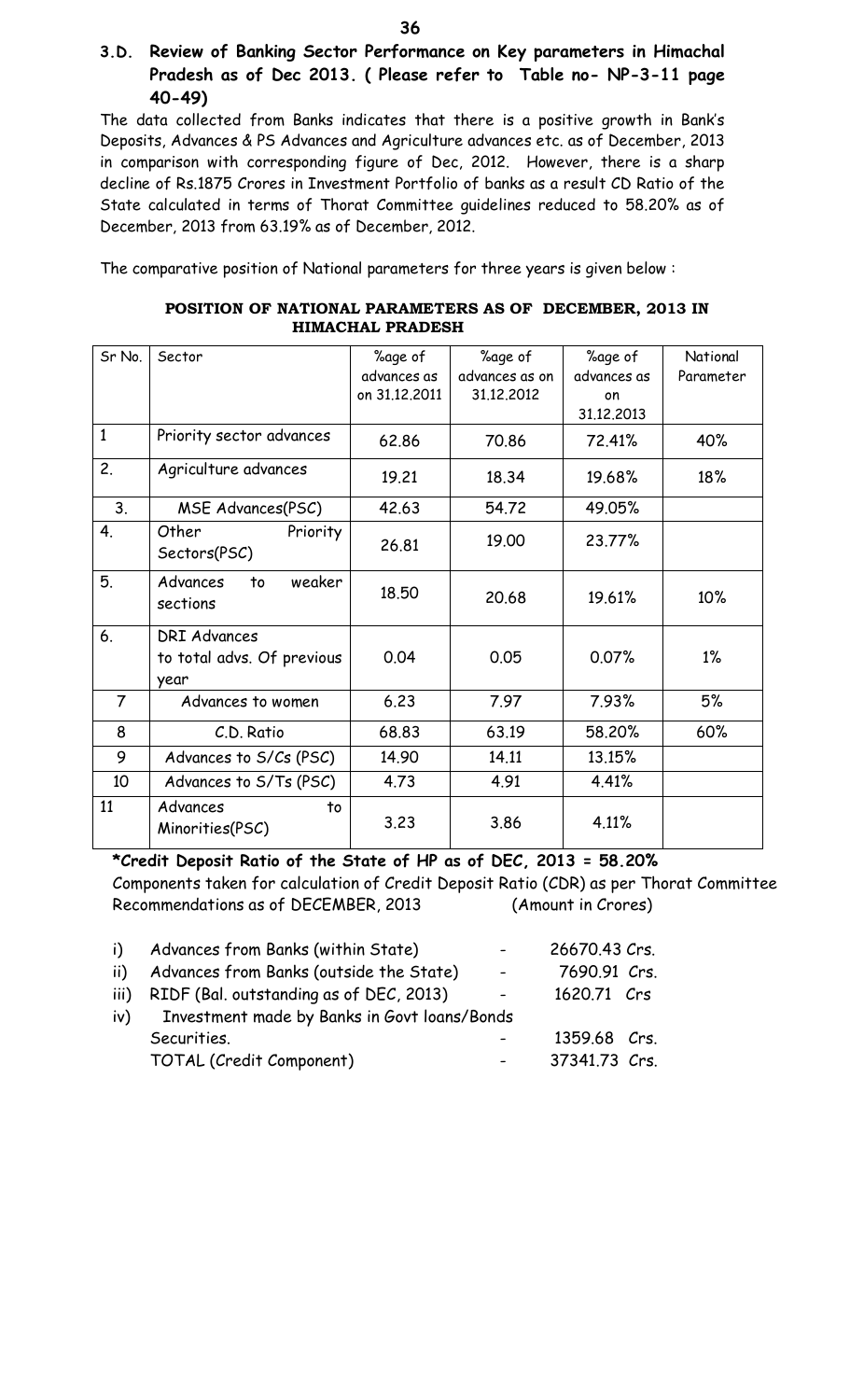The Banks are requested to focus on advances so as to lead increase in domestic CD Ratio. At present three national parameters prescribed by RBI has been achieved by Banks in the State and lagging behind in achievement of CD Ratio and DRI advances.

**6.3 BRANCH NET WORK (Please refer to TABLE NO.NP-1, page no.-38)** During the period under review, 16 banks have reported the opening of 54 new branches in the State. The position of new branches opened during quarter ended December, 2013 is as under:

|                | NEW BRANCH OPENED DURING THE QUARTER DEC, 2013 |                |                |       |       |  |  |
|----------------|------------------------------------------------|----------------|----------------|-------|-------|--|--|
|                |                                                | Rural          | Semi Urban     | Urban | Total |  |  |
| $\mathbf{1}$   | Andhra                                         | 0              | Ω              | 1     |       |  |  |
| $\overline{c}$ | <b>Bank of India</b>                           |                | Ω              | 0     |       |  |  |
| 3              | <b>Bank of Maharashtra</b>                     | 0              | 1              | 0     | 1     |  |  |
| 4              | Canara Bank                                    | 19             | 3              | 0     | 22    |  |  |
| 5              | Central Bank of India                          | 1              | 0              | 0     |       |  |  |
| 6              | Dena Bank                                      |                | Ω              | 0     |       |  |  |
| $\overline{7}$ | IDBI                                           | 1              | O              | 0     |       |  |  |
| 8              | Oriental Bank of Commerce                      | $\overline{c}$ |                | 0     | 3     |  |  |
| 9              | Punjab & Sind Bank                             | 0              |                | 0     |       |  |  |
| 10             | <b>UCO Bank</b>                                | 4              | O              | 0     | 4     |  |  |
| 11             | Union Bank of India                            | 1              | O              | 0     |       |  |  |
| 12             | United Bank of India                           | 0              | 1              | 0     | 1     |  |  |
| 13             | State Bank of Patiala                          | 6              | Ω              | 0     | 6     |  |  |
| 14             | <b>HDFC</b>                                    | $\overline{c}$ | $\overline{c}$ | 1     | 5     |  |  |
| 15             | <b>HPSCB</b>                                   | 4              | O              | O     | 4     |  |  |
| 16             | <b>KCCB</b>                                    |                |                |       |       |  |  |
|                | TOTAL                                          | 43             |                |       | 54    |  |  |

The branch expansion campaign in the State has gradually increasing and the position of branch net work in the State as of December, 2013 is as under:

| Branch network | Position       | New Br. Opened   Position | DEC. |  |
|----------------|----------------|---------------------------|------|--|
|                | DECEMBER, 2013 | during DEC, 2013          | 2013 |  |
| Rural          | 1367           | 43                        | 1406 |  |
| Semi Urban     | 253            |                           | 267  |  |
| Urban<br>86    |                |                           | 87   |  |
| Total          | 1706           | 54                        | 1760 |  |

#### **VIP REFERENCES FOR OPENING OF NEW BANK BRANCHES IN THE STATE:**

In the last SLBC meeting VIP references for opening of new bank branches at ten locations has been placed and Convenor Bank has communicated the concerned Controlling Heads of Banks to give their response to report the progress to Department of Financial Services, New Delhi. Among others the Hon'ble Finance Minister has recommended to open new bank branch at village Garadoo, Samoh, Kulwal and Tiharar on priority. UCO Bank has conducted the survey of village Samoh and recommended for opening of new branch whereas SBI has declined the proposal for opening of branch at Kulwal on account of viability concept. The remaining two villages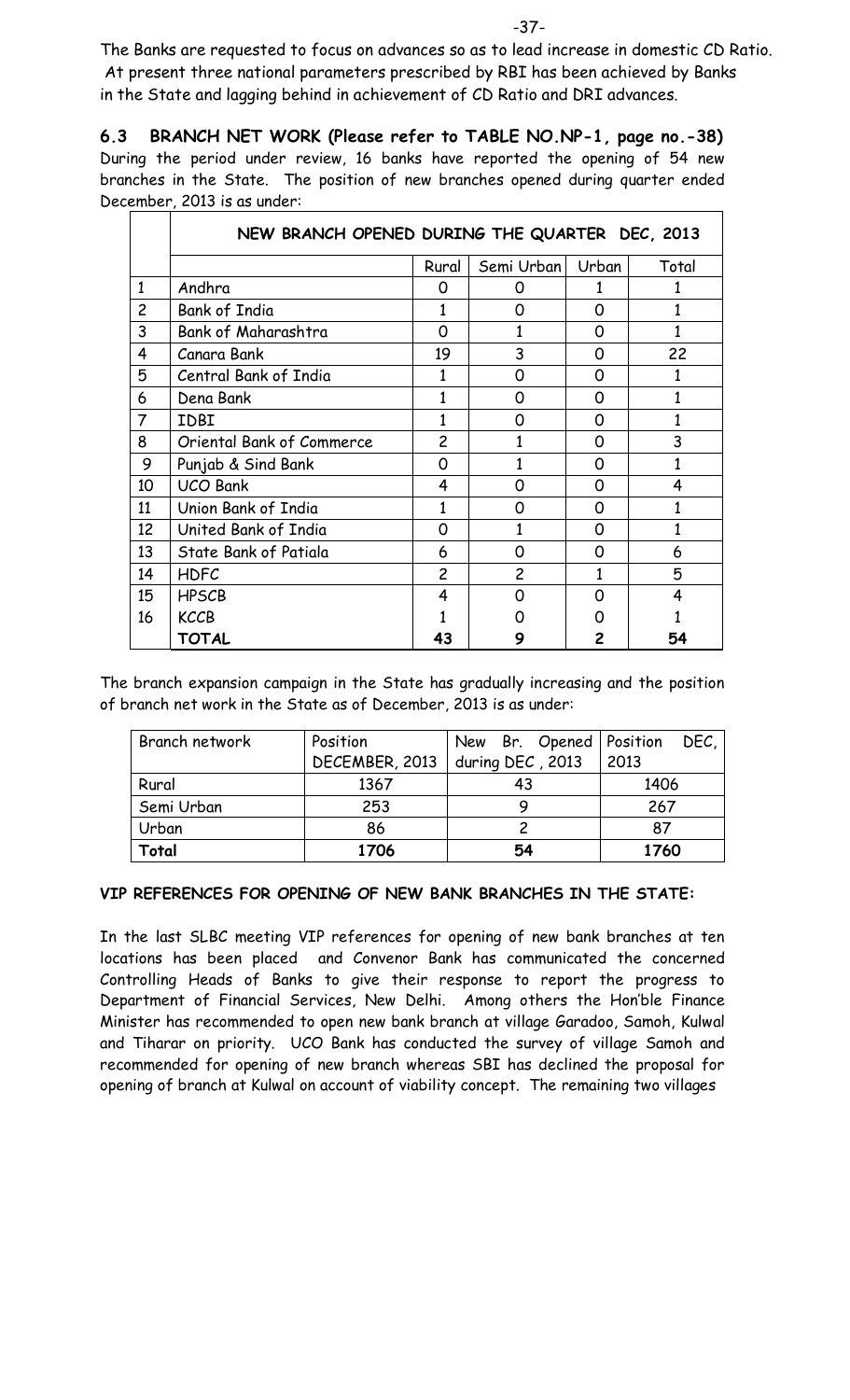has been recommended by LDM Mandi to cover with BC/USB Model. The State Bank of India has assured to open a branch at Tikkar Didwin in district Hamirpur before 31.3.2014.

The LDMs are requested to apprise the latest position about VIP references reported for opening of new branches.

The position of banking outreach in Himachal Pradesh:

| S.No.          | Position                                | Status as of December, 2013 |
|----------------|-----------------------------------------|-----------------------------|
| 1              | Total number of branches                | 1760                        |
| $\overline{c}$ | Total number of rural branches          | 1406                        |
| 3              | Total number of Semi Urban branches     | 267                         |
| 4              | Total number of Urban branches          | 87                          |
| 5              | Total CBS branches                      | 1701                        |
| 6              | Total Non CBS Branches (LDB 49, KCC 10) | 59                          |
| $\overline{7}$ | ATMs installed by Banks                 | 1305                        |
| 8              | Branches dealing in foreign business    | 63                          |
| 9              | Branches having currency chest          | 54                          |
| 10             | Branches dealing Treasury Business      | 99                          |
| 11             | Branches having Clearing Houses         | 23                          |
| 12             | Branches having Extension counters      | 34                          |
| 13             | Branches specified SME                  | 55                          |
| 14             | Branches specified USB                  | 59                          |
| 15             | Branches having BC model                | 133                         |
| 16             | Branches having Business facilitator    | 246                         |

## **(Please refer to TABLE NO.NP-2, page no.-39)**

#### **6.4 PRIORITY SECTOR ADVANCES IN HP AS OF DECEMBER, 2013. (Please refer to Table no NP-7, page no. 44-45)**

| Sr. | Particulars                 | , <b>, , ,</b> ,<br>A/cs | Amount in crores |
|-----|-----------------------------|--------------------------|------------------|
| No. |                             |                          |                  |
| A   | Agriculture Loans           | 465559                   | 5248.62          |
|     | of which Crop loan          | 290813                   | 3090.72          |
|     | Term Loan                   | 174746                   | 2157.90          |
| B   | <b>Total MSE Loans</b>      | 187765                   | 9472.86          |
|     | of which Micro Mnf.         | 35904                    | 1751.39          |
|     | Small manf                  | 11421                    | 1386.68          |
|     | Micro Services              | 106727                   | 2750.53          |
|     | <b>Small Services</b>       | 33713                    | 3584.26          |
| С   | Total Other Priority Sector | 145629                   | 4589.41          |
|     | of which Housing loan       | 74513                    | 2882.73          |
|     | <b>Education Loan</b>       | 18321                    | 396.24           |
|     | Consumption/Demand loan     | 21943                    | 1139.36          |
|     | Micro Finance               | 30852                    | 171.08           |
|     | Total PS (A+B+C)            | 798953                   | 19310.89         |

∞∞∞∞∞xxxx∞∞∞∞∞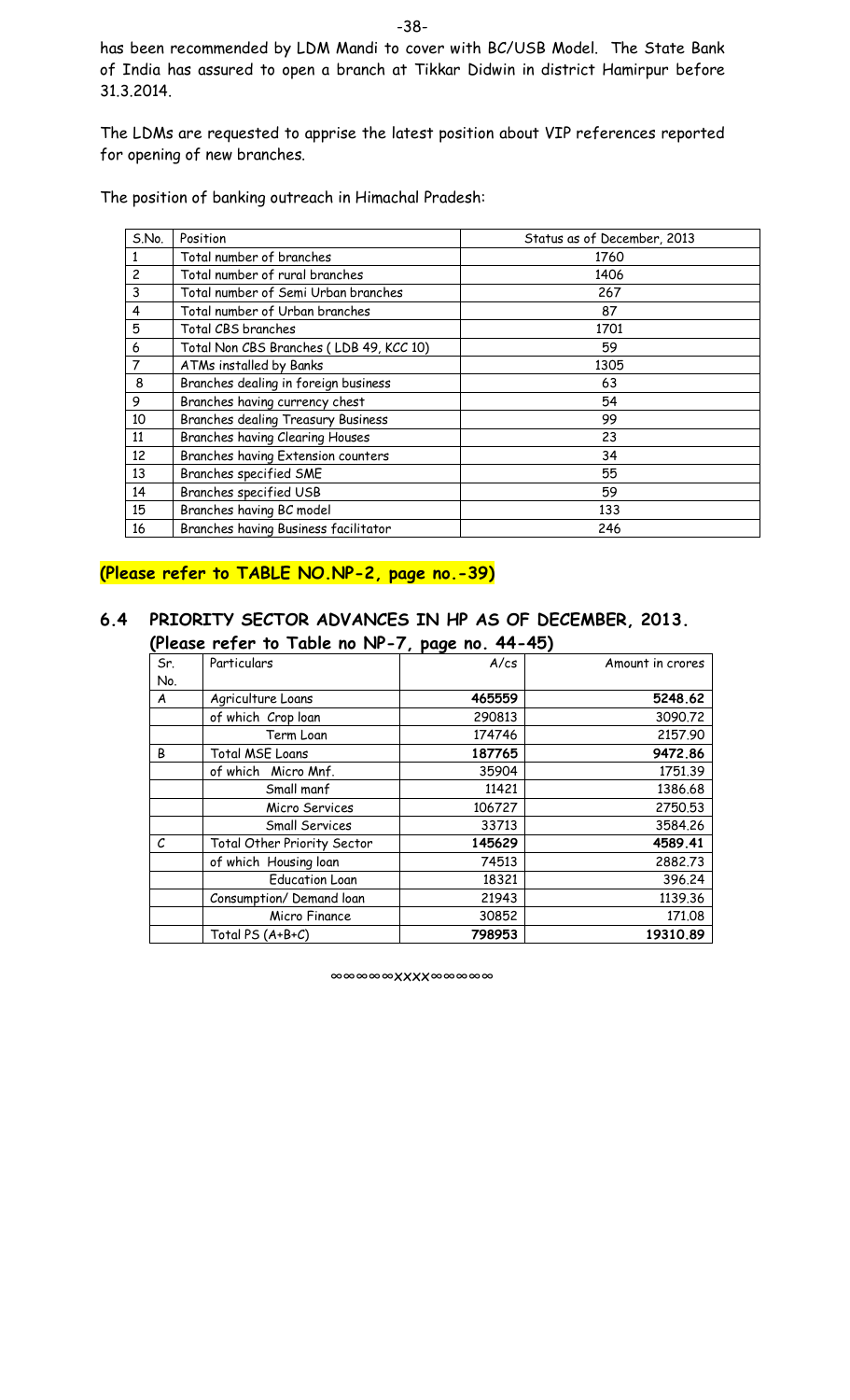

#### **Review of Performance under Centrally Sponsored Schemes:**

#### **7.1 LAUNCHING OF NATIONAL RURAL LIVELIHOOD MISSION (NRLM) AAJEEVIKA IN HIMACHAL PRADESH**

During the period under review third round of meeting of sub committee of SLBC on SHG bank linkage was held on 28.2.2014 under the chairpersonship of Smt. Upma Chawdhary, IAS, Additional Chief Secretary, Rural Development Govt. of Himachal Pradesh. The important decision emerged in the meeting is reproduced for the information of the House.

#### **Sub: Minutes of 3rd meeting of Sub-Committee of SLBC on SHG Bank linkage held on 28th February, 2014.**

The third round of the sub committee of SLBC was convened on 28<sup>th</sup> February, 2014 under the chairpersonship of Smt. Upma Chawdhary, IAS, Principal Secretary, Rural Development to the Govt. of Himachal Pradesh. At the outset the member secretary welcomed the participants and informed that this meeting has been called to discuss important issues as suggested by NABARD and HPSLRM. The list of participants is enclosed:

The important decisions taken in the meeting are listed below for the information of the committee members and being implemented by all banks/RDD.

#### **1. Preparation of Comprehensive SHG data base:**

Sh. G.Nagbhushanam, DGM, NABARD proposed to collect a fresh progress data on SHG bank linkage programme based on RBI guidelines to reflect the latest position of the scheme in the State. The modified format finalized in consultation with NABARD is enclosed for collection of requisite data.

The Lead District Managers has to circulate the revised format among bank branches and collect the data as of  $28<sup>th</sup>$  February, 2014 from all District Coordinators of banks and ensure submission to SLBC by 25.3.2014. In tune the consolidated data of the State will be prepared by SLBC for onward submission to HPSLRM by  $7<sup>th</sup>$  April, 2014.

**(Action: LDMs)**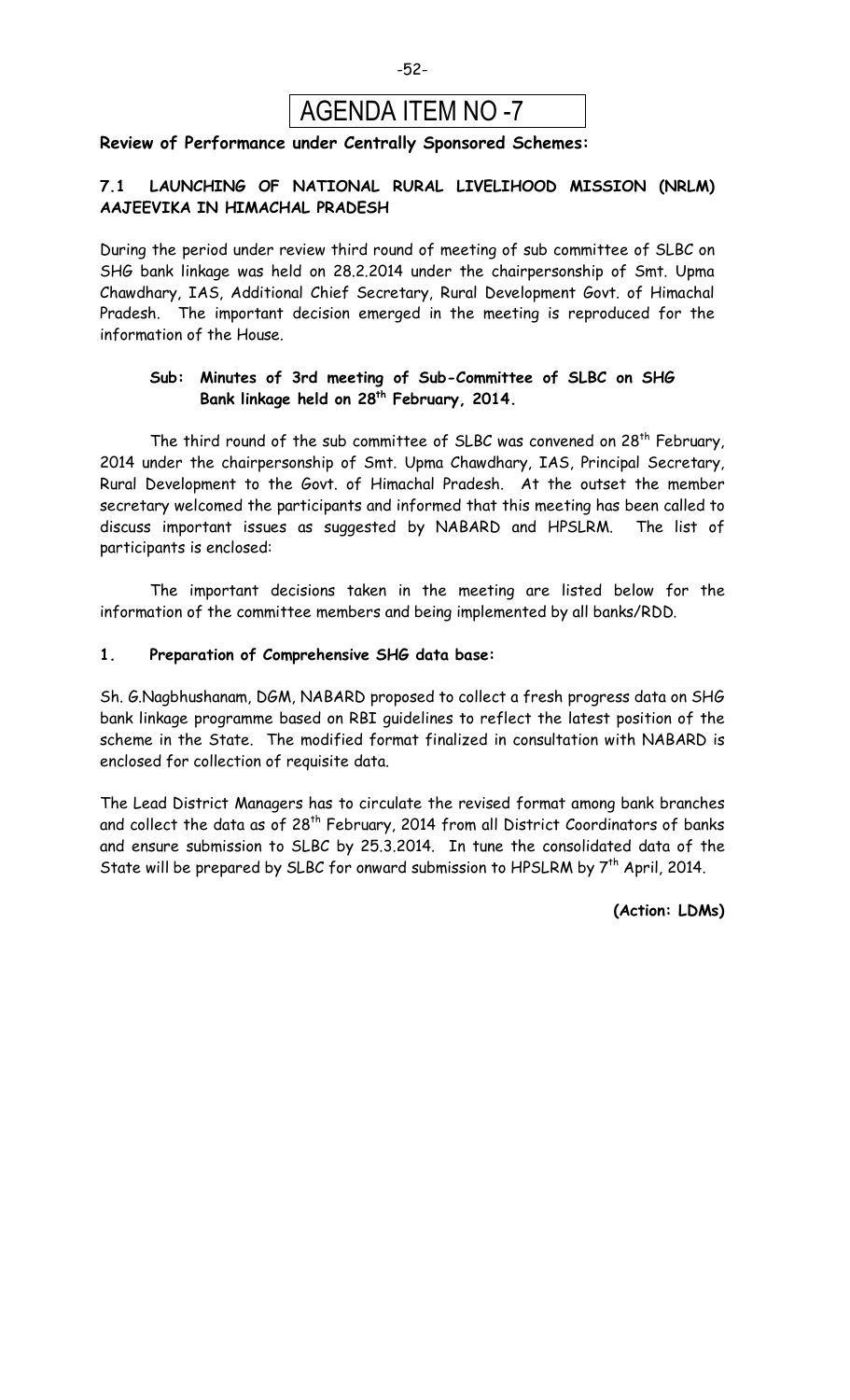#### **2. Constitution of District Level Coordination Committee on SLRM:**

In terms of GOI, RBI guidelines dated 27.6.2013, a district level NRLM sub committee of DCC has to be constituted which shall be chaired by Deputy Commissioner to resolve issues that constraint the flow of credit to Women SHGs under NRLM. The Committee should review the progress on quarterly basis. Other members of sub committee shall be LDM, DDMs NABARD, Distt. Coordinators of Banks and office bearer of SHG Federation.

The chair person desired that NRLM Sub Committee must be constituted in each district by respective LDM before 15<sup>th</sup> March, 2015 and SLBC should send a confirmation to HPSLRM to this effect.

In addition a sub committee is to be constituted at the block level to review the bank linkage. It has decided that Rural Development Deptt. should initiate necessary follow up action with all BDOs in the State.

**(Action : SLBC/LDMs & RDD)**

#### **3. Review of Progress under WSHG – programme of MOF:**

It has decided that the progress under WSHG programme being implemented in two selected districts i.e. Mandi & Sirmour is to be regularly reviewed in the DCC/BLBC meetings by respective LDMs. During the deliberations the Convenor Bank raised the issue of rate of interest (Base rate + 5%) proposed in WSHG is to be replaced by the rate of interest (7%) to all NRLM compliant Women SHGs in category II districts. The issue to cover all Women SHGs already formed in two districts mentioned above may be taken up with GOI by RDD.

#### **(Action: LDM Mandi/Sirmour/RDD)**

#### **4. Waiver of Stamp Duty on SHG finance:**

DGM, NABARD informed that, Govt. of Andhra Pradesh has exempted the stamp duty charged by Govt. on SHG finance and handed over the necessary notification to Director RDD with the request to review the issue and recommend the State Government for similar action.

**(Action : RDD)**

#### **5. Implementation of NRLM by Cooperative Banks:**

The Convenor Bank informed that so far a consent letter from HPSCB/KCCB has been received informing to participate under the scheme. The representative fom JCCB is requested to initiate similar action and seek the permission from their Board. LDMs are requested to inform the decision of these Cooperative Banks with District Level implementing agencies for sponsoring of loan cases.

**(Action : JCCB)**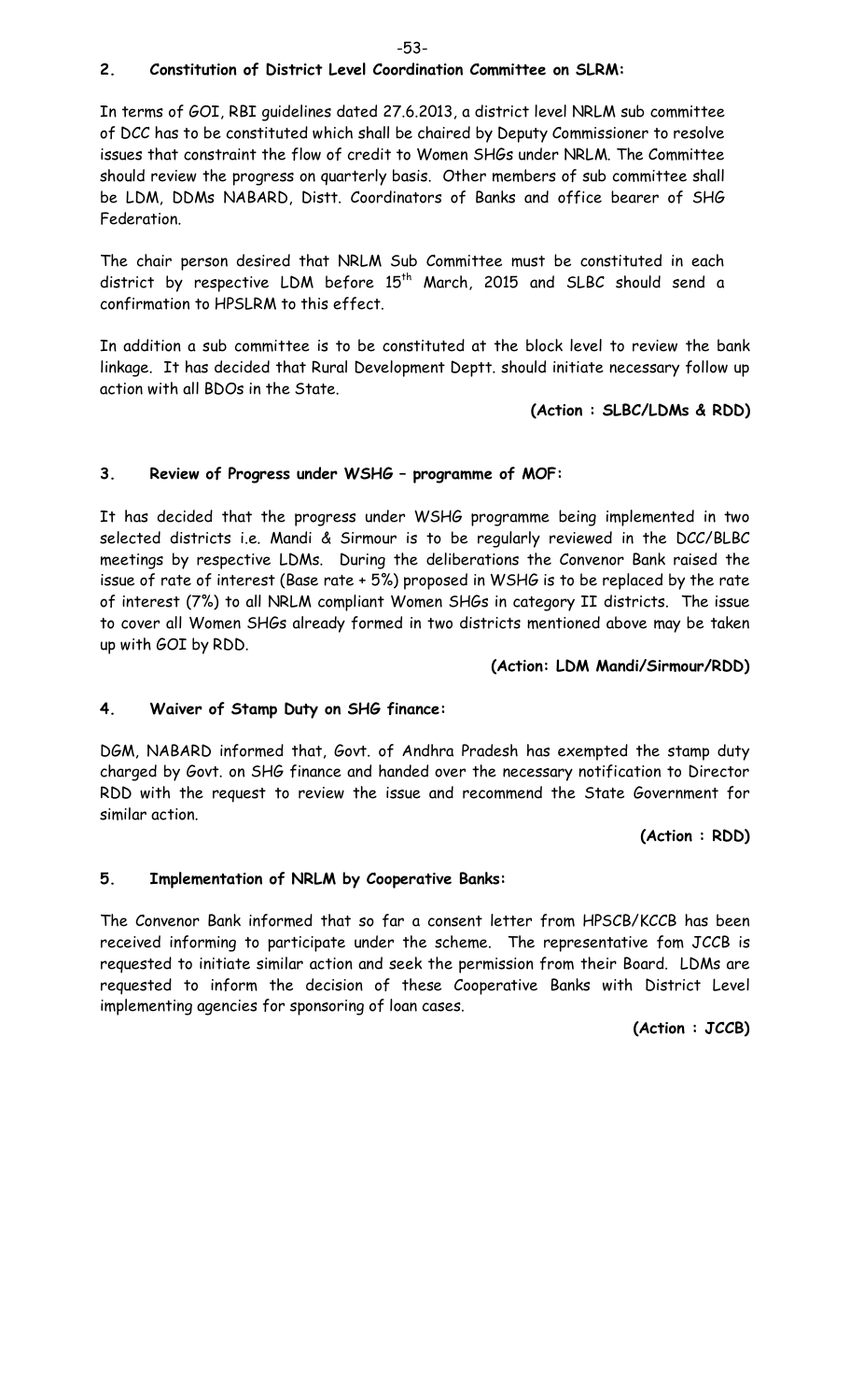#### **6. Clarification on Loan amount under NRLM:**

The NABARD has raised an issue regarding confusion on multiple doses of loan amount allowed under the scheme as per RBI guidelines dated 27.6.2013 and urged the banks to issue a clarification to their branches as under:

- 1. Credit limits to SHGs may be sanctioned 4 to 8 times of proposed corpus during the year.
- 2. Drawal against limits may be allowed actual 4 to 8 times of actual corpus or Rs.50000/- which ever is higher. Note tht minimum of Rs. 50000/- to be given to SHGs under NRLM as first dose.
- 3. Same procedure may be followed while extending second dose i.e. 5-10 times of proposed savings during next 12 months while considering for sanction of limit.
- 4. Drawn against the limit may be allowed 5-10 times of actual corpus of Rs. 100000/ whichever is higher. However minimum Rs. 100000/- to be given to SHGs under second dose.

#### **(Action: LDMs/Banks)**

#### **7. Holding of Awareness Workshop:**

It was informed that implementation of NLRM is lagging behind in district Una and there is a need to hold a Awareness workshop. The Chair person advised the banks to submit such proposals for sharing the expenses from HPSLRM funds. They may also highlight the exposure visits if any, urgently warranted for smooth implementation of the scheme in the State. The Director RDD requested the banks to upload the Women Self Help Groups data with NRO Bangalore.

#### **(Action: Banks/RDD)**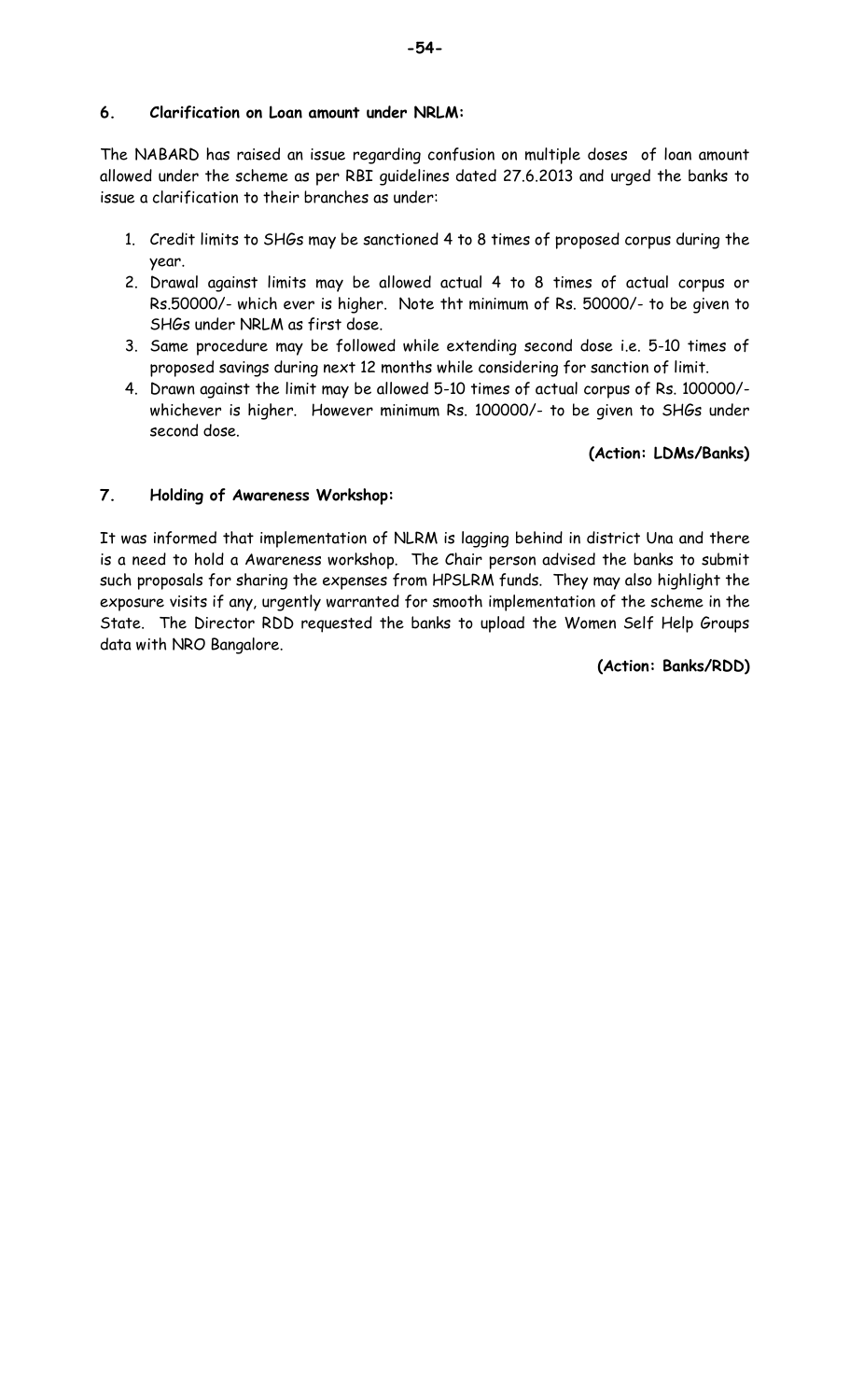|                                                                   | Progress Report under SHG Bank Linkage Programme 2013-14 |                                             |                                                 |          |  |
|-------------------------------------------------------------------|----------------------------------------------------------|---------------------------------------------|-------------------------------------------------|----------|--|
|                                                                   |                                                          |                                             |                                                 |          |  |
| Name of the Bank                                                  |                                                          |                                             |                                                 |          |  |
|                                                                   |                                                          |                                             |                                                 |          |  |
| A. SHG-Savings linkage                                            |                                                          | No. SHGS savings Cumulative total of        |                                                 | Rs.lakh  |  |
|                                                                   | linked (SB A/cs                                          | <b>SHGs with SB</b>                         | Amount of savings                               |          |  |
|                                                                   | opned) during the                                        | accounts during                             | outstanding as on                               |          |  |
|                                                                   | quarter ended                                            | the year 1.4.2013                           | 28.02.2014                                      |          |  |
| Savings linkage                                                   | 31 December                                              | to 28.2.2014                                |                                                 |          |  |
|                                                                   |                                                          |                                             |                                                 |          |  |
| (a)Total No. Of SHGs                                              |                                                          |                                             |                                                 |          |  |
| (b) Of (a) above No. Of                                           |                                                          |                                             |                                                 |          |  |
| <b>SHGs under NRLM</b>                                            |                                                          |                                             |                                                 |          |  |
| <b>B. SHG Credit limits</b>                                       |                                                          |                                             |                                                 | Rs. lakh |  |
|                                                                   |                                                          | Credit limits sanctioned to No. Of          | Credit limits sanctioned to                     |          |  |
|                                                                   |                                                          | SHGs during the quarter ended               | No. Of SHGs during the                          |          |  |
| <b>Limits Sanction</b>                                            |                                                          | 31.12.2013                                  | year 1.4.2013 to 28.02.2014                     |          |  |
|                                                                   | No.                                                      | Amount                                      | <b>No</b>                                       | Amount   |  |
| (a) Credit limits                                                 |                                                          |                                             |                                                 |          |  |
| sanctioned to total No.of<br><b>SHGs</b>                          |                                                          |                                             |                                                 |          |  |
| (b) Of (a) above No. Of                                           |                                                          |                                             |                                                 |          |  |
| <b>SHGs under NRLM</b>                                            |                                                          |                                             |                                                 |          |  |
|                                                                   |                                                          |                                             |                                                 |          |  |
| C. Loans disbursed to SHGs                                        |                                                          |                                             | Total loan disbursed to                         | Rs. lakh |  |
|                                                                   | Amount of loan disbursed to SHGs                         |                                             |                                                 |          |  |
| <b>Limits Sanction</b>                                            | during the quarter ended 31.12.2013                      |                                             | SHGs during the year<br>1.04.2013 to 28.02.2014 |          |  |
|                                                                   | No.                                                      | Amount                                      | No                                              | Amount   |  |
| (a) Loans disbursed to                                            |                                                          |                                             |                                                 |          |  |
| total No.of SHGs                                                  |                                                          |                                             |                                                 |          |  |
| $(b)$ Of $(a)$ above No. Of                                       |                                                          |                                             |                                                 |          |  |
| <b>SHGs under NRLM</b>                                            |                                                          |                                             |                                                 |          |  |
|                                                                   |                                                          |                                             |                                                 |          |  |
| D. Loans outstanding against SHGs                                 |                                                          |                                             | <b>Total loan outstanding</b>                   | Rs. lakh |  |
|                                                                   |                                                          | Amount of loan outstanding against          | against SHGs during the                         |          |  |
|                                                                   |                                                          | SHGs during the quarter ended<br>31.12.2013 | year 1.04.2013 to                               |          |  |
| Loans outstanding                                                 |                                                          |                                             | 28.02.2014                                      |          |  |
|                                                                   | No.                                                      | Amount                                      | No                                              | Amount   |  |
|                                                                   |                                                          |                                             |                                                 |          |  |
| (a) Loans outstanding                                             |                                                          |                                             |                                                 |          |  |
| against total No.of SHGs<br>(b) Of (a) above No. Of               |                                                          |                                             |                                                 |          |  |
| <b>SHGs under NRLM</b>                                            |                                                          |                                             |                                                 |          |  |
|                                                                   |                                                          |                                             |                                                 |          |  |
| E. Gross NPAs data against SHGs against bank loan as on 31/3/2014 |                                                          |                                             |                                                 |          |  |
|                                                                   |                                                          |                                             |                                                 |          |  |
| <b>Gross NPAs</b>                                                 |                                                          | Gross NPA data of SHGs against bank loan    |                                                 |          |  |
|                                                                   | <b>Total loans</b>                                       |                                             | NPAs as percentage to total                     |          |  |
|                                                                   | outstanding                                              |                                             | loan outstanding                                |          |  |
|                                                                   | against SHGs                                             | Amount of NPAs                              |                                                 |          |  |
| (a) Total NPAs against<br>bank loan to SHGs                       |                                                          |                                             |                                                 |          |  |
| (b) Of (a) above No. Of                                           |                                                          |                                             |                                                 |          |  |
| <b>SHGs under NRLM</b>                                            |                                                          |                                             |                                                 |          |  |
|                                                                   |                                                          |                                             |                                                 |          |  |
| Statement E may be obtained at the end of the financial year      |                                                          |                                             |                                                 |          |  |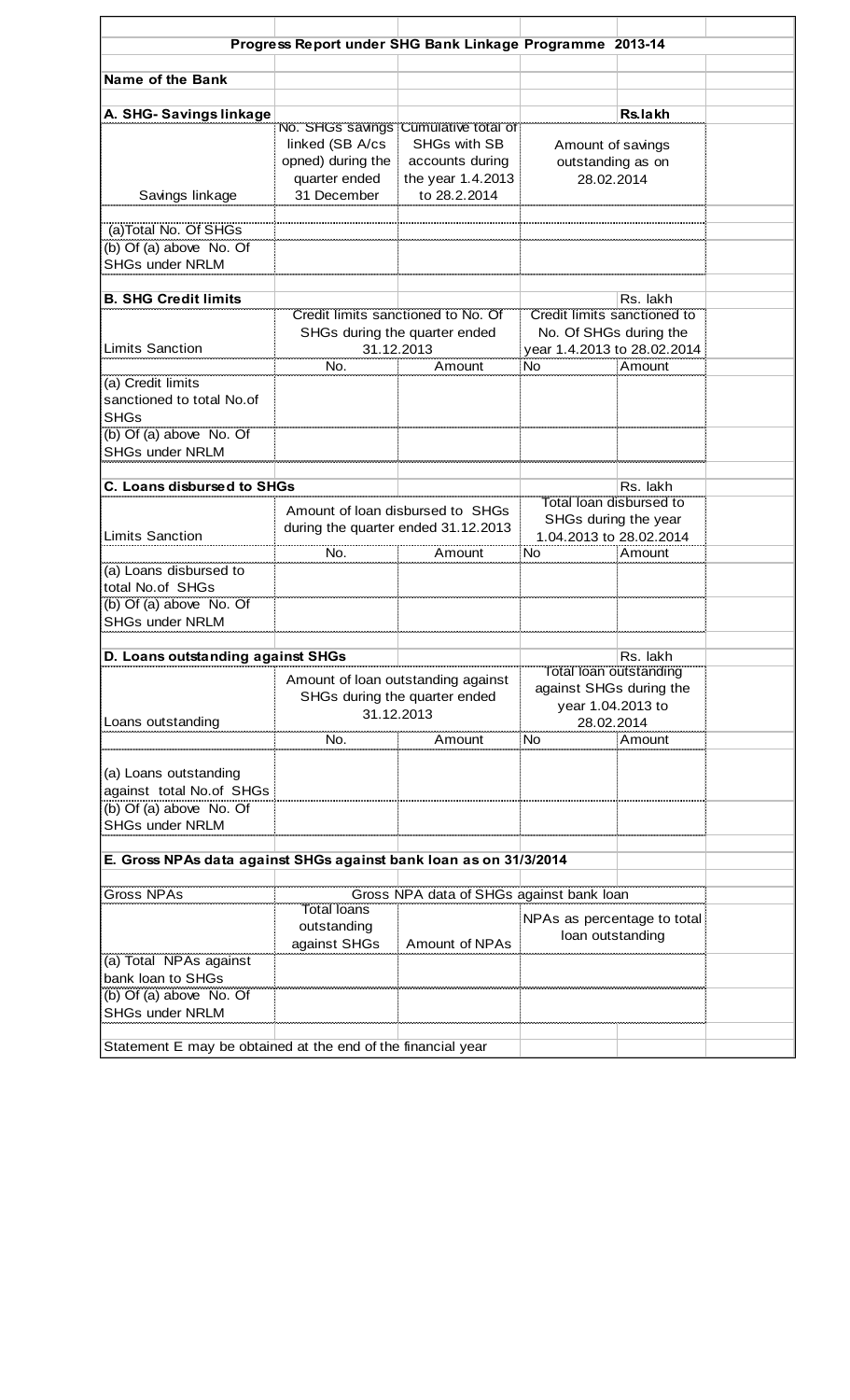**The Joint Secretary, MORD, GOI vide communication dated 6.6.2014 has focused attention on various follow up action to be initiated by Banks for effective implementation of NLRM scheme are listed below for the information of the House:**

- **1. All Regional Rural Banks (RRBs) and Cooperative Banks who have not shared the data on loans accounts of women SHGs should shre the**  same directly from their CBS by 10<sup>th</sup> February, 2014.
- **2. All Banks operating in the Stte should assign following codes to all accounts of SHGs.**
	- **i) Unique code for SHGS- Assign gender based codes for SHGs Male, Female as well as mixed irrespective of promoting agency.**
	- **ii) Unique code for NRELM – For both S/B and loan accounts of Women SHGs.**

**For implementation of Interest Subvention in category-I districts.**

**3. W.E.F. 1st February, 2014, fresh loans sanctioned by banks to women SHGs should be charged upfront 7% per annum.**

- **3. For the existing outstanding loan of women SHGs during the period 1.4.2013 – 31 January, 2014.**
- **i) Banks will convert the rate of interest to 7% for all existing loan accounts of women SHGs.**
- **ii) Banks will reimburse the excess interest already charged, for the difference between 7% and the Weighted Average Interest Charged by to the loan account of women SHGs.**
- **iii) On prompt repayment banks will pay the additional 3% interest subvention to SHGs.**
- **iv) For the loans closed during the period 1.4.13 – 31.1.14 banks will reimburse the amount pertaining to interest subvention to SB A/c of the respective SHGs.**
- **v) For the above reimbdone as at (ii), (iii) & (iv), Head Office of Public Sector Bank will raise claims through Canara Bank (Nodal Bank identified by MORDs) for reimbursement by MORD.**
- **vi) For the above reimbursements done as at (ii), Ikkk) & (iv), RRBs and Cooperatiave Banks (on CBS platform) will raise the claims with NABARD.**

**For implementation of Interest Subvention in category-II disatricts.**

- **5. SRLM will identify a nodal bank for disbursement of Interest Subvention amount directly to the SHG accounts through NEFT.**
- **6. SRLM should access the Interest Subvention reports available on SHG Bank linkage portal (http: //www.ikp. serp.ap.gov.in /NRLM/UI/Shared /homepage .aspx),mark the NRLM complaint SHGs and disburse IS amount to eligible SHGs directly their loan a/c through the identified Nodal Banks.**
- **7. Necessary reconciliation of successful transfers of IS amount should be done with support from Nodal Bank.**

-56-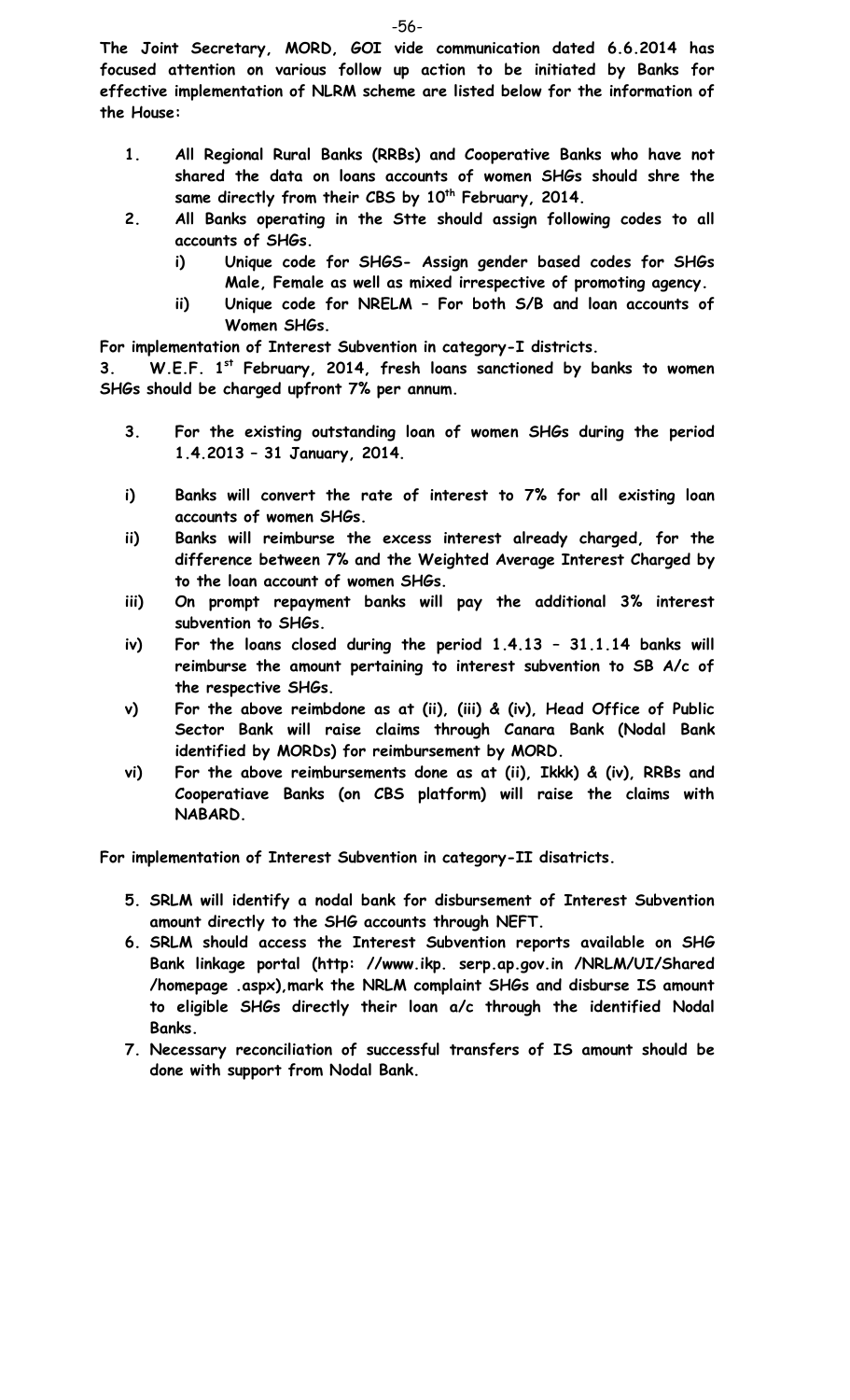**These actions are crucial for effective implementation of the interest subvention scheme for SHGs. You are requested to convene SLBC Sub-Committee meeting and appraise the banks on the actions to be taken by them and are implementation of the same.** 

#### **PROGRESS UNDER SGSY/NRLM UPTO DECEMBER, 2013 )**

**As per the feedback data received from LDMs observed that 527 loan applications amounting to Rs.8.21 Crores were disbursed under NRLM in the State. The districtwise progress is as under:** 

| S.No.          | <b>District</b> | Target<br><b>NRLM 2013-</b><br>14 |          | <b>SGSY NRLM</b><br>Individuals |          | <b>SGSY NRLM</b><br><b>GROUP</b> |          | <b>Total NRLM</b> |  |  |
|----------------|-----------------|-----------------------------------|----------|---------------------------------|----------|----------------------------------|----------|-------------------|--|--|
|                |                 |                                   | A/C      | Amt                             | A/C      | Amt                              | A/C      | Amt               |  |  |
| 1              | Bilaspur        | 6.14                              | 54       | 0.36                            | 26       | 0.93                             | 80       | 1.29              |  |  |
| $\overline{2}$ | Chamba          | 16.43                             | 52       | 0.39                            | 28       | 0.65                             | 80       | 1.04              |  |  |
| 3              | Hamirpur        | 6.91                              | 25       | 0.15                            | 11       | 0.22                             | 36       | 0.37              |  |  |
| 4              | Kangra          | 22.40                             | 63       | 0.98                            | 73       | 0.59                             | 136      | 1.57              |  |  |
| 5              | Kinnour         | 1.00                              | $\Omega$ | 0                               | $\Omega$ | 0                                | 0        | $\Omega$          |  |  |
| 6              | Kullu           | 3.99                              | 0        | 0                               | $\Omega$ | $\Omega$                         | 0        | 0                 |  |  |
| 7              | L&S             | 0.85                              | 0        | 0                               | 0        | $\Omega$                         | 0        | 0                 |  |  |
| 8              | Mandi           | 14.64                             | 0        | 0                               | $\Omega$ | $\Omega$                         | $\Omega$ | $\Omega$          |  |  |
| 9              | Shimla          | 11.22                             | 0        | 0                               | 68       | 1.29                             | 68       | 1.29              |  |  |
| 10             | Sirmour         | 4.85                              | 49       | 0.08                            | 32       | 1.43                             | 81       | 1.51              |  |  |
| 11             | Solan           | 6.19                              | 0        | 0                               | 39       | 1.06                             | 39       | 1.06              |  |  |
| 12             | Una             | 5.38                              | 6        | 0.03                            | 1        | 0.05                             | 7        | 0.08              |  |  |
|                | <b>TOTAL</b>    | 100.00                            | 249      | 1.99                            | 278      | 6.22                             | 527      | 8.21              |  |  |

**PROGRESS UNDER SGSY/NRLM UPTO DECEMBER, 2013 (Amt. in Crores**

Issues for Discussions:

- 1. Regular holding of District Level Coordination Committee of NRLM by LDMs
- 2. Collection of comprehensive SHG data on MIS format approved by NABARD at district and State level.
- 3. Speedy disposal of loan proposal at branch level.
- 4. Preparation of common format for MIP(Micro Investment Plan) based credit linkage duly approved by NABARD.
- 5. Uploading of SHG data by bank on the MIS developed by NMMU(NRLM).

#### **7.2 PROGRESS UNDER PRIME MINISTER EMPLOYMENT GENERATION PROGRAMMES (PMEGP) 2012-13 AS OF December, 2013**

The Convenor Bank has received the revised un-enhanced targets PMEGP from Director KVIC, Shimla for the current financial year 2013-14 wherein the physical targets for financing of projects has been increased from 758 to 1619 units. The matching margin money and employment numbers has also been revised.

The districtwise consolidated progress position as of December, 2013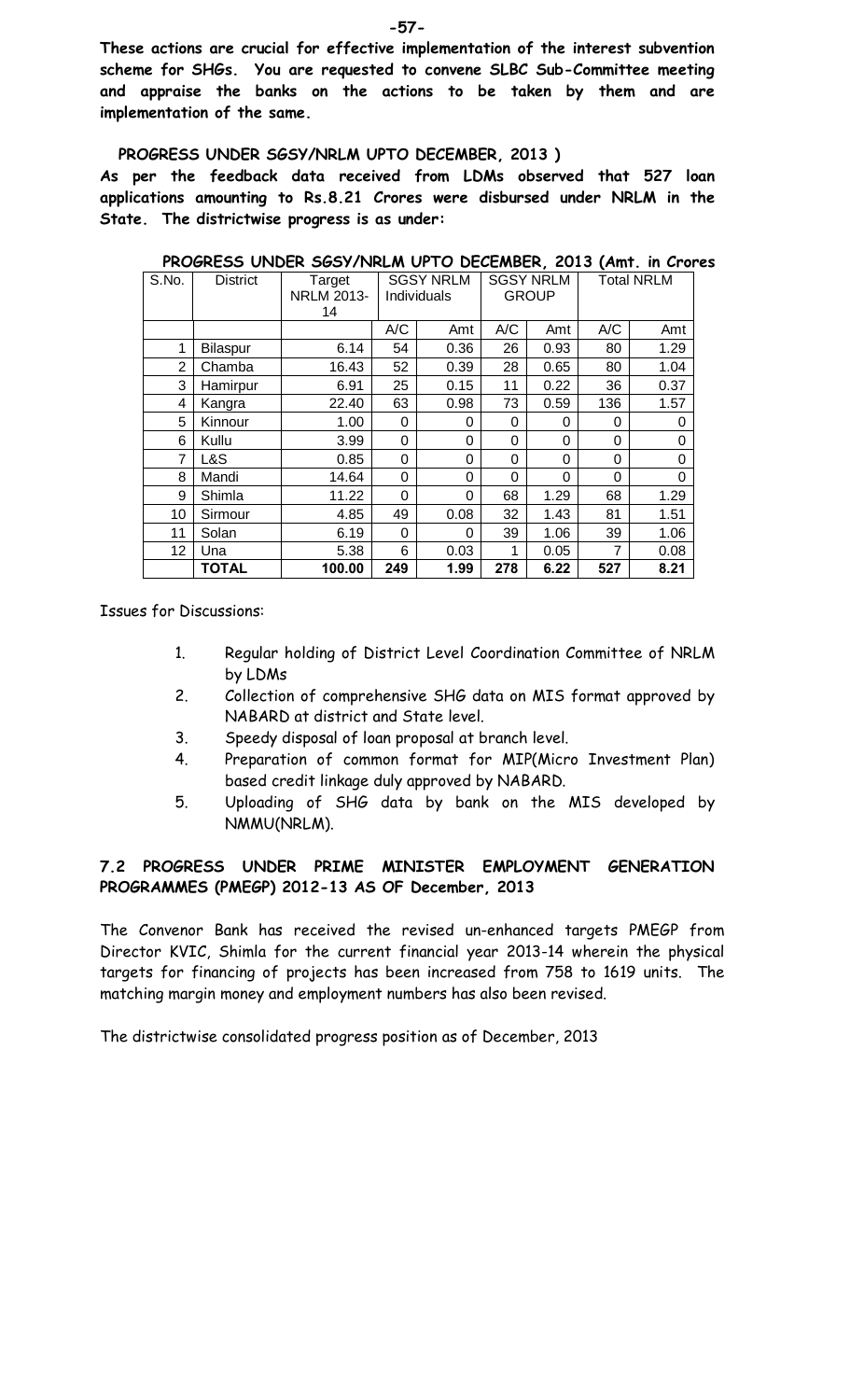| Agency       | $2013 - 14$      | Proposal disbursed   Amt. disbursed in |        |
|--------------|------------------|----------------------------------------|--------|
|              | (Revised Target) | by banks (Nos.)                        | Crores |
| <b>KVIC</b>  | 485              | 105                                    | 4.10   |
| <b>KVIB</b>  | 485              | 181                                    | 11.96  |
| <b>DIC</b>   | 649              | 496                                    | 20.44  |
| <b>TOTAL</b> | 1619             | 782                                    | 36.50  |

The progress achieved under PMEGP by all the three implementing agencies in the State during the quarter ended December, 2013 appears to be slow as only 48% achievement in terms of disbursement over revised annual target has been achieved in the State.

|                   |  |  | CONSOLIDATED PROGRESS UNDER PMEGP UPTO DECEMBER, 2013 |  |
|-------------------|--|--|-------------------------------------------------------|--|
| $(Am+ in Change)$ |  |  |                                                       |  |

|                | AMT. IN Crores) |                   |                       |      |                |            |           |       |                              |       |
|----------------|-----------------|-------------------|-----------------------|------|----------------|------------|-----------|-------|------------------------------|-------|
| S.No.          | <b>District</b> | TARGET<br>2013-14 | PMEGP-<br><b>KVIC</b> |      |                | PMEGP KVIB | PMEGP DIC |       | <b>PMEGP</b><br><b>TOTAL</b> |       |
|                | Bilaspur        | 126               | 8                     | 0.36 | 5              | 0.32       | 8         | 0.23  | 21                           | 0.91  |
| $\overline{2}$ | Chamba          | 131               | 27                    | 0.41 | 1              | 0.19       | 43        | 1.01  | 71                           | 1.61  |
| 3              | Hamirpur        | 129               | 13                    | 0.96 | 25             | 1.04       | 26        | 0.97  | 64                           | 2.97  |
| 4              | Kangra          | 169               | 22                    | 0.27 | 21             | 0.67       | 58        | 1.69  | 101                          | 2.63  |
| 5              | Kinnour         | 94                | $\Omega$              | 0    | 0              | 0          | 0         | 0     | 0                            | 0     |
| 6              | Kullu           | 131               | 1                     | 0.09 | 26             | 1.39       | 25        | 0.88  | 52                           | 2.36  |
| 7              | L&S             | 92                | $\Omega$              | 0    | 2              | 0.09       | 5         | 0.30  | 7                            | 0.39  |
| 8              | Mandi           | 182               | 11                    | 0.98 | 29             | 3.70       | 26        | 1.74  | 66                           | 6.42  |
| 9              | Shimla          | 168               | 11                    | 0.56 | 24             | 1.67       | 93        | 5.75  | 128                          | 7.98  |
| 10             | Sirmour         | 135               | 6                     | 0.27 | $\overline{2}$ | 0.03       | 45        | 0.11  | 53                           | 0.41  |
| 11             | Solan           | 132               | $\Omega$              | 0    | 23             | 2.24       | 147       | 7.21  | 170                          | 9.45  |
| 12             | Una             | 130               | 6                     | 0.20 | 23             | 0.62       | 20        | 0.55  | 49                           | 1.37  |
|                | <b>TOTAL</b>    | 1619              | 105                   | 4.10 | 181            | 11.96      | 496       | 20.44 | 782                          | 36.50 |

**The Director KVIC is requested to apprise the latest progress position,**

#### **PROGRESS UNDER SWARAN JAYANTI SHAHRI ROJVAR YOJANA (SJSRY) FOR THE QUARTER ENDED DECEMBER, 2013**

RBI vide circular dated 4.9.2013 has communicated the targets under SJSRY fixed for the year 2013-14 under which Himachal Pradesh has been allocated a target to finance 150 units (under UWSP component) under Group Micro Enterprises and 200 units for individual Micro Enterprises (under USEP component).

Progress data as of December, 2013 received from LDMs reveals that total 39 loan proposals amounting to Rs. 30 lacs has been disbursed under SJSRY scheme out of which 38 proposals amounting to Rs.,29 lacs was disbursed under USEP component and 1 proposal amounting to Rs. 1 lac was disbursed under UWSP component. The level of progress against the annual target seems to be on lower side.

The Director Urban Development is requested to apprise the House about the latest progress and it is requested that loan proposals under SJSRY sponsored by various Urban Local Bodies (ULB) must be routed through concerned Lead District Manager to have a better monitoring.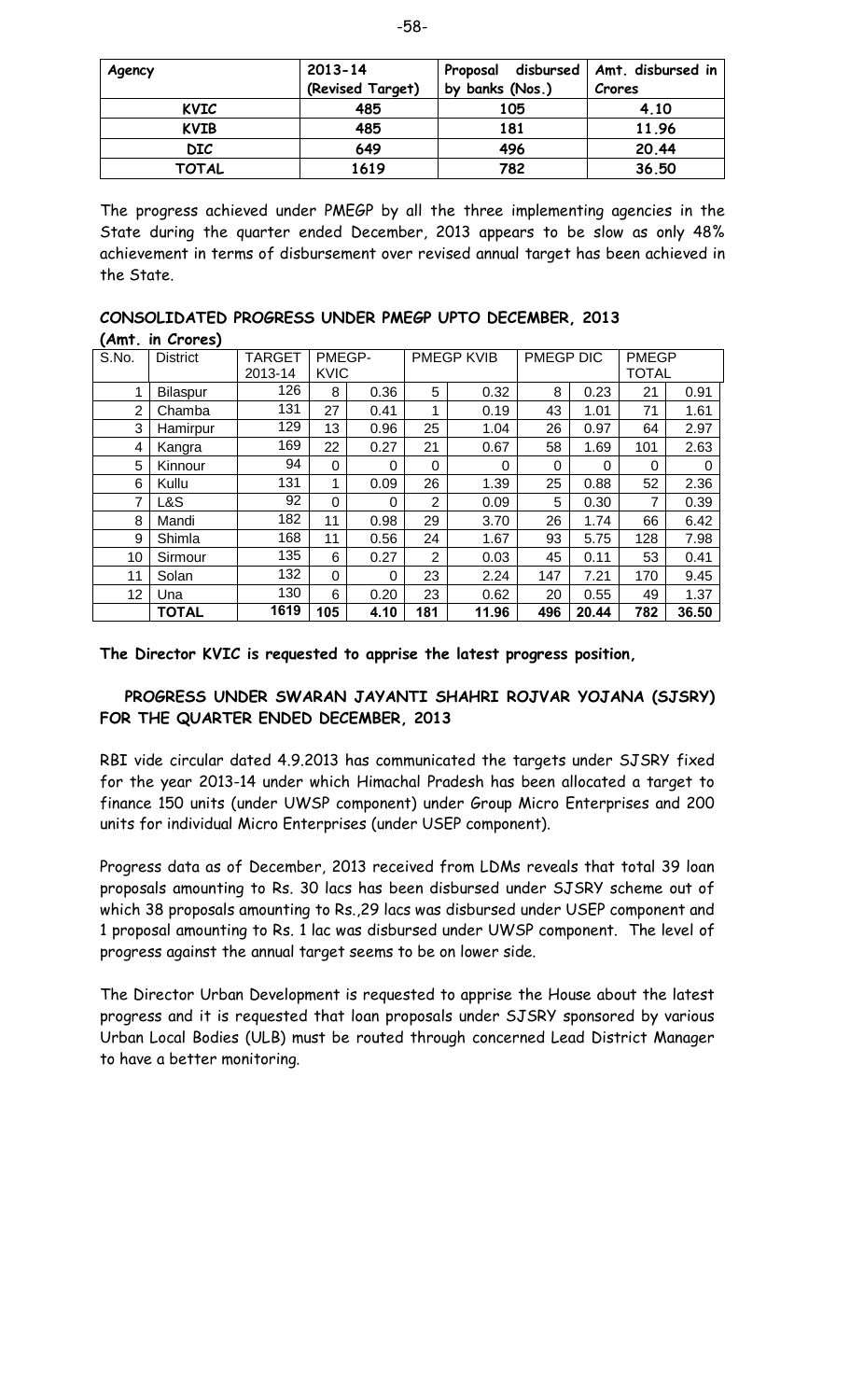#### **IMPLEMENTATION OF RAJIV RINN YOJANA (RRY)**

The detailed guidelines under the scheme issued by Min. of Housing and Urban Poverty Alleviation has been circulated in the Agenda booklet of  $130<sup>th</sup>$  SLBC meeting. Now the Ministry has allocated a target of 500 dwellings to be financed by banks in the State of HP during financial year 2014-15.

The Director Urban Development is requested to guide the SLBC about allocation of targets to various banks keeping in view of possibilities of eligible candidates at various locations. Banks are requested to start financing under Rajiv Rinn Yojana(RRY)\_ without awaiting the targets.

The Director Urban Development Deptt. is requested to apprise the House about the roadmap prepared for implementation of scheme in the State.

#### **7.5 PROGRESS UNDER WEAVER CREDIT CARD**

A target to issue 1500 WCC has been fixed by GOI, Ministry of Textile for the current year 2013-14. Member banks are to be informed that revised guidelines under Revival, Reform and Restructuring of Handloom Sector has been issued which is effective 27<sup>th</sup> September, 2013 under which fresh loan given to weavers would enjoy the relaxed norms (Margin Money upto Maximum Rs.10000/- and interest @6%) from this date onward. The data received from Banks reveals that so far 165 WCCs with balance outstanding of Rs.1.29 Crores were outstanding out of which 43 WCCs amounting to Rs. 36.00 lacs were disbursed during quarter ended December, 2013.

The representative from Industries Deptt. is requested to apprise the latest position and also highlight the outcome gained after holding camps in district Kullu, Mandi & Kinnour.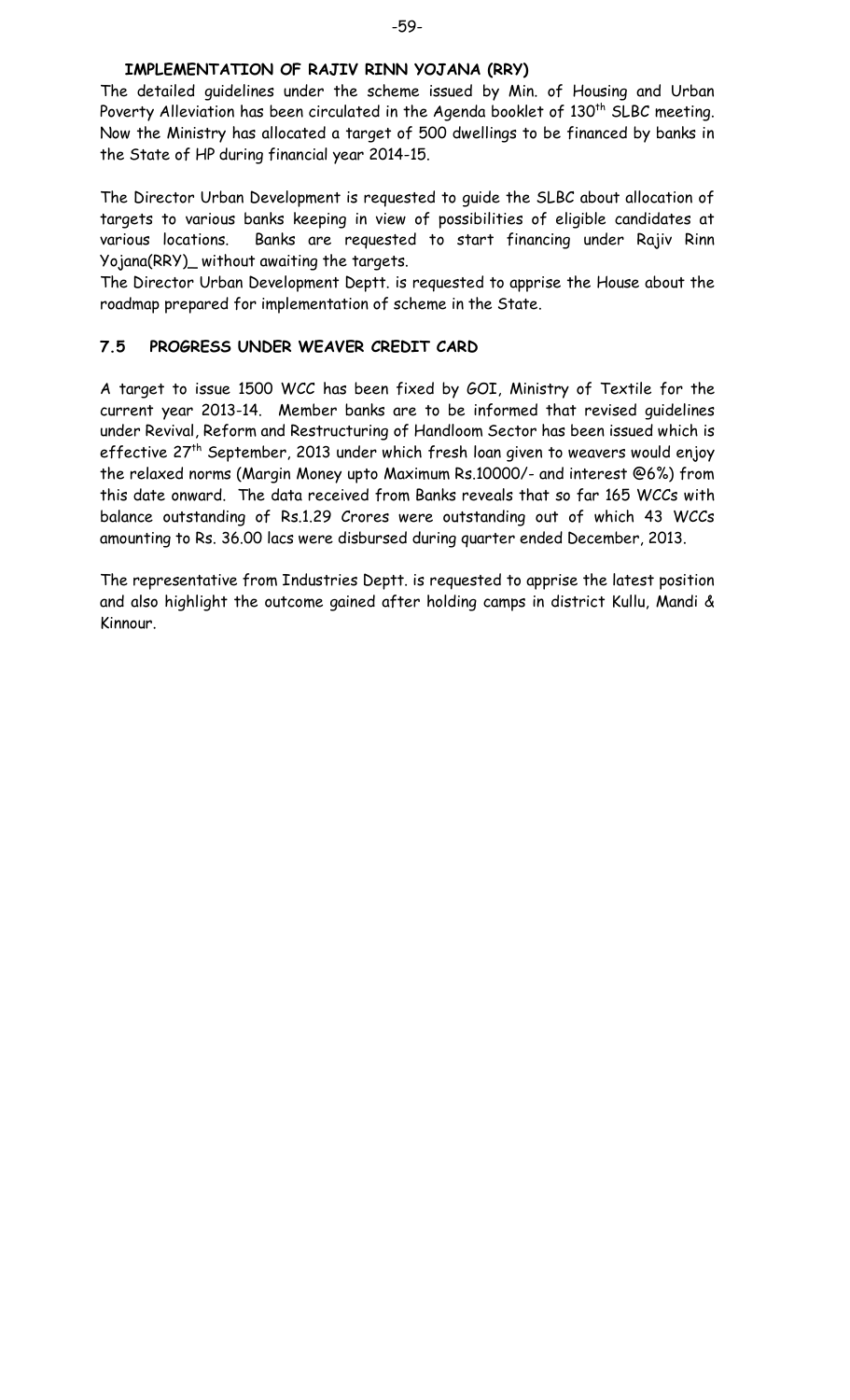#### -60-

## AGENDA ITEM NO.8

#### **8.1 Review of Recovery Performance of Banks in Himachal Pradesh.**

#### **BROAD SECTOR WISE RECOVERY POSITION as of DEC, 2013**

|                | (Please refer to TABLE NO. REC-1, Page no. 59,) | (Amt. in lacs) |          |         |          |
|----------------|-------------------------------------------------|----------------|----------|---------|----------|
| 5N             | Sector                                          | Demand         | Recovery | Overdue | %age of  |
| O              |                                                 |                |          |         | Recovery |
| 1              | Agriculture                                     | 108908         | 82092    | 26816   | 75.38    |
| $\overline{c}$ | <b>MSE</b>                                      | 268149         | 206288   | 61861   | 76.93    |
| 3              | Housing                                         | 92187          | 68287    | 23900   | 74.07    |
| 4              | Education                                       | 9952           | 7189     | 2763    | 72.24    |
| 5              | <b>OPS</b>                                      | 44433          | 32644    | 11789   | 73.47    |
| A              | <b>Total Priority</b>                           | 523629         | 396500   | 127129  | 75.72    |
| 1              | Medium Enterprise                               | 44926          | 34530    | 10396   | 76.86    |
| $\overline{c}$ | Other Non Priority                              | 167344         | 130779   | 36565   | 78.15    |
| B              | <b>TOTAL-Non Priority</b>                       | 212270         | 165309   | 46961   | 77.88    |
|                | Grand Total (A+B)                               | 735899         | 561809   | 174090  | 76.34    |

#### **8.2 Recovery Position under Govt. Sponsored Programmes**: (Amt. in lacs)

| S.             | Sector               | Demand | Recovery | Overdue | %age of  |
|----------------|----------------------|--------|----------|---------|----------|
|                |                      |        |          |         | Recovery |
|                | <b>SGSY</b>          | 4193   | 2641     | 1552    | 62.99    |
| $\overline{c}$ | <b>PMRY</b>          | 1295   | 641      | 654     | 49.50    |
| 3              | <b>PMEGP</b>         | 1803   | 1050     | 753     | 58.24    |
| $\overline{4}$ | <b>SJSRY</b>         | 131    | 77       | 54      | 58.78    |
| 5              | <b>SLRS</b>          | 51     | 39       | 12      | 76.47    |
| 6              | <b>REGP</b>          | 437    | 245      | 192     | 56.06    |
| 7              | <b>RURAL HOUSING</b> | 381    | 290      | 91      | 76.12    |
| 8              | <b>OTHERS</b>        | 5615   | 3655     | 1960    | 65.09    |
|                | <b>TOTAL</b>         | 13906  | 8638     | 5268    | 62.12    |

**(Please refer to Table no- REC-2, page no-60)**

#### **8.3 Agency-wise Recovery Position** (Amount in lacs) S. No Agency | Demand | Recovery | Overdue | %age of Recovery 1 Public Sector Banks | 575341 449578 | 125763 78.14 2 RRBs | 40873 | 34264 | 6609 | 83.83 3 Cooperative Banks | 117777 | 77131 | 40646 65.49

4 Private Banks 1029 836 193 81.24

**TOTAL**  $\begin{array}{|c|c|c|c|c|c|c|c|} \hline \text{735020} & \text{561809} & \text{173211} & \text{76.43} \hline \end{array}$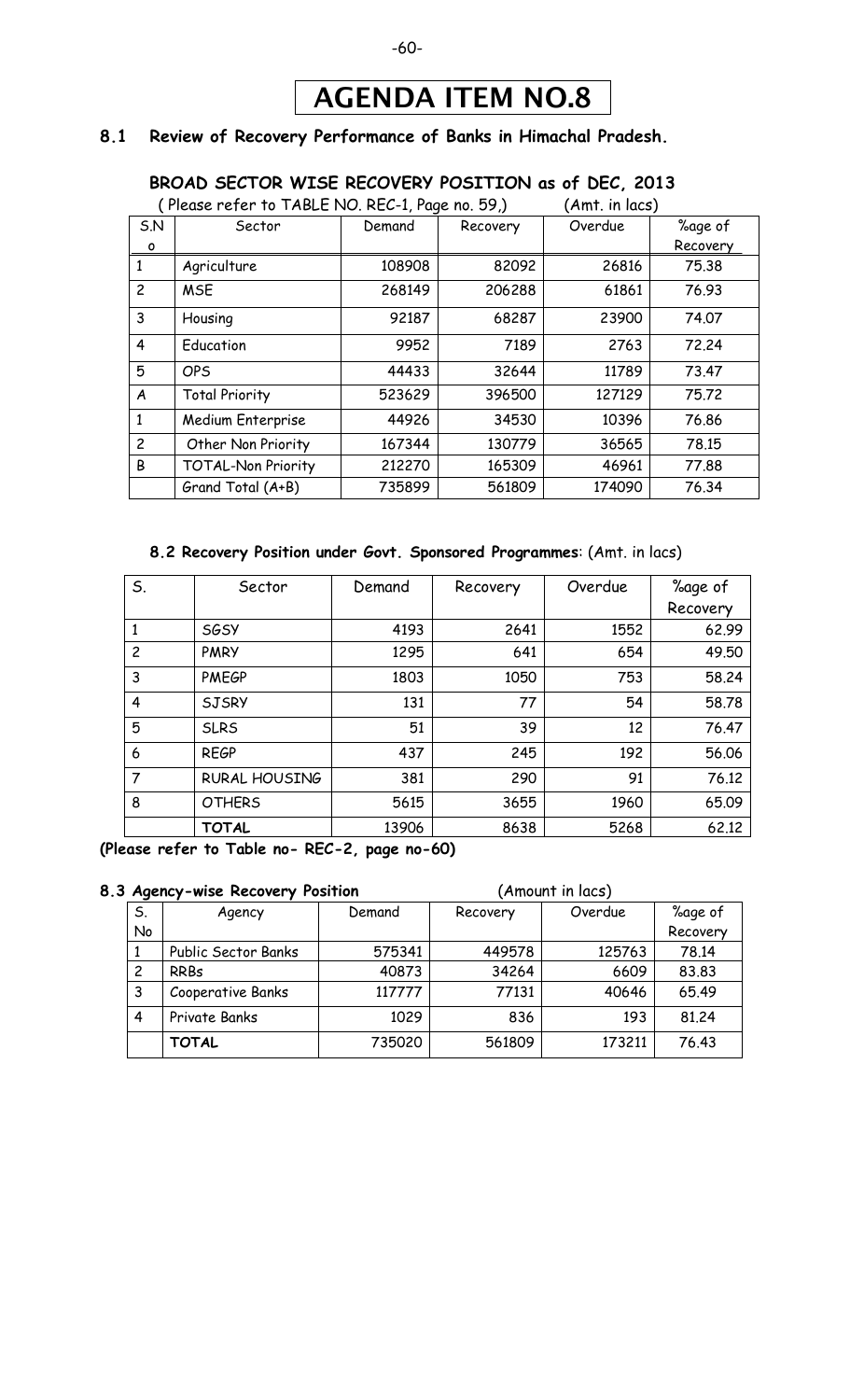#### **8.4 Position of Certificate cases under HP Public Money Recovery Act, 2000 as of DEC, 2013 (Table No.REC-3, page no-61)** 'Amt in Rs lacs

|                |                                       |      | Position as of DECEMBER, |
|----------------|---------------------------------------|------|--------------------------|
|                |                                       | 2013 |                          |
| S.NO           | Particulars                           | No.  | Amt.                     |
| 1              | Previous Pending recovery cases       | 4905 | 6096.07                  |
|                | as of SEPTEMBER, 2013                 |      |                          |
| $\overline{2}$ | Fresh cases filed during the quarter  | 312  | 454.79                   |
| $\overline{3}$ | Cases disposed off during the quarter | 63   | 96.01                    |
| 4              | Cases pending as of DECEMBER, 2013    | 5154 | 6454.85                  |
|                | Out of item 4 cases pending           |      |                          |
| 5              | A - up to period of one year          | 568  | 982.78                   |
| 6              | B - Beyond one year                   | 4586 | 5472.07                  |

**8.5 Non Performing Assets (NPAs) of Banks as of DEC, 2013 in HP (Table No.REC-4, page no- 62 (Amount in Crores)**

| Particulars                                | Position as of Dec 2013 |
|--------------------------------------------|-------------------------|
| Total Advances as on 30.12.2013            | 26670.43                |
| Total NPA as on 30.12,2013                 | 1434.44                 |
| %age of NPA as on 30.12.2013 of Total Advs | 5.38                    |

#### **Sectorwise position of NPA**

|                | Sector      | Amount in Crores | %age of NPA |
|----------------|-------------|------------------|-------------|
|                | Agriculture | 378,22           | 26.37       |
| $\overline{c}$ | <b>MSE</b>  | 323.63           | 22.56       |
| 3              | <b>OPS</b>  | 447.85           | 31.22       |
| $\overline{4}$ | <b>NPS</b>  | 284.74           | 19.85       |
|                | TOTAL NPA   | 1434.44          | 100         |

#### OBSERVATIONS:

The recovery position as of December, 2013 has been marginally improved by 1.39% over the position of September, 2013. However there is a marginal decline in recovery position under Govt. sponsored schemes. There is a good indication about the position of Non Performing Assets of Banks reduced to 5.38% as of December, 2013 from 5.53% as of September, 2013.

However, disposal of Certificate cases filed by banks under HP Public Recovery Money Act, 2000 is remained as grey area, only 312 such cases were disposed off and 5154 cases were reported pending with various competent recovery authority in the State.

The House may review the position.

∞∞∞∞∞xxxx∞∞∞∞∞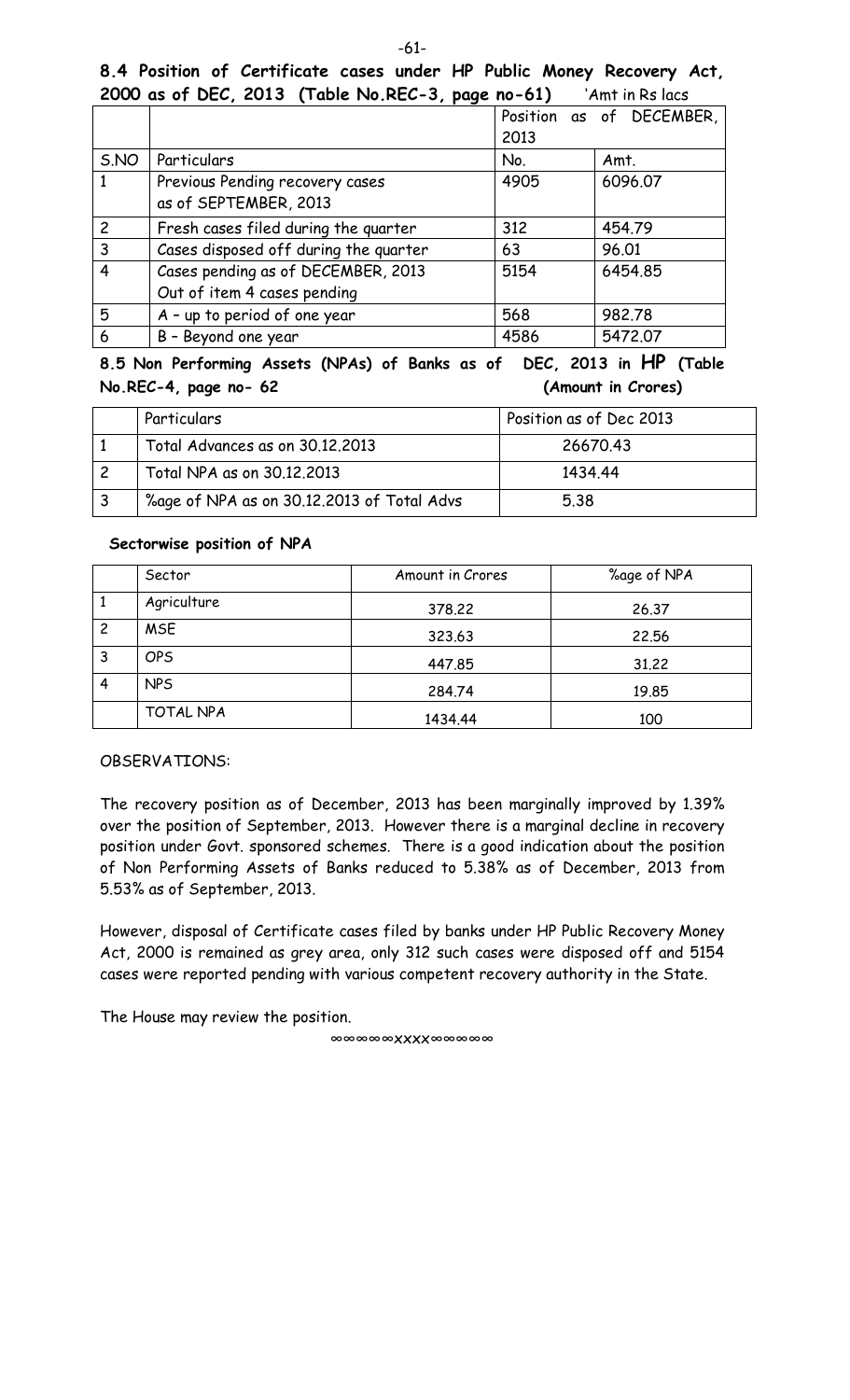## AGENDA ITEM NO.9

#### Review of **Progress** under Non-sponsored Programmes

#### **9.1 FINANCING UNDER KISAN CREDIT CARDS:**

Preferred attention is given to banks by GOI/NABARD for issuance of KCCs to all eligible willing farmers of the State. The scheme has been revised in the last financial year 2013 after its implementation for the last 13 years, aiming to make it more simple and hassle free both for farmers and bankers.

The progress data received from banks observed that 14882 new KCCs were issued during the quarter ended December, 2013, taking the cumulative position reach upto 589971 KCCs issued by banks in the State. The Bankwise achievement made by KCC as of 31.12.2013 is given on table No. NSP-1, however, quarterwise progress under KCC for 2013 is furnished below:

| Period                             | Fresh KCC issued. | <b>Cumulative position</b> |
|------------------------------------|-------------------|----------------------------|
| The first quarter ended June, 2013 | 18025             | 548187                     |
| Second Quarter ended Sept, 2013    | 16522             | 584568                     |
| Third guarter ended Dec, 2013      | 14882             | 589971                     |

The Convenor Bank also compiled the data as received from LDMs and the district level progress under KCC as of 31.12.2013 is furnished below:

| <b>KISAN CREDIT CARDS</b><br>(Amt. in Crores) |                 |                             |         |                                |        |                                                       |         |                                |
|-----------------------------------------------|-----------------|-----------------------------|---------|--------------------------------|--------|-------------------------------------------------------|---------|--------------------------------|
| S.No.                                         | <b>District</b> | <b>Position Sept,</b><br>13 |         | <b>Fresh KCC during</b><br>qtr |        | <b>Cumulative</b><br>position as of<br>December, 2013 |         | <b>Rupay</b><br><b>Cr.Card</b> |
|                                               |                 | A/c                         | Amt     | A/c                            | Amt    | A/c                                                   | Amt     | Nos.                           |
| 1                                             | Bilaspur        | 48661                       | 248.71  | 1205                           | 13     | 49866                                                 | 261.71  | 4677                           |
| 2                                             | Chamba          | 189823                      | 98.55   | 638                            | 97.83  | 190461                                                | 196.38  | 0                              |
| 3                                             | Hamirpur        | 57599                       | 151.29  | 1764                           | 16.23  | 59363                                                 | 167.53  | 9111                           |
| 4                                             | Kangra          | 150276                      | 603     | 10797                          | 64.87  | 161073                                                | 668.12  | 28185                          |
| 5                                             | Kinnour         | 11822                       | 139.23  | 300                            | 7.61   | 12122                                                 | 136.38  | 0                              |
| 6                                             | Kullu           | 27910                       | 437.42  | 2049                           | 50.03  | 29959                                                 | 487.45  | 6481                           |
| 7                                             | L&S             | 6049                        | 79.45   | 366                            | 8.89   | 6415                                                  | 88.34   | 0                              |
| 8                                             | Mandi           | 76647                       | 373.58  | 12228                          | 60.26  | 88875                                                 | 334.38  | 7677                           |
| 9                                             | Shimla          | 73341                       | 856.33  | 2733                           | 115.8  | 82264                                                 | 1041.33 | 4499                           |
| 10                                            | Sirmour         | 53630                       | 342.79  | 1156                           | 200.46 | 54660                                                 | 541.62  | 2627                           |
| 11                                            | Solan           | 43988                       | 234.65  | 1095                           | 20.08  | 45083                                                 | 254.73  | 920                            |
| 12                                            | Una             | 53178                       | 310.64  | 1440                           | 20.51  | 54618                                                 | 506.43  | 0                              |
|                                               | <b>TOTAL</b>    | 792924                      | 3875.64 | 35771                          | 675.57 | 834759                                                | 4684.4  | 64177                          |

The House is requested to review the position and suggest modalities to review the impact of the scheme pertains to Agricultural productivity. Banks has so far issued 64177 Rupay Credit Cards to KCC Holders upto December, 2013.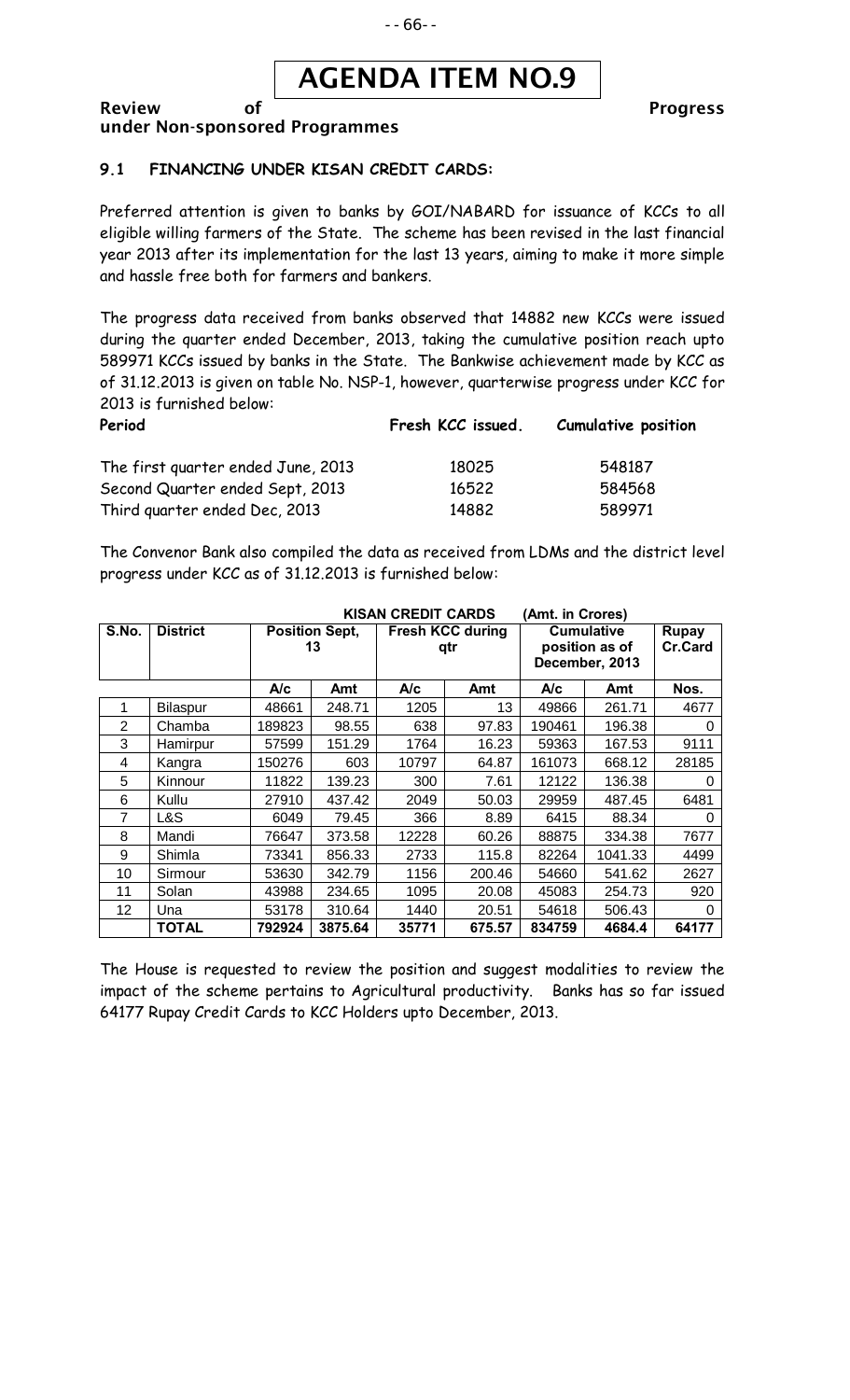#### **9.2 SELF HELP GROUPS**

During the period under review Banks has reported to form 720 new SHGs and 681 groups were given Bank Credit. The cumulative position under Micro Finance goes upto formulation of about 68215 SHGs out of which 65767 groups were given credit linkage having balance outstanding of Rs. 290.35 Crores. The Bankwise achievement made under Micro Finance as of 31.12.2013 is given in Table No. NSP-1.

The Convenor Bank again requested the banker friends to carry out cleaning of SHG data by deleting the defunct SHGs and report only existing SHGs in order to explore the possibilities to include such non credit SHGs under NRLM.

The House may review the position.

#### **9.3 Review of performance under Education Loan 2013-14**

The Ministry of Finance, GOI, DFS vide communication dated 21.5.2013 has advised the Statewise Education Loan targets for the year 2013-14 based on the position of achievement made by banks as of 31.3.2013. Accordingly the Ministry has allocated Education Loan targets of the State at the level of Rs.426.98 Crores by enhancing the physical and financial targets at the rate of 20% of the last year performance.

The feedback data received from Banks indicates that Banks in the State has sanctioned 771 fresh Education Loans amounting to Rs.25.68 Crores were disbursed during the quarter ended December, 2013 and cumulative position reached to 17628 number of education loans having balance outstanding Rs. 392.21 Crores The quarterwise break up under Education loan is as under:

| Period                             | <b>Position of Education Loans</b> |                 |  |  |
|------------------------------------|------------------------------------|-----------------|--|--|
|                                    | A/c                                | Bal.o/s in Crs. |  |  |
| The first quarter ended June, 2013 | 17554                              | 372.98          |  |  |
| Second Quarter ended Sept, 2013    | 16708                              | 349.68          |  |  |
| Third quarter ended Dec, 2013      | 17628                              | 392.21          |  |  |

The House may review the position.

#### **9.4 Progress under Housing Finance 2013-14**

The feedback data received from Banks observed that Banks in the State has sanctioned 4658 fresh Housing Loans amounting to Rs.270.35 Crores and cumulative position reached to 91376 number of Housing loans having balance outstanding Rs. 3891.33 Crores. The summary position of education loan as of December, 2013 is as under:

The quarterwise break up under Housing Finance is as under: **Period Sanction of Housing Loan**

|                                    | A/c  | Amt. in Crs. |  |
|------------------------------------|------|--------------|--|
| The first quarter ended June, 2013 | 3298 | 192.03       |  |
| Second Quarter ended Sept, 2013    | 5328 | 287.53       |  |
| Third quarter ended Dec, 2013      | 4685 | 270.34       |  |

The House may review the position.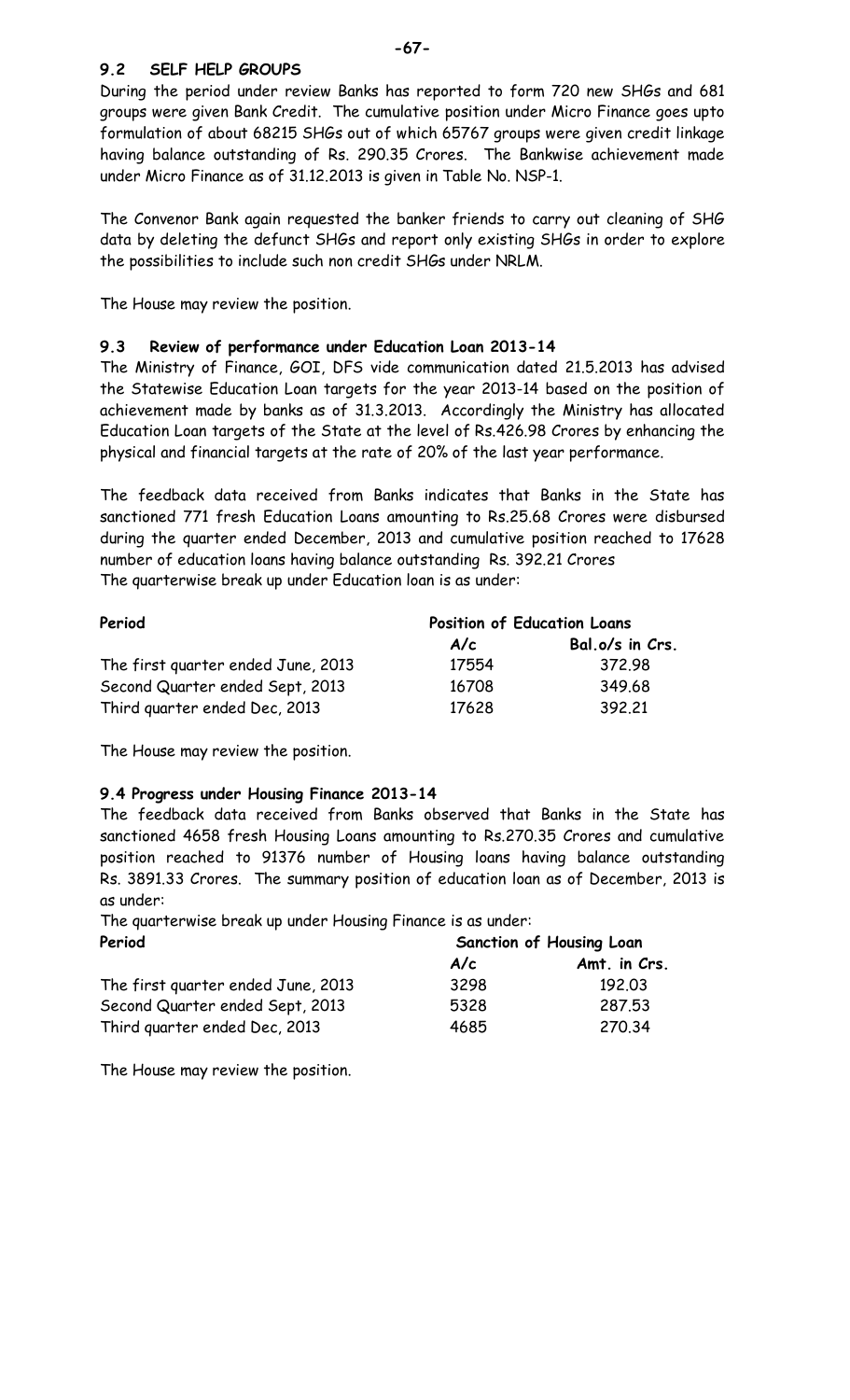#### **9.4 Progress under Other Misc.schemes 2013-14 (Refrence Table No. NSP-2, page No.66 & 68)**

| SN             | Scheme                           | Ach.      | During       | Cumulative position at |                      |
|----------------|----------------------------------|-----------|--------------|------------------------|----------------------|
| $\mathbf{o}$   |                                  | December, | 2013         |                        | the end of December, |
|                |                                  | quarter   |              | 2013                   |                      |
|                |                                  |           |              |                        |                      |
|                |                                  | No.       | in<br>Amount | No.                    | Amount in lacs       |
|                |                                  |           | lacs         |                        |                      |
| $\mathbf{1}$   | All type of Credit Cards         | 1537      | 589.35       | 58015                  | 7338.14              |
|                | (GCC/SCC/ACC)                    |           |              |                        |                      |
| $\overline{2}$ | Joint Liability Group(JLGs)      | 13        | 15.76        | 871                    | 749.03               |
| 3              | <b>Basic SB Deposit Accounts</b> | 42838     | 696.49       | 1100425                | 66465.27             |
| $\overline{4}$ | Labour<br>Migrate<br>$a$ / $cs$  | 434       | 294.59       | 2824                   | 759.66               |
|                | opened                           |           |              |                        |                      |
| 5              | Street Vendor a/cs opened        | 262       | 4.69         | 977                    | 16.76                |
| 6              | Weaver Credit Card               | 43        | 36.00        | 65                     | 128,88               |

**Statistical Data for review:**

∞∞∞∞∞xxxx∞∞∞∞∞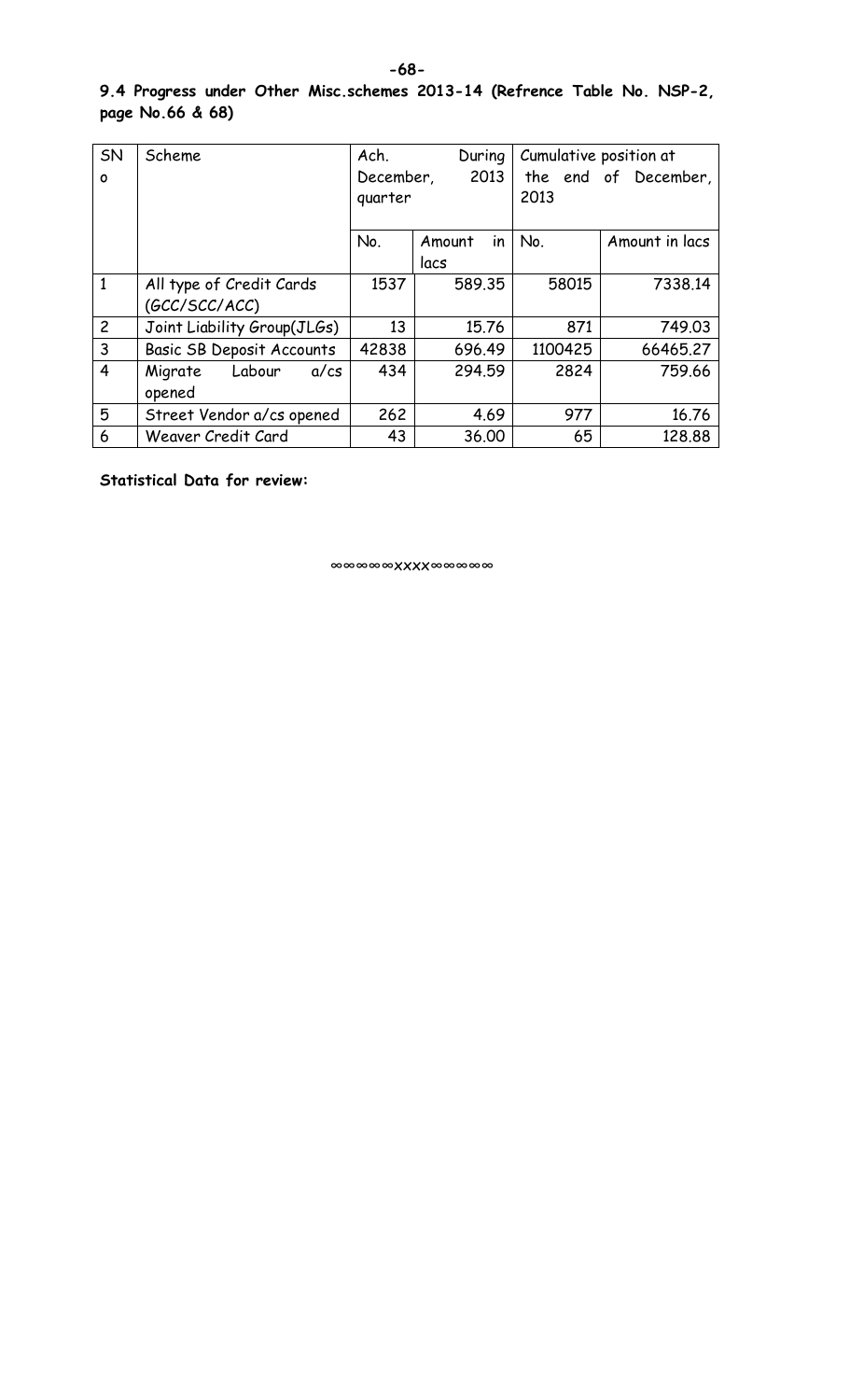## AGENDA ITEM NO.10

#### Misc. & Fresh Issues.

**10.1 Review of performance under FLCCs during the quarter ended DECEMBER, 2013.**

| S.No           | District | if<br>Date  | Sponsoring | Number of      | of<br>Number   | of<br>No.     |
|----------------|----------|-------------|------------|----------------|----------------|---------------|
|                |          | functioning | bank       | persons        | outdoor        | persons       |
|                |          |             |            | availed        | activities     | participated  |
|                |          |             |            | indoor         | undertaken     | outdoor<br>in |
|                |          |             |            | services       |                | activities.   |
| 1              | Bilaspur | 28,10,10    | <b>UCO</b> | 195            | 53             | 279           |
| $\overline{c}$ | Chamba   | 25.3.11     | SBI        | 101            | 3              | 76            |
| 3              | Hamirpur | 19.9.10     | <b>PNB</b> | 310            | 17             | 740           |
| 4              | Kangra   | 1.9.10      | <b>PNB</b> | 1452           | 10             | 2906          |
| 5              | Kinnour  | 17.9.10     | <b>PNB</b> | 331            | $\overline{2}$ | 93            |
| 6              | Kullu    | 31.8.10     | <b>PNB</b> | 142            | $\overline{7}$ | 237           |
| $\overline{7}$ | L&S      | 17.10.11    | SBI        | $\overline{7}$ | $\Omega$       | $\Omega$      |
| 8              | Mandi    | 1.9.10      | <b>PNB</b> | 65             | 23             | 2703          |
| 9              | Shimla   | 14.9.11     | <b>UCO</b> | 125            | 3              | 174           |
| 10             | Sirmour  | 10.8.11     | <b>UCO</b> | 33             | 8              | 199           |
| 11             | Solan    | 31.8.11     | <b>UCO</b> | 140            | $\overline{0}$ | $\Omega$      |
| 12             | Una      | 27.3.10     | <b>PNB</b> | 94             | 8              | 803           |
|                | Total    |             |            | 2995           | 134            | 8210          |

The Controlling Heads of Banks are requested to issue instructions to their branches for holding of atleast one outdoor FLCC camp by each bank branch particularly rural branches as per the guidelines issued by RBI and also maintain a record.

The House may give their concurrence on the issue.

#### **10.2. Review of performance under RSETI**

In the last SLBC meeting Departmentof Rural Development has shown their concern about abnormal delay taking place for construction of RSETI buildings on Government allocated land. The Convenor Bank has been informed by PNB vide letter dated 22.1.2014 that construction work for RSETI building at Dharmshala has been allocated to LIC Construction Company and civil work is getting delayed due to non identification of green trees to be cut from the site by the agency which requires permission from Forest Department. Similarly construction work for RSETI building at Hamirpur, Una, Mandi & Kullu has been assigned to LIC alongwith approved map and the company has assured the bank to start civil work from April, 2014. The status for construction of RSETI building by UCO Bank and SBI has already been covered under ATR.

The progress data consolidated by the Convenor reveals that total 59 batches of training was conducted for imparting training 1433 beneficiaries during the quarter ended December, 2013.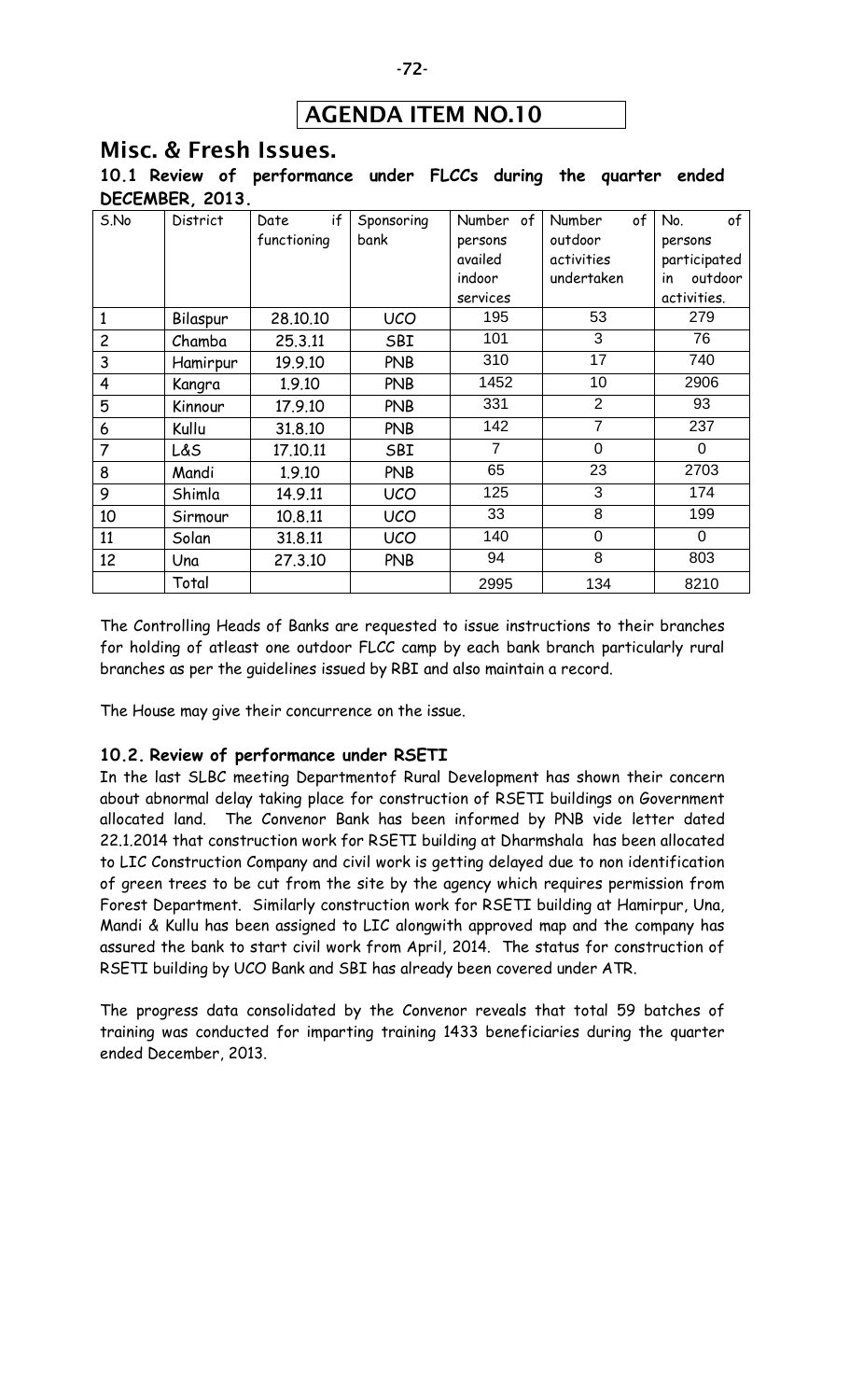The cumulative position for batches conducted by RSETIs in the State upto December, 2013 is as under:

| Sector                 | No. of batches | No. of trainees |  |
|------------------------|----------------|-----------------|--|
| Agriculture EDPs       | 174            | 4392            |  |
| Skill EDPs             | 17             | 352             |  |
| General EDPs           | 9              | 276             |  |
| Process EDPs           | 235            | 5804            |  |
| <b>Production EDPs</b> | 245            | 6353            |  |
| <b>TOTAL</b>           | 680            | 17177           |  |

The representative from PNB/SBI is requested to apprise the House about the latest position with regard to construction of RSETI buildings in the State.

#### **10.3 MORTGAGE OF LAND IN TRIBAL AREAS OF HIMACHAL PRADESH**

The Lead District Manager, PNB, Kinnour vide letter dated 14.3.2014 has requested to include an issue relating to mortgage of land in tribal areas of Himachal Pradesh. The text of the letter is reproduced for information of the House. Since the matter is at present prejudiced in the Court of Law as such, the House is requested to examine the contents of the existing laws of the State Government and suggest the remedial measures for bank to support mortgage of land as a part of security in financing under various schemes.

The representative from PNB is requested to apprise the latest position about the writ petition filed before Hon'ble High Court Shimla and representative from Law /Revenue Department is requested to apprise the House about the existing laws referred in the issue.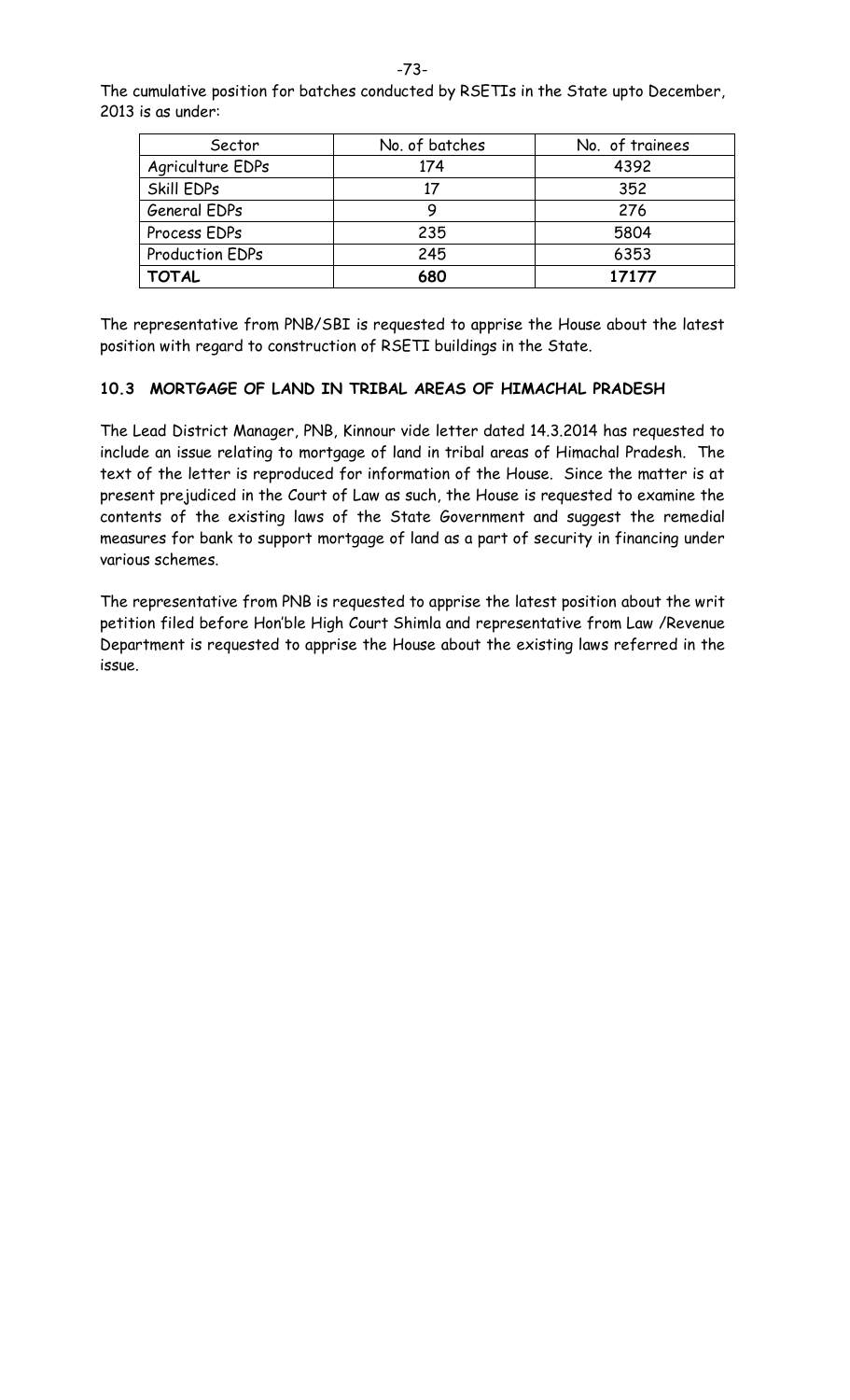-74-



भरोसे का प्रतीक

**LEAD DISTT MANAGER'S OFFICE MAIN MARKET RECONG PEO (DISTT KINNAUR) Email id – ldmknr@pnb.co.in**

**PIN – 172 107 TeleFax No. – 01786 222277**

**14.03.2014**

The GM & Convener-SLBC HP, UCo Bank, Zonal Office, Hotel Himland Annexe, Circular Road, Shimla.

#### **REG: MORTGAGE OF LAND IN TRIBAL AREA OF HIMACHAL PRADESH**

#### **Dear Sir,**

It is submitted that Gram Panchayat Sudharang & others have presented writ petition before Honourable High Court, Shimla against 1. State of HP through Secretary (Revenue), 2. Depurty Commissioner, Kinnaur District at Reckong Peo 3. Tehsildar Kalpa Distt. Kinnaur and all the eight banks in Reckong Peo. Their ground of petition is Section 3,4,5,8,8-A and 9 of Himachal Pradesh Transfer of Land (Regulation) Act, 1968 (Act No.15 of 1969), salient features of which are reproduced hereunder:

#### **3. Regulation of Transfer of land:**

(1) No person belonging to any Schedule Tribe shall transfer his interest in any land by way of sale, mortgage, lease, gift or otherwise to any person not belong to such tribe except with the previous permission in writing of the State Government.

Provided that the State Government before according such permission shall consult the Gram Sabha or Panchayats at the appropriate level.

Provided further that nothing in sub-section shall apply to any transfer:-

- (a) By way of lease of building on rent;
- (b) By way of mortgage, for securing loan, to any Co-operative Land Mortgage Bank or to any Co-operative Society, all or majority of the members of which are persons belong to any Schedule Tribes;
- (2) Every transfer of interest in land made in contravention of the provisions of sub-Section (1) shall be void.

#### **4. Application for permission for transfer of land:**

(1) Any person belonging to any Schedule Tribe who desires to make transfer of his interest of any land to a person not belong to such tribe may make any application to the Deputy Commissioner for the grant of permission for such transfer.